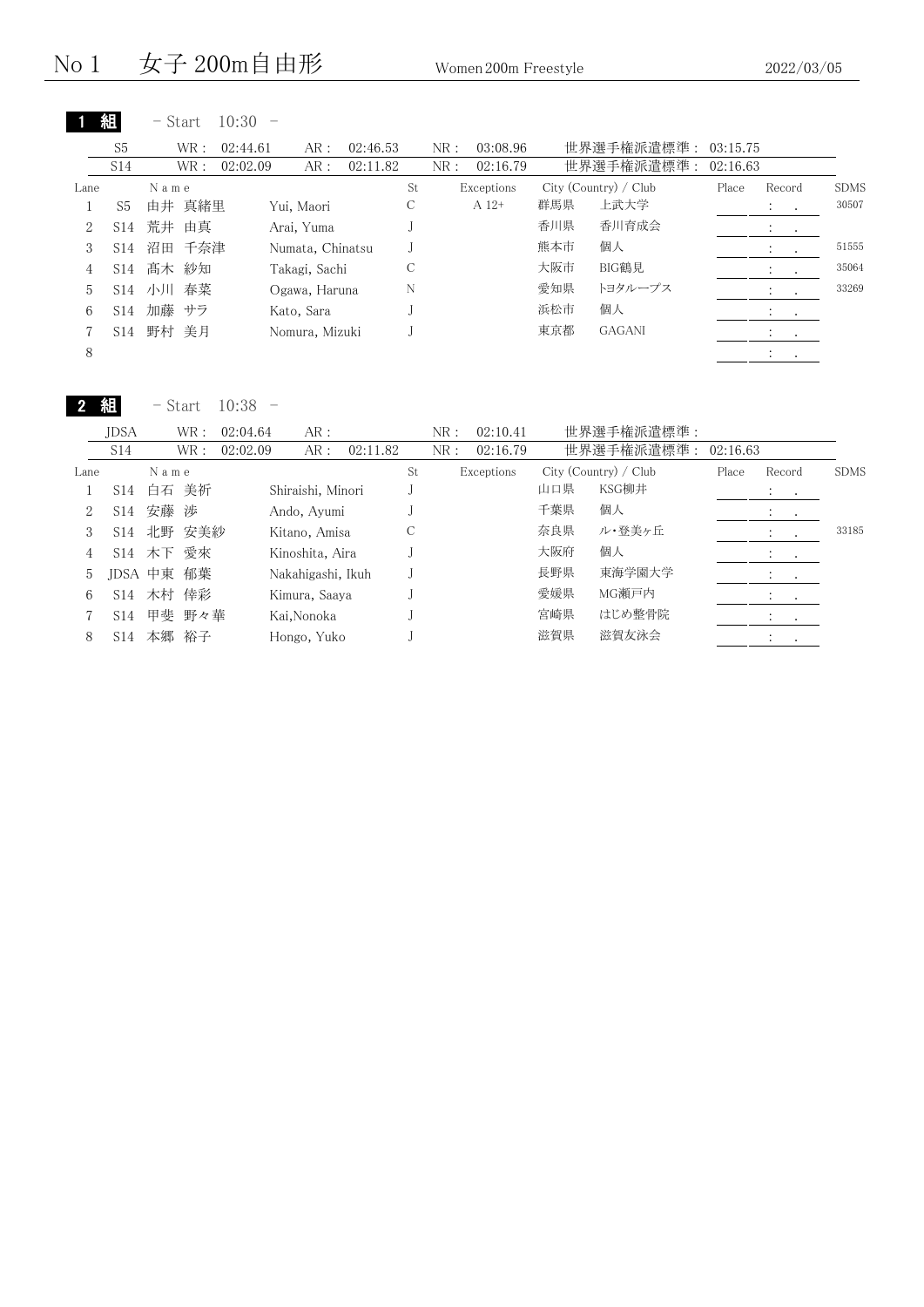No 2 男子 200m自由形 Men 200m Freestyle 2022/03/05

|                |                | $-$ Start | 10:43    |                 |          |    |     |            |     |                       |          |                                                                                         |         |             |
|----------------|----------------|-----------|----------|-----------------|----------|----|-----|------------|-----|-----------------------|----------|-----------------------------------------------------------------------------------------|---------|-------------|
|                | S <sub>5</sub> | WR:       | 02:23.65 | AR:             | 02:58.11 |    | NR: | 02:58.74   |     | 世界選手権派遣標準:            | 02:48.85 |                                                                                         |         |             |
|                | S14            | WR:       | 01:52.40 | AR:             | 01:56.32 |    | NR: | 01:57.11   |     | 世界選手権派遣標準:            | 01:59.70 |                                                                                         |         |             |
| Lane           |                | Name      |          |                 |          | St |     | Exceptions |     | City (Country) / Club | Place    | Record                                                                                  |         | <b>SDMS</b> |
|                |                |           |          |                 |          |    |     |            |     |                       |          | $\mathcal{I}^{\mathcal{I}}$ , $\mathcal{I}^{\mathcal{I}}$ , $\mathcal{I}^{\mathcal{I}}$ |         |             |
| $\overline{2}$ |                |           |          |                 |          |    |     |            |     |                       |          | $\mathcal{L}^{\text{max}}$                                                              |         |             |
| 3              | S <sub>5</sub> | 昌矢<br>小石  |          | Koishi, Masaya  |          | R  |     | 1,3,5,12   | 横浜市 | 宮前ドルフィン               |          | $\mathbb{Z}^n$                                                                          |         | 44563       |
| 4              | S14            | 穂高<br>生松  |          | Haematsu, Hodak |          | N  |     |            | 静岡市 | ハクリュウSC               |          | $\mathcal{L}$                                                                           |         | 19932       |
| 5              |                | S14 山本 貴士 |          | Yamamoto, Takas |          |    |     |            | 兵庫県 | 光都SC                  |          | $\mathcal{L}^{\text{max}}$                                                              |         |             |
| 6              |                |           |          |                 |          |    |     |            |     |                       |          |                                                                                         |         |             |
|                |                |           |          |                 |          |    |     |            |     |                       |          |                                                                                         | $\sim$  |             |
| 8              |                |           |          |                 |          |    |     |            |     |                       |          | $\bullet$                                                                               | $\cdot$ |             |

| 組 | Start<br>— ' | 10:51 |  |
|---|--------------|-------|--|
|---|--------------|-------|--|

|                | S14             | WR :     | AR:<br>01:52.40  | 01:56.32 | NR: | 01:57.11   |     | 世界選手権派遣標準:            | 01:59.70 |           |         |             |
|----------------|-----------------|----------|------------------|----------|-----|------------|-----|-----------------------|----------|-----------|---------|-------------|
| Lane           |                 | Name     |                  | St       |     | Exceptions |     | City (Country) / Club | Place    | Record    |         | <b>SDMS</b> |
|                | S14             | 颯人<br>大西 | Onishi, Hayato   |          |     |            | 兵庫県 | Aqスポレスト               |          | $\bullet$ | $\cdot$ |             |
|                | S14             | 秋本 慎ノ介   | Akimoto, Shinnos |          |     |            | 愛知県 | ぴぃ~すSC                |          | $\bullet$ | $\cdot$ |             |
|                | S <sub>14</sub> | 雄哉<br>中村 | Nakamira, Yuya   |          |     |            | 大阪府 | $A \cdot S \cdot A$   |          |           | $\cdot$ |             |
| 4              | S <sub>14</sub> | 木村 旭宏    | Kimura, Akihiro  |          |     |            | 岐阜県 | 岐阜GUSH                |          |           |         |             |
| $\mathfrak{h}$ | S14             | 久保田 千聖   | Kubota, Chisei   |          |     |            | 静岡市 | 静岡ぱしどる                |          |           |         |             |
| 6              | S <sub>14</sub> | 貞方 大和    | Sadakata, Yamato |          |     |            | 東京都 | <b>GAGANI</b>         |          |           |         |             |
|                | S <sub>14</sub> | 雅徳<br>山田 | Yamada, Masanori | N        |     |            | 滋賀県 | 滋賀友泳会                 |          |           |         | 10961       |
| 8              | S14             | 伊藤<br>優樹 | Ito, Yuki        |          |     |            | 川崎市 | 宮前ドルフィン               |          |           |         |             |
|                |                 |          |                  |          |     |            |     |                       |          |           |         |             |

3 組

- Start 10:56 -

|      | S <sub>14</sub> | WR :      | 01:52.40 | AR :              | 01:56.32 |            | NR : | 01:57.11   |     | 世界選手権派遣標準:            | 01:59.70 |         |                 |             |
|------|-----------------|-----------|----------|-------------------|----------|------------|------|------------|-----|-----------------------|----------|---------|-----------------|-------------|
| Lane |                 | Name      |          |                   |          | St         |      | Exceptions |     | City (Country) / Club | Place    | Record  |                 | <b>SDMS</b> |
|      | S <sub>14</sub> | 松田<br>健一郎 |          | Matsuda, Kenichir |          | N          |      |            | 神戸市 | 個人                    |          | $\cdot$ | $\cdot$ $\cdot$ |             |
| 2    | S <sub>14</sub> | 恒行<br>春井  |          | Harui, Tsuneyuki  |          |            |      |            | 兵庫県 | 個人                    |          |         | $\bullet$       |             |
| 3    | S <sub>14</sub> | 瑛瑚<br>出口  |          | Deguchi, Eigo     |          | С          |      |            | 大阪府 | ミズノSS                 |          |         |                 | 21564       |
| 4    | S <sub>14</sub> | 蓮野<br>巧人  |          | Hasuno, Takuto    |          | $R - 2020$ |      |            | 新潟市 | 新潟水泳協会                |          |         |                 | 35042       |
| 5    | S <sub>14</sub> | 優輝<br>山中  |          | Yamanaka, Yuki    |          | R          |      |            | 仙台市 | 個人                    |          |         |                 | 24337       |
| 6    | S <sub>14</sub> | 敏矢<br>加古  |          | Kako, Toshiva     |          | С          |      |            | 愛知県 | トヨタループス               |          |         |                 | 31441       |
|      | S <sub>14</sub> | 悠斗<br>上田  |          | Ueda, Yuto        |          |            |      |            | 兵庫県 | 家島SC                  |          | $\cdot$ | $\sim$          |             |
| 8    | S <sub>14</sub> | 琢斗<br>渡辺  |          | Watanabe, Takuto  |          |            |      |            | 福井県 | ブレイヴ福井                |          | $\cdot$ |                 |             |
|      |                 |           |          |                   |          |            |      |            |     |                       |          |         |                 |             |

4 組

 $-$  Start 11:01  $-$ 

|      | <b>JDSA</b>     | WR :       | 01:52.55 | AR:              |          |    | NR: | 01:52.82   |      | 世界選手権派遣標準:            |          |                             |         |             |
|------|-----------------|------------|----------|------------------|----------|----|-----|------------|------|-----------------------|----------|-----------------------------|---------|-------------|
|      | S14             | WR :       | 01:52.40 | AR:              | 01:56.32 |    | NR: | 01:57.11   |      | 世界選手権派遣標準:            | 01:59.70 |                             |         |             |
| Lane |                 | Name       |          |                  |          | St |     | Exceptions |      | City (Country) / Club | Place    | Record                      |         | <b>SDMS</b> |
|      | S <sub>14</sub> | 龍佑<br>前田   |          | Maeda, Ryusuke   |          | N  |     |            | 静岡市  | 静岡ぱしどる                |          | $\ddot{\cdot}$<br>$\sim$    |         | 35215       |
| 2    | S14             | 村上 舜也      |          | Murakami, Shunya |          | C  |     |            | 東京都  | NECGSC溝の口             |          | $\cdot$                     | $\cdot$ | 19939       |
| 3    | S14             | 宮崎 哲       |          | Miyazaki, Satoru |          | C  |     |            | 札幌市  | あいおいニッセイ              |          |                             |         | 8678        |
| 4    |                 | JDSA 藤原 慧  |          | Fujihara, Satoi  |          |    |     |            | 東京都  | 三井物産BP                |          | $\sim$ 100 $\pm$            |         |             |
| 5    |                 | JDSA 茨 隆太郎 |          | Ibara, Ryutaro   |          |    |     |            | 神奈川県 | SMBC日興証券              |          |                             |         |             |
| 6    | S <sub>14</sub> | 坂倉 航季      |          | Sakakura, Koki   |          |    |     |            | 三重県  | 個人                    |          | $\mathcal{L} = \mathcal{L}$ |         | 29906       |
|      | S <sub>14</sub> | 関 ケビン      |          | Seki, Kevin      |          |    |     |            | 大阪府  | 茨木ST                  |          |                             |         | 51208       |
| 8    | S <sub>14</sub> | 上村 温       |          | Uemura. Haruhi   |          |    |     |            | 千葉県  | 個人                    |          |                             |         | 51556       |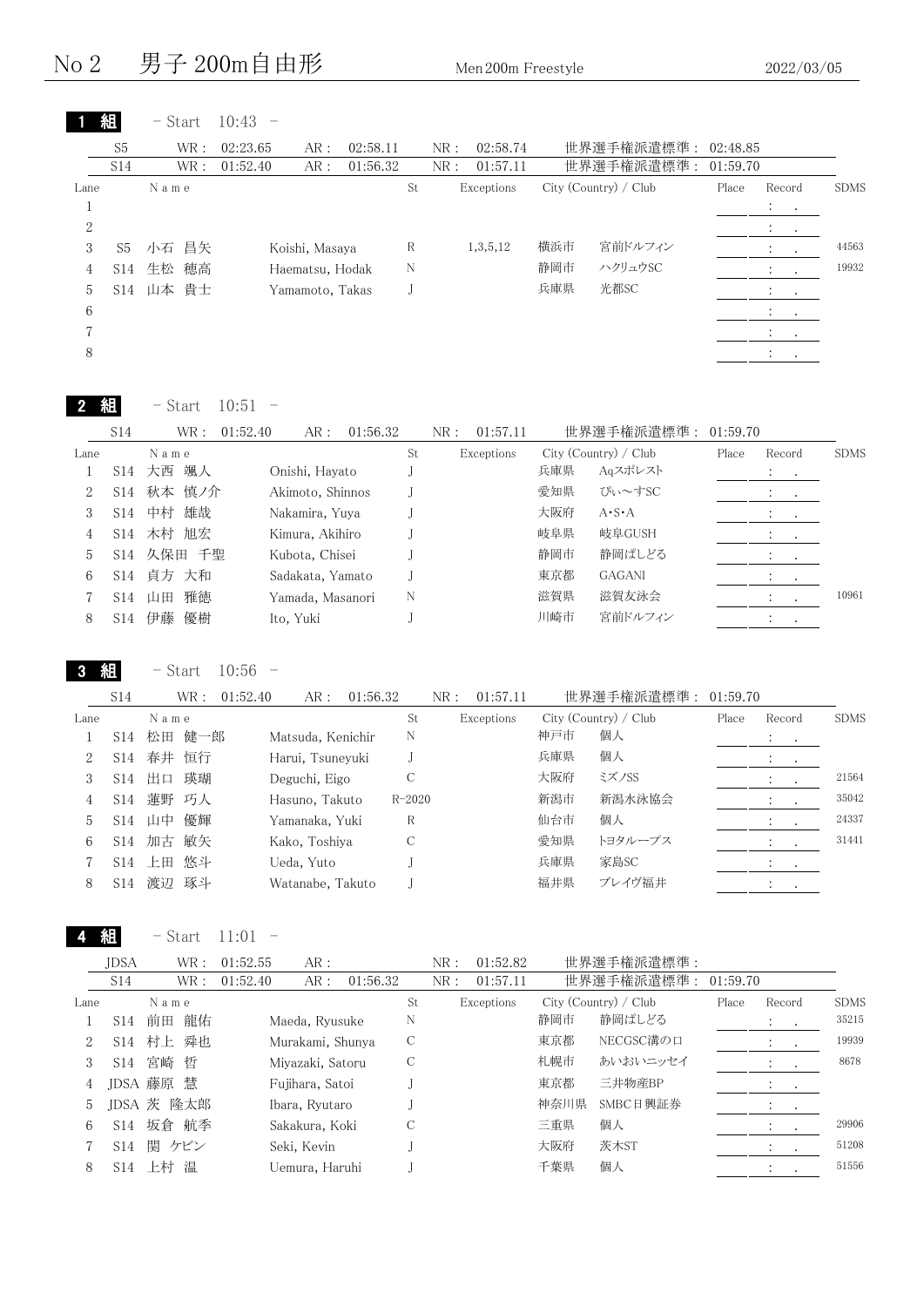No 3 女子 100mバタフライ Women 100m Butterfly 2022/03/05

|  | 組 | $-$ Start 11:07 |  |  |
|--|---|-----------------|--|--|
|--|---|-----------------|--|--|

|                | S <sub>8</sub>  |       | WR:  | 01:08.20 | AR:            | 01:11.68 |    | NR: | 01:19.16     |     | 世界選手権派遣標準:            | 01:27.53 |                                                         |             |
|----------------|-----------------|-------|------|----------|----------------|----------|----|-----|--------------|-----|-----------------------|----------|---------------------------------------------------------|-------------|
|                | S <sub>9</sub>  |       | WR:  | 01:02.48 | AR:            | 01:07.90 |    | NR: | 01:11.20     |     | 世界選手権派遣標準:            | 01:10.82 |                                                         |             |
|                | S <sub>14</sub> |       | WR : | 01:03.59 | AR:            | 01:06.45 |    | NR: | 01:10.09     |     | 世界選手権派遣標準:            | 01:11.36 |                                                         |             |
| Lane           |                 | Name  |      |          |                |          | St |     | Exceptions   |     | City (Country) / Club | Place    | Record                                                  | <b>SDMS</b> |
|                |                 |       |      |          |                |          |    |     |              |     |                       |          | <b>Contract</b>                                         |             |
| $\overline{2}$ | S8              | 花岡    | 恵梨香  |          | Hanaoka, Erika |          | JR |     | $A1,2,4,12+$ | 東京都 | 清水建設                  |          | <b>All States</b>                                       |             |
| 3              | S9              | 竹田    | 歩叶   |          | Takeda, Honoka |          | LR |     | 1,3,5        | 奈良県 | 個人(奈良県)               |          | $\bullet$ . In the $\bullet$                            |             |
| 4              | S14             | 有門 祥子 |      |          | Arikado, Shoko |          |    |     |              | 川崎市 | 宮前ドルフィン               |          | $\mathcal{L}_{\text{max}}$ , $\mathcal{L}_{\text{max}}$ |             |
| 5              |                 |       |      |          |                |          |    |     |              |     |                       |          | $\sim$ $\sim$                                           |             |
| 6              |                 |       |      |          |                |          |    |     |              |     |                       |          | $\bullet$<br>$\cdot$                                    |             |
|                |                 |       |      |          |                |          |    |     |              |     |                       |          |                                                         |             |
| 8              |                 |       |      |          |                |          |    |     |              |     |                       |          |                                                         |             |
|                |                 |       |      |          |                |          |    |     |              |     |                       |          |                                                         |             |

| Start<br>٠ |  |
|------------|--|
|------------|--|

|      | S10             |      | WR :   | 01:02.60 | AR:               | 01:06.92 |       | NR: | 01:08.99   |     | 世界選手権派遣標準: 01:09.59   |       |                                    |             |
|------|-----------------|------|--------|----------|-------------------|----------|-------|-----|------------|-----|-----------------------|-------|------------------------------------|-------------|
|      | S14             |      | WR :   | 01:03.59 | AR:               | 01:06.45 |       | NR: | 01:10.09   |     | 世界選手権派遣標準: 01:11.36   |       |                                    |             |
| Lane |                 | Name |        |          |                   |          | St    |     | Exceptions |     | City (Country) / Club | Place | Record                             | <b>SDMS</b> |
|      | S <sub>10</sub> |      | 松永 琴寧  |          | Matsunaga, Koton  |          | R2024 |     | $12+$      |     | さいたま市 個人(さいたま市)       |       | $\mathcal{L}_{\rm{max}}$ .         | 51628       |
| 2    | S14             |      | 森下 綾子  |          | Morishita, Ayako  |          |       |     |            | 東京都 | おともだちS                |       | $\cdot$<br>$\sim 100$ km s $^{-1}$ |             |
| 3    | S <sub>14</sub> | 山田   | 玲美奈    |          | Yamada, Remina    |          |       |     |            | 宮崎県 | 個人                    |       | $\sim$ $\sim$                      |             |
| 4    | S14             |      | 都築 奈津子 |          | Tsuzuki, Natsuko  |          |       |     |            | 大阪市 | ドリーミーS                |       | $\cdot$<br>$\sim$ $\sim$           |             |
| 5    | S <sub>14</sub> | 原田   | 知菜美    |          | Harada, Chinami   |          | N     |     |            | 大阪府 | ㈱クイック                 |       |                                    | 20920       |
| 6    | S <sub>10</sub> | 川辺   | 多恵     |          | Kawabe, Tae       |          | N     |     | $12+$      | 川崎市 | 東和エンジ                 |       |                                    | 36119       |
|      | S14             | 堀内   | 茜      |          | Horiuchi, Akane   |          |       |     |            | 兵庫県 | 光都SC                  |       | $\cdot$<br>$\sim$ $\sim$           |             |
| 8    | S14             |      | 堤下 侑己菜 |          | Tsutsumishita, Yu |          |       |     |            | 大阪府 | 大阪泳ごう会                |       |                                    |             |
|      |                 |      |        |          |                   |          |       |     |            |     |                       |       |                                    |             |

3 組 - Start 11:15 -

|      | <b>JDSA</b>     | WR :        | 01:03.69 | AR:            |          | NR: | 01:05.60   |     | 世界選手権派遣標準:            |       |                              |             |
|------|-----------------|-------------|----------|----------------|----------|-----|------------|-----|-----------------------|-------|------------------------------|-------------|
|      | S14             | WR :        | 01:03.59 | AR:            | 01:06.45 | NR: | 01:10.09   |     | 世界選手権派遣標準: 01:11.36   |       |                              |             |
| Lane |                 | Name        |          |                |          | St  | Exceptions |     | City (Country) / Club | Place | Record                       | <b>SDMS</b> |
|      | S <sub>14</sub> | 佐藤 真美       |          | Sato, Mami     |          |     |            | 広島市 | パラ広島                  |       | $\sim$ 100 $\sim$ 100 $\sim$ |             |
| 2    | S <sub>14</sub> | 渡邉 麗美       |          | Watanabe, Remi |          |     |            | 川崎市 | NECGSC溝の口             |       | $\bullet$                    | 17825       |
| 3    |                 | JDSA 川眞田 結菜 |          | Kawamata, Yuna |          |     |            | 静岡県 | <b>JDSA</b>           |       | <b>Service</b> State         |             |
| 4    |                 | JDSA 齋藤 京香  |          | Saito, Kyoka   |          |     |            | 山梨県 | 山梨学院大学                |       | $\cdot$<br>$\sim$            |             |
| 5    | S <sub>14</sub> | 井上<br>舞美    |          | Inoue, Mami    |          | С   |            | 滋賀県 | イトマン大津                |       |                              | 33203       |
| 6    | S <sub>14</sub> | 福井 香澄       |          | Fukui, Kasumi  |          |     |            | 滋賀県 | 滋賀友泳会                 |       | $\cdot$<br>$\cdot$ $\cdot$   | 34348       |
|      | JDSA 吉田         | 琉那          |          | Yoshida, Runa  |          |     |            | 愛知県 | JDSA                  |       | $\cdot$<br>$\sim 100$        |             |
| 8    | S <sub>14</sub> | 服部<br>綾香    |          | Hattori, Ayaka |          |     |            | 岐阜県 | すくすく岐阜                |       |                              | 52262       |
|      |                 |             |          |                |          |     |            |     |                       |       |                              |             |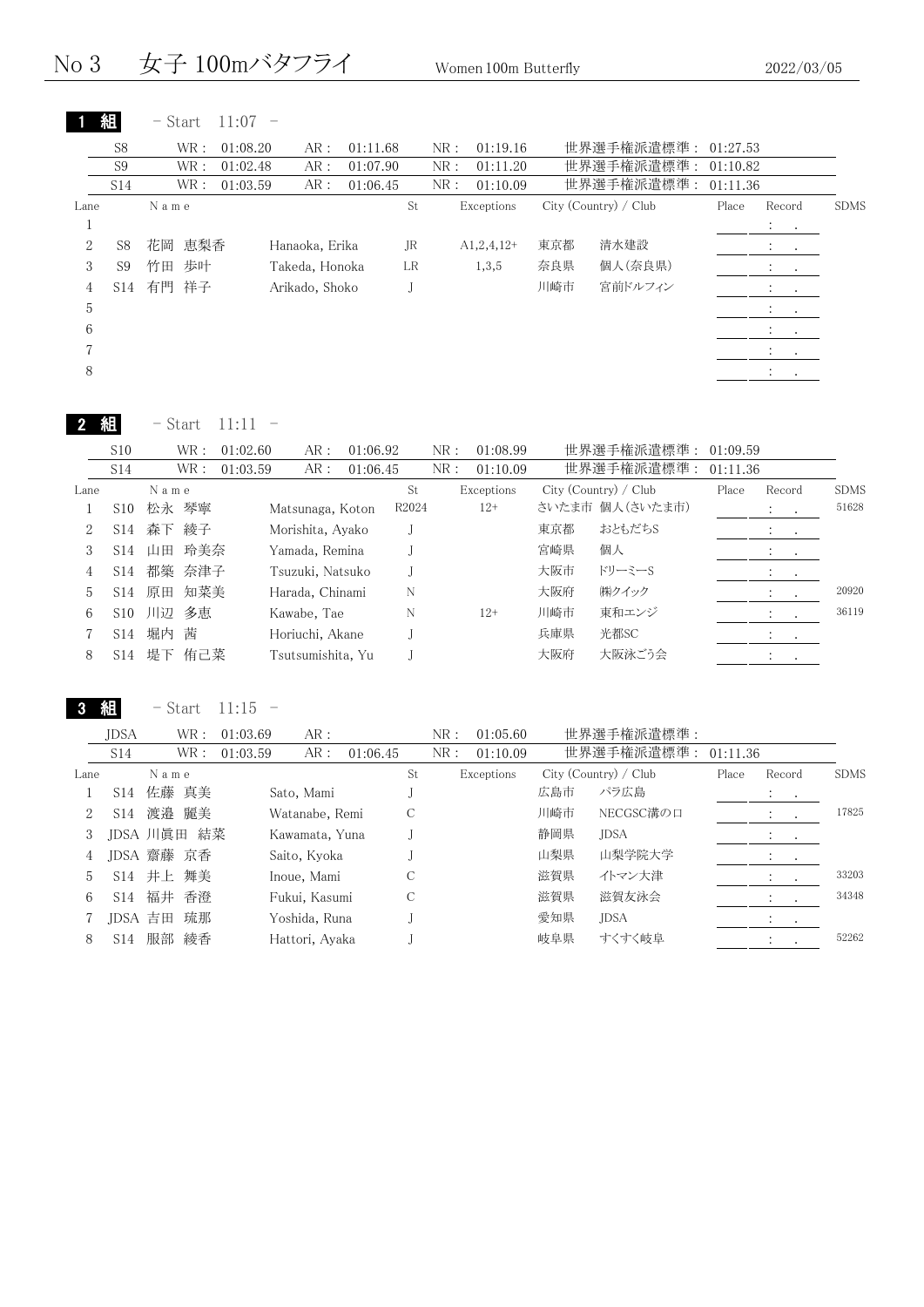## No 4 男子 100mバタフライ Men 100m Butterfly 2022/03/05

|         |                 | - Start   | 11:19    |                  |          |                 |     |            |     |                       |          |                                    |             |
|---------|-----------------|-----------|----------|------------------|----------|-----------------|-----|------------|-----|-----------------------|----------|------------------------------------|-------------|
|         | S9              | WR:       | 00:57.19 | AR:              | 01:00.11 |                 | NR: | 01:02.33   |     | 世界選手権派遣標準:            | 01:01.79 |                                    |             |
|         | S <sub>14</sub> | WR:       | 00:54.46 | AR:              | 00:55.68 |                 | NR: | 00:55.68   |     | 世界選手権派遣標準:            | 00:58.38 |                                    |             |
| Lane    |                 | Name      |          |                  |          | St              |     | Exceptions |     | City (Country) / Club | Place    | Record                             | <b>SDMS</b> |
| $\perp$ |                 |           |          |                  |          |                 |     |            |     |                       |          | $\mathcal{L} = \mathcal{L}$        |             |
| 2       | S <sub>9</sub>  | 大内 秀真     |          | Ouchi, Shuma     |          | $N($ JR2025 $)$ |     | 9          | 京都市 | 京都 SC                 |          | $\mathbb{R}^n \times \mathbb{R}^n$ | 51601       |
| 3       | S14             | 井本 尚輝     |          | Imoto, Naoki     |          |                 |     |            | 兵庫県 | 光都SC                  |          | $\mathcal{L} = \{1,2,3\}$          |             |
| 4       |                 | S14 岩田 章史 |          | Iwata, Akifumi   |          |                 |     |            | 横浜市 | 宮前ドルフィン               |          | All Car                            |             |
| 5       | S <sub>9</sub>  | 川渕<br>大耀  |          | Kawabuchi, Taiyo |          | JR2023          |     | 8          | 横浜市 | 宮前ドルフィン               |          | $\bullet$ . In the $\bullet$       |             |
| 6       | S14             | 琢真<br>幸島  |          | Koshima, Takuma  |          |                 |     |            | 兵庫県 | 光都SC                  |          | $\sim$ 100 $\sim$ 100 $\sim$       |             |
| 7       |                 |           |          |                  |          |                 |     |            |     |                       |          | $\mathcal{L} = \{1,2,3\}$          |             |
| 8       |                 |           |          |                  |          |                 |     |            |     |                       |          | $\mathcal{L}^{\text{max}}$         |             |
|         |                 |           |          |                  |          |                 |     |            |     |                       |          |                                    |             |

| はんじょう おおし ちょうしゃ かんじょう かんじょう おおし かいしゃ かいしゃ かいしゃ かいしゃ かいしゃ かいしゃ<br>2 | $-$ Start 11:23 |  |  |
|--------------------------------------------------------------------|-----------------|--|--|
|--------------------------------------------------------------------|-----------------|--|--|

| S <sub>10</sub> |    |    |                                                                        | AR:    |                                  |                                                                                                                                                   | NR:                              | 01:00.65          |            |        |                                                                 |                                  |                                  |
|-----------------|----|----|------------------------------------------------------------------------|--------|----------------------------------|---------------------------------------------------------------------------------------------------------------------------------------------------|----------------------------------|-------------------|------------|--------|-----------------------------------------------------------------|----------------------------------|----------------------------------|
| S <sub>13</sub> |    |    |                                                                        | AR:    |                                  |                                                                                                                                                   | NR:                              | 01:01.14          |            |        |                                                                 |                                  |                                  |
| S14             |    |    |                                                                        | AR:    |                                  |                                                                                                                                                   | NR:                              | 00:55.68          |            |        |                                                                 |                                  |                                  |
|                 |    |    |                                                                        |        |                                  | St                                                                                                                                                |                                  |                   |            |        | Place                                                           | Record                           | <b>SDMS</b>                      |
| S <sub>10</sub> |    |    |                                                                        |        |                                  | R                                                                                                                                                 |                                  | 1,3,5             | 兵庫県        | 神戸楽泳会  |                                                                 | $\mathcal{L}_{\rm{max}}$         |                                  |
| S13             | 財津 |    |                                                                        |        |                                  |                                                                                                                                                   |                                  | $\overline{0}$    | 大分県        | 大分パラ水連 |                                                                 | $\sim$ 100 $\sim$ 100 $\sim$     | 51598                            |
| S14             |    |    |                                                                        |        |                                  |                                                                                                                                                   |                                  |                   | 東京都        | 都障水連   |                                                                 | $\mathcal{L}_{\text{max}}$ , and |                                  |
| S <sub>14</sub> |    |    |                                                                        |        |                                  |                                                                                                                                                   |                                  |                   | 愛知県        | ぴぃ~すSC |                                                                 | <b>Service Control</b>           |                                  |
| S14             |    |    |                                                                        |        |                                  | N                                                                                                                                                 |                                  |                   | 岐阜県        | ぎふミナモ  |                                                                 |                                  |                                  |
| S <sub>14</sub> |    |    |                                                                        |        |                                  |                                                                                                                                                   |                                  |                   | 東京都        | 都障水連   |                                                                 | $\cdot$<br>$\sim$ 100 $\pm$      |                                  |
| S14             | 弓削 | 陽介 |                                                                        |        |                                  |                                                                                                                                                   |                                  |                   | 滋賀県        | 滋賀友泳会  |                                                                 |                                  |                                  |
| S14             | 石田 | 悠真 |                                                                        |        |                                  |                                                                                                                                                   |                                  |                   | 三重県        | 個人     |                                                                 |                                  |                                  |
|                 |    |    | WR :<br>WR :<br>WR :<br>Name<br>村本 暁彦<br>瑞希<br>宮本 和裕<br>篠原 貴史<br>志村 悠辰 | 秋本 慎ノ介 | 00:54.15<br>00:53.72<br>00:54.46 | Muramoto, Akihik<br>Zaitsu, Mizuki<br>Miyamoto, Kazuhi<br>Akimoto, Shinnos<br>Shinohara, Takafu<br>Shimura, Yujin<br>Yuge, Yosuke<br>Ishida, Yuma | 01:00.65<br>00:55.99<br>00:55.68 | R <sub>2023</sub> | Exceptions |        | 世界選手権派遣標準:<br>世界選手権派遣標準:<br>世界選手権派遣標準:<br>City (Country) / Club |                                  | 00:59.06<br>00:58.53<br>00:58.38 |

3 組 - Start 11:27 -

|      | S <sub>9</sub>  | WR :     | 00:57.19 | AR:              | 01:00.11 |            | NR: | 01:02.33   |          | 世界選手権派遣標準:            | 01:01.79 |                                                             |           |             |
|------|-----------------|----------|----------|------------------|----------|------------|-----|------------|----------|-----------------------|----------|-------------------------------------------------------------|-----------|-------------|
|      | S <sub>10</sub> | WR :     | 00:54.15 | AR:              | 01:00.65 |            | NR: | 01:00.65   |          | 世界選手権派遣標準:            | 00:59.06 |                                                             |           |             |
|      | S14             | WR :     | 00:54.46 | AR:              | 00:55.68 |            | NR: | 00:55.68   |          | 世界選手権派遣標準:            | 00:58.38 |                                                             |           |             |
| Lane |                 | Name     |          |                  |          | St         |     | Exceptions |          | City (Country) / Club | Place    | Record                                                      |           | <b>SDMS</b> |
|      | S14             | 砂生 玲於    |          | Saso, Reo        |          |            |     |            | 名古屋市     | ぴぃ〜すSC                |          | $\cdot$<br>$\sim$ $\sim$                                    |           |             |
| 2    | S <sub>10</sub> | 上園<br>温太 |          | Uezono, Onta     |          | N          |     | 8          | 神戸市      | 須磨学園高校                |          |                                                             | $\bullet$ | 51600       |
| 3    | S9              | 岡島 貫太    |          | Okajima, Kanta   |          | $R - 2022$ |     | 3,5        | 愛知県      | 日本福祉大付                |          |                                                             |           | 42552       |
| 4    | S <sub>14</sub> | 中島 一輝    |          | Nakashima, Kazuk |          |            |     |            | さいたま市 個人 |                       |          | $\mathbf{A}$ and $\mathbf{A}$ and $\mathbf{A}$              |           |             |
| 5    | S14             | 渡辺<br>玲爾 |          | Watanabe, Reiji  |          |            |     |            | 岐阜県      | 岐阜GUSH                |          | $\mathcal{L}_{\text{max}}$ , and $\mathcal{L}_{\text{max}}$ |           |             |
| 6    | S <sub>14</sub> | 佐野<br>秀樹 |          | Sano, Hideki     |          |            |     |            |          | さいたま市 コスモスSC          |          | $\sim$ $\sim$                                               |           |             |
|      | S <sub>14</sub> | 出羽<br>宥哉 |          | Dewa, Hirova     |          |            |     |            | 兵庫県      | 光都SC                  |          | $\cdot$<br>$\sim$ $\sim$                                    |           |             |
| 8    | S14             | 真一<br>石田 |          | Ishida, Shinichi |          | N          |     |            | 兵庫県      | 個人                    |          | $\ddot{\phantom{0}}$<br>$\sim$                              |           | 10957       |
|      |                 |          |          |                  |          |            |     |            |          |                       |          |                                                             |           |             |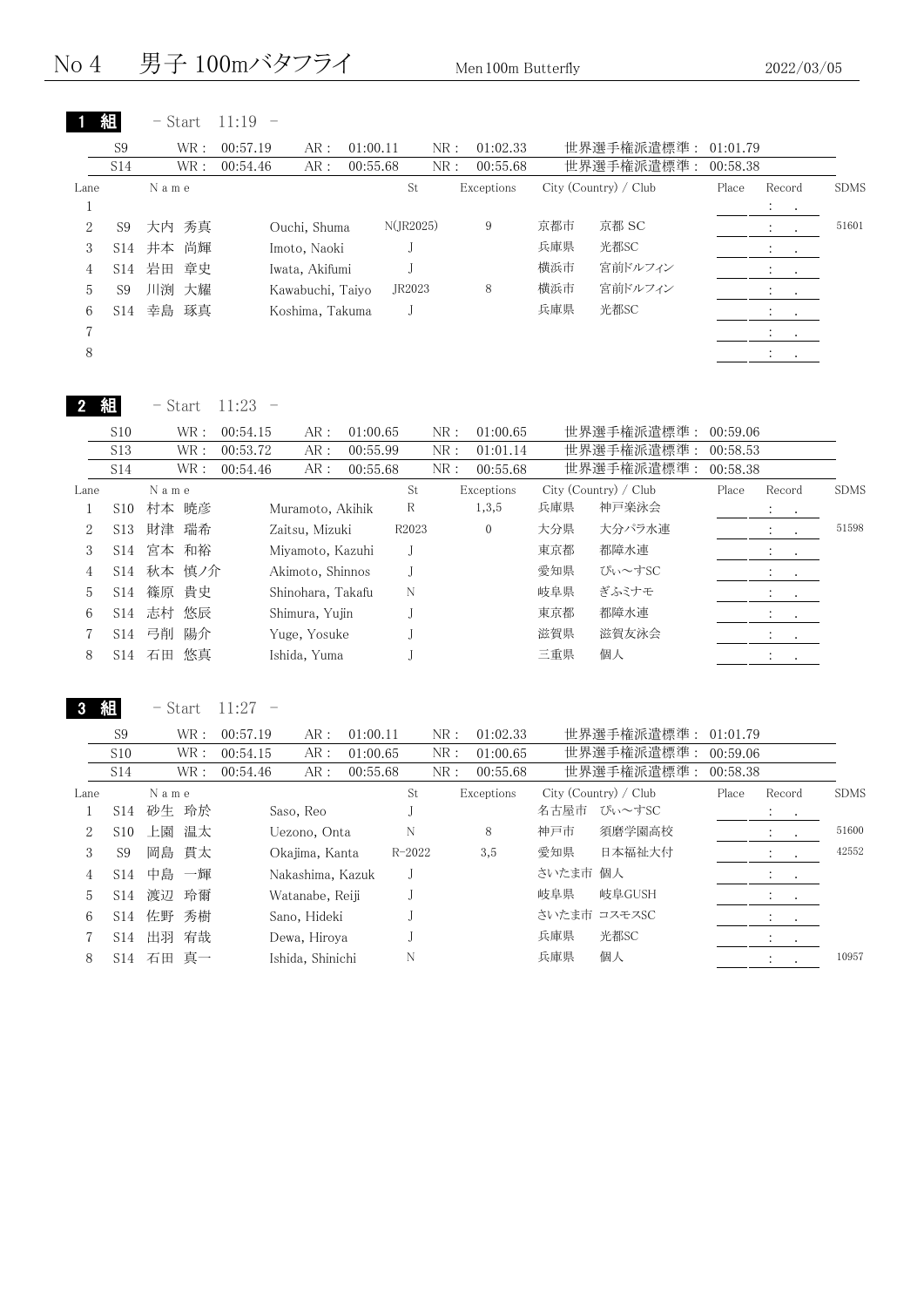|      | 組               | - Start  | 11:31    |                   |          |    |      |             |      |                       |          |                      |                      |             |
|------|-----------------|----------|----------|-------------------|----------|----|------|-------------|------|-----------------------|----------|----------------------|----------------------|-------------|
|      | S <sub>8</sub>  | WR:      | 00:59.19 | AR:               | 00:59.19 |    | NR : | 01:04.87    |      | 世界選手権派遣標準:            | 01:04.55 |                      |                      |             |
|      | S14             | WR:      | 00:54.46 | AR:               | 00:55.68 |    | NR:  | 00:55.68    |      | 世界選手権派遣標準:            | 00:58.38 |                      |                      |             |
| Lane |                 | Name     |          |                   |          | St |      | Exceptions  |      | City (Country) / Club | Place    | Record               |                      | <b>SDMS</b> |
|      | S14             | 座安 将太    |          | Zayasu, Shota     |          | N  |      |             | 川崎市  | 宮前ドルフィン               |          | $\ddot{\phantom{0}}$ | $\sim$ 100 $\pm$     |             |
|      | S <sub>14</sub> | 森山 大樹    |          | Moriyama, Daiki   |          | N  |      |             | 佐賀県  | 伊万里SC                 |          | $\cdot$              | $\bullet$            | 39322       |
| 3    | S8              | 荻原 虎太郎   |          | Ogiwara, Kotaro   |          | C  |      | $1,2,4,12+$ | 千葉市  | セントラルスポーツ             |          | $\ddot{\cdot}$       | $\sim$               | 36120       |
| 4    | S <sub>14</sub> | 池田       | 真降       | Ikeda, Masataka   |          |    |      |             | 川崎市  | 宮前ドルフィン               |          | $\ddot{\phantom{0}}$ | $\sim$ 100 $\pm$     |             |
| 5.   | S <sub>14</sub> | 髙柳       | 春貴       | Takayanagi, Haru  |          | R  |      |             | 浜松市  | ぺんぎん村                 |          | $\ddot{\cdot}$       | $\ddot{\phantom{1}}$ | 8680        |
| 6    | S14             | 勝部<br>颯馬 |          | Katsube, Soma     |          |    |      |             | 大阪府  | 大阪泳ごう会                |          | $\cdot$              | $\cdot$              |             |
|      | S14             | 彰儀<br>松原 |          | Matsubara, Akiyos |          |    |      |             | 兵庫県  | アース製薬㈱                |          | $\cdot$              | $\sim$               |             |
| 8    | S14             | 砂生       | 陸玖       | Saso, Riku        |          |    |      |             | 名古屋市 | ぴぃ~すSC                |          |                      |                      |             |

5 組 - Start 11:34 -

|      | S10             | WR :     | 00:54.15 | AR:             | 01:00.65 |    | NR: | 01:00.65        |     | 世界選手権派遣標準:            | 00:59.06 |                                                               |             |
|------|-----------------|----------|----------|-----------------|----------|----|-----|-----------------|-----|-----------------------|----------|---------------------------------------------------------------|-------------|
|      | S11             | WR :     | 01:01.12 | AR:             | 01:01.17 |    | NR: | 01:01.17        |     | 世界選手権派遣標準:            | 01:08.73 |                                                               |             |
|      | S14             | WR :     | 00:54.46 | AR:             | 00:55.68 |    | NR: | 00:55.68        |     | 世界選手権派遣標準:            | 00:58.38 |                                                               |             |
| Lane |                 | Name     |          |                 |          | St |     | Exceptions      |     | City (Country) / Club | Place    | Record                                                        | <b>SDMS</b> |
|      | S <sub>14</sub> | 小林 生歩    |          | Kobayashi,Ibu   |          |    |     |                 | 滋賀県 | 滋賀友泳会                 |          | $\mathcal{A}^{\mathcal{A}}$ , and $\mathcal{A}^{\mathcal{A}}$ |             |
| 2    | S <sub>11</sub> | 富田 宇宙    |          | Tomita, Uchu    |          | С  |     | TB              | 東京都 | 日体大大学院                |          | $\cdot$<br>$\cdot$                                            | 26537       |
| 3    | S <sub>11</sub> | 木村 敬一    |          | Kimura, Keiichi |          |    |     | TB <sub>0</sub> | 東京都 | 東京ガス(株)               |          |                                                               | 6597        |
| 4    | S <sub>14</sub> | 上村 温     |          | Uemura, Haruhi  |          |    |     |                 | 千葉県 | 個人                    |          |                                                               | 51556       |
| 5.   | S <sub>14</sub> | 野村 洋介    |          | Nomura, Yosuke  |          |    |     |                 | 東京都 | <b>GAGANI</b>         |          | $\sim$ $\sim$                                                 |             |
| 6    | S <sub>10</sub> | 久保 大樹    |          | Kubo, Daiki     |          | С  |     | $12+$           | 大阪市 | KBSクボタ                |          | $\mathcal{L}$                                                 | 30294       |
|      | S <sub>14</sub> | 坂倉<br>航季 |          | Sakakura, Koki  |          | С  |     |                 | 三重県 | 個人                    |          |                                                               | 29906       |
| 8    | S <sub>14</sub> | 竜平<br>平野 |          | Hirano, Ryuhei  |          | N  |     |                 | 愛知県 | 小原建設                  |          | $\cdot$                                                       | 10956       |
|      |                 |          |          |                 |          |    |     |                 |     |                       |          |                                                               |             |

6 組 - Start 11:38 -

|      | S <sub>10</sub> | WR :     | 00:54.15 | AR:              | 01:00.65 |    | NR: | 01:00.65   |      | 世界選手権派遣標準:            | 00:59.06 |                          |           |             |
|------|-----------------|----------|----------|------------------|----------|----|-----|------------|------|-----------------------|----------|--------------------------|-----------|-------------|
|      | S14             | WR :     | 00:54.46 | AR:              | 00:55.68 |    | NR: | 00:55.68   |      | 世界選手権派遣標準:            | 00:58.38 |                          |           |             |
| Lane |                 | Name     |          |                  |          | St |     | Exceptions |      | City (Country) / Club | Place    | Record                   |           | <b>SDMS</b> |
|      | S <sub>14</sub> | 村上 舜也    |          | Murakami, Shunya |          | С  |     |            | 東京都  | NECGSC溝の口             |          | $\ddot{\cdot}$<br>$\sim$ |           | 19939       |
| 2    | S <sub>14</sub> | 宮崎<br>哲  |          | Miyazaki, Satoru |          | С  |     |            | 札幌市  | あいおいニッセイ              |          |                          |           | 8678        |
| 3    | S14             | 啓智<br>中島 |          | Nakajima, Keichi |          |    |     |            | 千葉県  | あいおいニッセイ              |          |                          | $\cdot$   | 23756       |
| 4    | S14             | 尚秀<br>山口 |          | Yamaguchi, Naohi |          |    |     |            | 愛媛県  | 四国ガス                  |          |                          |           | 41361       |
| 5    | S <sub>14</sub> | 天空<br>松田 |          | Matsuda, Anku    |          | N  |     |            | 東京都  | <b>GAGANI</b>         |          |                          |           | 50528       |
| 6    | S14             | 鴨 弘之     |          | Kamo, Hiroyuki   |          | С  |     |            | 名古屋市 | <b>APS</b>            |          |                          |           | 17824       |
|      | S <sub>14</sub> | 新久保 航    |          | Shinkubo, Wataru |          |    |     |            | 奈良県  | 個人                    |          | $\cdot$                  | $\bullet$ |             |
| 8    | S10             | 瑛翔<br>南井 |          | Minai, Akito     |          | С  |     | 8          | 大阪府  | 近畿大学                  |          |                          |           | 44564       |
|      |                 |          |          |                  |          |    |     |            |      |                       |          |                          |           |             |

# No 5 女子 50mバタフライ Women 50m Butterfly 2022/03/05

|      |         | $-$ Start   |      | $11:45 -$ |                   |          |    |      |            |     |                       |          |                               |                        |             |
|------|---------|-------------|------|-----------|-------------------|----------|----|------|------------|-----|-----------------------|----------|-------------------------------|------------------------|-------------|
|      | JDSA    |             | WR:  | 00:27.48  | AR:               |          |    | NR:  | 00:29.66   |     | 世界選手権派遣標準:            |          |                               |                        |             |
|      | S7      |             | WR : | 00:32.99  | AR:               | 00:34.47 |    | NR : | 00:37.01   |     | 世界選手権派遣標準:            | 00:37.01 |                               |                        |             |
| Lane |         | Name        |      |           |                   |          | St |      | Exceptions |     | City (Country) / Club | Place    | Record                        |                        | <b>SDMS</b> |
|      |         |             |      |           |                   |          |    |      |            |     |                       |          | $\mathcal{L} = \{1,2,3,4,5\}$ |                        |             |
| 2    |         | IDSA 吉瀬 千咲  |      |           | Kise, Chisaki     |          |    |      |            | 埼玉県 | <b>JDSA</b>           |          |                               | $\sim$ $\sim$          |             |
| 3    |         | JDSA 中東 郁葉  |      |           | Nakahigashi, Ikuh |          |    |      |            | 長野県 | 東海学園大学                |          |                               | <b>Service Control</b> |             |
| 4    |         | JDSA 齋藤 京香  |      |           | Saito, Kyoka      |          |    |      |            | 山梨県 | 山梨学院大学                |          | $\sim$ $\sim$                 |                        |             |
| 5    | JDSA 吉田 |             | 琉那   |           | Yoshida, Runa     |          |    |      |            | 愛知県 | <b>JDSA</b>           |          |                               |                        |             |
| 6    |         | JDSA 川眞田 結菜 |      |           | Kawamata, Yuna    |          |    |      |            | 静岡県 | <b>JDSA</b>           |          |                               | $\cdot$ $\cdot$        |             |
|      | S7      | 西田          | 杏    |           | Nishida, An       |          | C  |      | 1,3,5,9    | 埼玉県 | 三菱商事                  |          |                               |                        | 19803       |
| 8    |         |             |      |           |                   |          |    |      |            |     |                       |          | $\cdot$                       | $\bullet$              |             |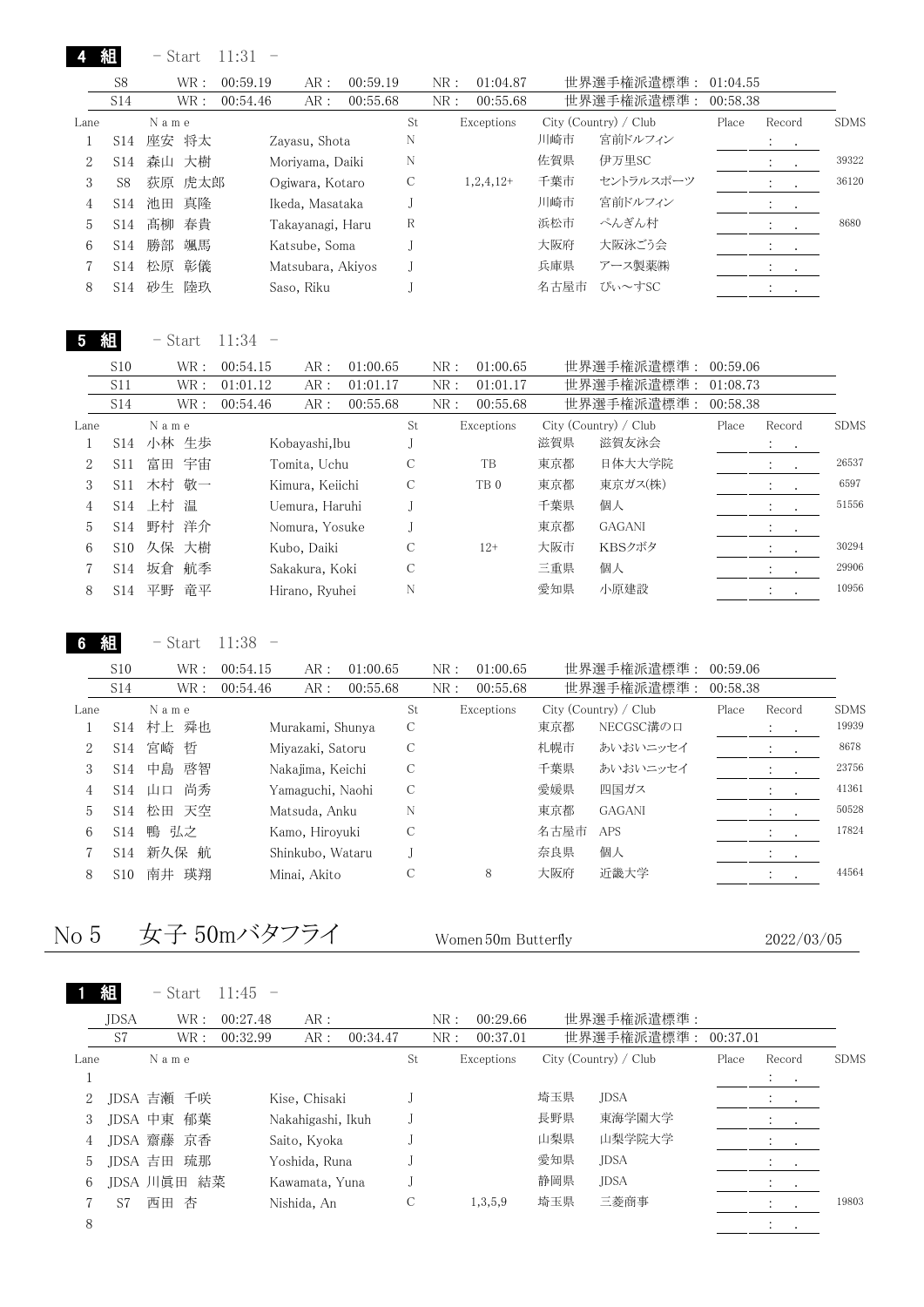No 6 男子 50mバタフライ Men 50m Butterfly 2022/03/05

|                |                | - Start   | 11:47    |                 |          |     |            |     |                       |          |                                |             |
|----------------|----------------|-----------|----------|-----------------|----------|-----|------------|-----|-----------------------|----------|--------------------------------|-------------|
|                | S <sub>5</sub> | WR:       | 00:30.62 | AR:             | 00:30.62 | NR: | 00:35.37   |     | 世界選手権派遣標準:            | 00:36.41 |                                |             |
|                | S <sub>6</sub> | WR:       | 00:29.89 | AR:             | 00:29.89 | NR: | 00:31.01   |     | 世界選手権派遣標準:            | 00:32.96 |                                |             |
| Lane           |                | Name      |          |                 |          | St  | Exceptions |     | City (Country) / Club | Place    | Record                         | <b>SDMS</b> |
|                |                |           |          |                 |          |     |            |     |                       |          | $\mathcal{L}^{\text{max}}$     |             |
| $\overline{2}$ |                |           |          |                 |          |     |            |     |                       |          | $\ddot{\cdot}$                 |             |
| 3              | S5             | 阿部 正太     |          | Abe, Shota      |          |     | AEY7,9     | 東京都 | 個人(東京都)               |          |                                |             |
| 4              | S <sub>5</sub> | 紘汰<br>菅原  |          | Sugawara, Kota  |          | С   | AYE 7      | 秋田県 | ミラクルスイミー              |          |                                | 42555       |
| 5              | S6             | 航太郎<br>冨樫 |          | Togashi, Kotaro |          | R   | $12+$      | 東京都 | 国士舘大学PST              |          | $\ddot{\cdot}$                 | 20914       |
| 6              |                |           |          |                 |          |     |            |     |                       |          | $\ddot{\phantom{0}}$<br>$\sim$ |             |
|                |                |           |          |                 |          |     |            |     |                       |          | $\cdot$<br>$\cdot$             |             |
| 8              |                |           |          |                 |          |     |            |     |                       |          | $\cdot$<br>$\cdot$             |             |

| 組<br>11:53<br>Start<br>$-$ |  |
|----------------------------|--|
|----------------------------|--|

|      | <b>JDSA</b>    |      | WR:        | 00:24.75 | AR:             |          |               | NR: | 00:25.66     |      | 世界選手権派遣標準:            |          |                                            |             |
|------|----------------|------|------------|----------|-----------------|----------|---------------|-----|--------------|------|-----------------------|----------|--------------------------------------------|-------------|
|      | S <sub>5</sub> |      | WR:        | 00:30.62 | AR:             | 00:30.62 |               | NR: | 00:35.37     |      | 世界選手権派遣標準:            | 00:36.41 |                                            |             |
|      | S <sub>6</sub> |      | WR :       | 00:29.89 | AR:             | 00:29.89 |               | NR: | 00:31.01     |      | 世界選手権派遣標準:            | 00:32.96 |                                            |             |
|      | S7             |      | WR:        | 00:28.41 | AR:             | 00:28.41 |               | NR: | 00:31.99     |      | 世界選手権派遣標準:            | 00:30.57 |                                            |             |
| Lane |                | Name |            |          |                 |          | St            |     | Exceptions   |      | City (Country) / Club | Place    | Record                                     | <b>SDMS</b> |
|      | S7             | 近藤 薫 |            |          | Kondo, Kaoru    |          | $N($ JR2021)  |     | $A12+$       | 岐阜県  | 岐阜GUSH                |          | $\ddot{\cdot}$<br>$\sim$ $\sim$            | 30295       |
| 2    | S <sub>5</sub> | 田中   | 映伍         |          | Tanaka, Eigo    |          | $\mathcal{C}$ |     | AEY7         | 神奈川県 | 個人(神奈川県)              |          | $\ddot{\cdot}$<br>$\sim$                   | 51629       |
| 3    | S <sub>6</sub> |      | 浜本 純矢      |          | Hamamoto, Junya |          | C             |     | AY 7         | 神奈川県 | 東海大学                  |          | $2.1 - 1.1$                                | 22602       |
| 4    |                |      | JDSA 茨 隆太郎 |          | Ibara, Ryutaro  |          |               |     |              | 神奈川県 | SMBC日興証券              |          | $\mathbb{Z}^{\mathbb{Z}}$<br>$\sim$ $\sim$ |             |
| 5    | S5             | 日向   | 楓          |          | Hinata, Kaede   |          | $R - 2023$    |     | AYE 7.12+    | 横浜市  | 宮前ドルフィン               |          | $1 - 1$                                    | 42261       |
| 6    | S7             | 風間   | 健太郎        |          | Kazama, Kentaro |          | R             |     | $1,3,4,12+$  | 川崎市  | ファンコミュニケーションズ         |          | $\sim$ $\sim$<br>$\sim$                    | 19811       |
|      | S <sub>6</sub> | 大谷   | 康矩         |          | Otani, Yasunori |          |               |     | $A1,2,4,12+$ | 山口県  | 山口県庁                  |          | $\bullet$<br>$\sim$                        |             |
| 8    |                |      |            |          |                 |          |               |     |              |      |                       |          | $\bullet$<br>$\sim$                        |             |
|      |                |      |            |          |                 |          |               |     |              |      |                       |          |                                            |             |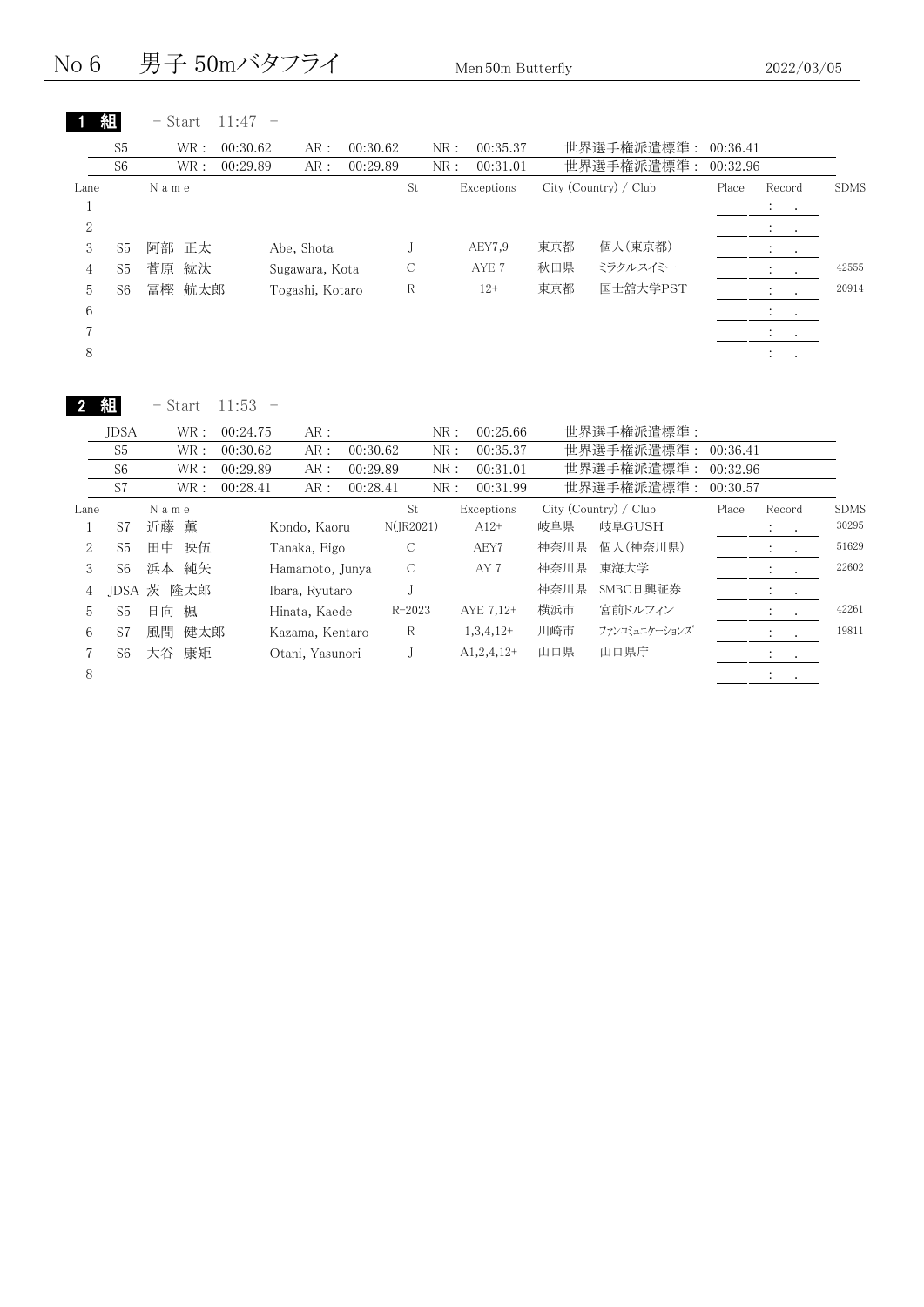No 7 女子 100m背泳ぎ Women 100m Backstroke 2020/03/05

|                | 組               | - Start  | $13:30 -$ |                  |          |    |     |              |     |                       |          |                                                     |             |
|----------------|-----------------|----------|-----------|------------------|----------|----|-----|--------------|-----|-----------------------|----------|-----------------------------------------------------|-------------|
|                | S8              | WR:      | 01:08.04  | AR:              | 01:22.17 |    | NR: | 01:31.80     |     | 世界選手権派遣標準: 01:25.67   |          |                                                     |             |
|                | S <sub>11</sub> | WR :     | 01:13.46  | AR:              | 01:13.46 |    | NR: | 01:18.59     |     | 世界選手権派遣標準 :           | 01:23.37 |                                                     |             |
|                | S <sub>14</sub> | WR:      | 01:04.05  | AR:              | 01:07.63 |    | NR: | 01:12.05     |     | 世界選手権派遣標準:            | 01:14.71 |                                                     |             |
| Lane           |                 | Name     |           |                  |          | St |     | Exceptions   |     | City (Country) / Club | Place    | Record                                              | <b>SDMS</b> |
| T              |                 |          |           |                  |          |    |     |              |     |                       |          | $\mathcal{L}_{\rm{max}}$ , $\mathcal{L}_{\rm{max}}$ |             |
| $\overline{2}$ |                 |          |           |                  |          |    |     |              |     |                       |          | $\sim$ 100 $\sim$ 100 $\sim$                        |             |
| 3              | S <sub>8</sub>  | 花岡 恵梨香   |           | Hanaoka, Erika   |          | JR |     | $A1,2,4,12+$ | 東京都 | 清水建設                  |          | $\bullet$<br>$\sim$ $\sim$                          |             |
| 4              | S14             | 彩花<br>岡田 |           | Okada, Ayaka     |          |    |     |              | 岐阜県 | 岐阜GUSH                |          | $\ddot{\phantom{0}}$<br>$\sim$                      |             |
| 5              | S14             | 釜江 花波    |           | Kamae, Kanami    |          |    |     |              | 兵庫県 | 個人                    |          | $\mathcal{L}^{\text{max}}$                          |             |
| 6              | S11             | 宮川<br>珠和 |           | Miyagawa, Miyori |          | C  |     | Т            | 大阪府 | 大阪シーホース               |          | $\sim$                                              | 51596       |
| 7              |                 |          |           |                  |          |    |     |              |     |                       |          | $\ddot{\phantom{1}}$<br>$\bullet$                   |             |
| 8              |                 |          |           |                  |          |    |     |              |     |                       |          | $\ddot{\phantom{0}}$<br>$\cdot$                     |             |
|                |                 |          |           |                  |          |    |     |              |     |                       |          |                                                     |             |

| 組<br>ŋ<br>∠ | Start | 13:34 |  |
|-------------|-------|-------|--|
|-------------|-------|-------|--|

|      | S <sub>9</sub>  |      | WR :       | 01:07.41 | AR:              | 01:13.54 |               | NR: | 01:18.40   |     | 世界選手権派遣標準:            | 01:14.24 |                                                |             |
|------|-----------------|------|------------|----------|------------------|----------|---------------|-----|------------|-----|-----------------------|----------|------------------------------------------------|-------------|
|      | S <sub>10</sub> |      | WR :       | 01:05.86 | AR:              | 01:12.63 |               | NR: | 01:13.09   |     | 世界選手権派遣標準:            | 01:12.63 |                                                |             |
|      | S11             |      | WR:        | 01:13.46 | AR:              | 01:13.46 |               | NR: | 01:18.59   |     | 世界選手権派遣標準:            | 01:23.37 |                                                |             |
|      | S <sub>14</sub> |      | WR :       | 01:04.05 | AR:              | 01:07.63 |               | NR: | 01:12.05   |     | 世界選手権派遣標準:            | 01:14.71 |                                                |             |
| Lane |                 | Name |            |          |                  |          | St            |     | Exceptions |     | City (Country) / Club | Place    | Record                                         | <b>SDMS</b> |
|      | S14             | 坂本 杏 |            |          | Sakamoto, Anzu   |          |               |     |            | 茨城県 | 茨城TKSC                |          | $\mathcal{L} = \mathcal{L}$                    |             |
| 2    |                 |      | S14 小林 和華子 |          | Kobayashi, Wakak |          |               |     |            | 埼玉県 | 個人                    |          | $\mathbf{A}$ and $\mathbf{A}$ and $\mathbf{A}$ |             |
| 3    | S14             |      | 木村 倖彩      |          | Kimura, Saaya    |          |               |     |            | 愛媛県 | MG瀬戸内                 |          | $\cdot$<br>$\sim$                              |             |
| 4    | S9              | 前田   | 恵麻         |          | Maeda, Ema       |          | $R - 2025$    |     | 1,3,5      | 福井県 | 福工大福井中                |          | $\sim$<br>$\ddot{\phantom{0}}$                 | 42260       |
| 5    | S11             | 小野   | 智華子        |          | Ono, Chikako     |          | $\mathcal{C}$ |     | TB         | 東京都 | あいおいニッセイ              |          | $\sim$<br>$\cdot$                              | 6640        |
| 6    | S <sub>10</sub> | 松永   | 琴寧         |          | Matsunaga, Koton |          | R2024         |     | $12+$      |     | さいたま市 個人(さいたま市)       |          | $\sim$<br>$\cdot$                              | 51628       |
|      | S14             | 藤谷   | 実咲         |          | Fujitani, Misaki |          |               |     |            | 兵庫県 | 光都SC                  |          | $\ddot{\phantom{0}}$<br>$\sim$ 100 $\pm$       |             |
| 8    | S14             | 沼田   | 千奈津        |          | Numata, Chinatsu |          |               |     |            | 熊本市 | 個人                    |          | $\bullet$                                      | 51555       |
|      |                 |      |            |          |                  |          |               |     |            |     |                       |          |                                                |             |

3 組

- Start 13:38 -

|      | <b>IDSA</b>     |         | WR :       | 01:02.61 | AR:               |          |               | NR: | 01:10.02   |     | 世界選手権派遣標準:            |          |                             |             |
|------|-----------------|---------|------------|----------|-------------------|----------|---------------|-----|------------|-----|-----------------------|----------|-----------------------------|-------------|
|      | S9              |         | WR :       | 01:07.41 | AR:               | 01:13.54 |               | NR: | 01:18.40   |     | 世界選手権派遣標準: 01:14.24   |          |                             |             |
|      | S <sub>13</sub> |         | WR :       | 01:04.64 | AR:               | 01:06.42 |               | NR: | 01:11.52   |     | 世界選手権派遣標準:            | 01:09.39 |                             |             |
|      | S14             |         | WR :       | 01:04.05 | AR:               | 01:07.63 |               | NR: | 01:12.05   |     | 世界選手権派遣標準:            | 01:14.71 |                             |             |
| Lane |                 | Name    |            |          |                   |          | St            |     | Exceptions |     | City (Country) / Club | Place    | Record                      | <b>SDMS</b> |
|      | S <sub>9</sub>  |         | 浦田 愛美      |          | Urata, Manami     |          | $R - 2021$    |     | 8          | 茨城県 | 筑波大学                  |          | $\mathcal{L} = \{1,2,3\}$   | 33334       |
| 2    | S14             | 出口      | 舞          |          | Deguchi, Mai      |          | $\mathcal{C}$ |     |            | 川崎市 | 宮前ドルフィン               |          | $\mathcal{I}=\mathcal{I}$ . | 31308       |
| 3    |                 |         | IDSA 平林 花香 |          | Hirabavashi, Hana |          |               |     |            | 大阪市 | <b>JDSA</b>           |          | $\mathcal{L}=\mathcal{L}$ . |             |
| 4    |                 | JDSA 中東 | 郁葉         |          | Nakahigashi, Ikuh |          |               |     |            | 長野県 | 東海学園大学                |          | $\mathcal{L}^{\text{max}}$  |             |
| 5    | S14             | 福井      | 香澄         |          | Fukui, Kasumi     |          | C             |     |            | 滋賀県 | 滋賀友泳会                 |          |                             | 34348       |
| 6    | S13             | 笠本      | 明里         |          | Kasamoto, Akari   |          | $R - 2019$    |     |            | 神戸市 | 神戸楽泳会                 |          | $\ddot{\phantom{a}}$        | 6975        |
|      | S14             | 箕浦      | のどか        |          | Minoura, Nodoka   |          |               |     |            | 大阪市 | 大阪泳ごう会                |          |                             | 52261       |
| 8    | S14             |         | 髙木 紗知      |          | Takagi, Sachi     |          |               |     |            | 大阪市 | BIG鶴見                 |          |                             | 35064       |
|      |                 |         |            |          |                   |          |               |     |            |     |                       |          |                             |             |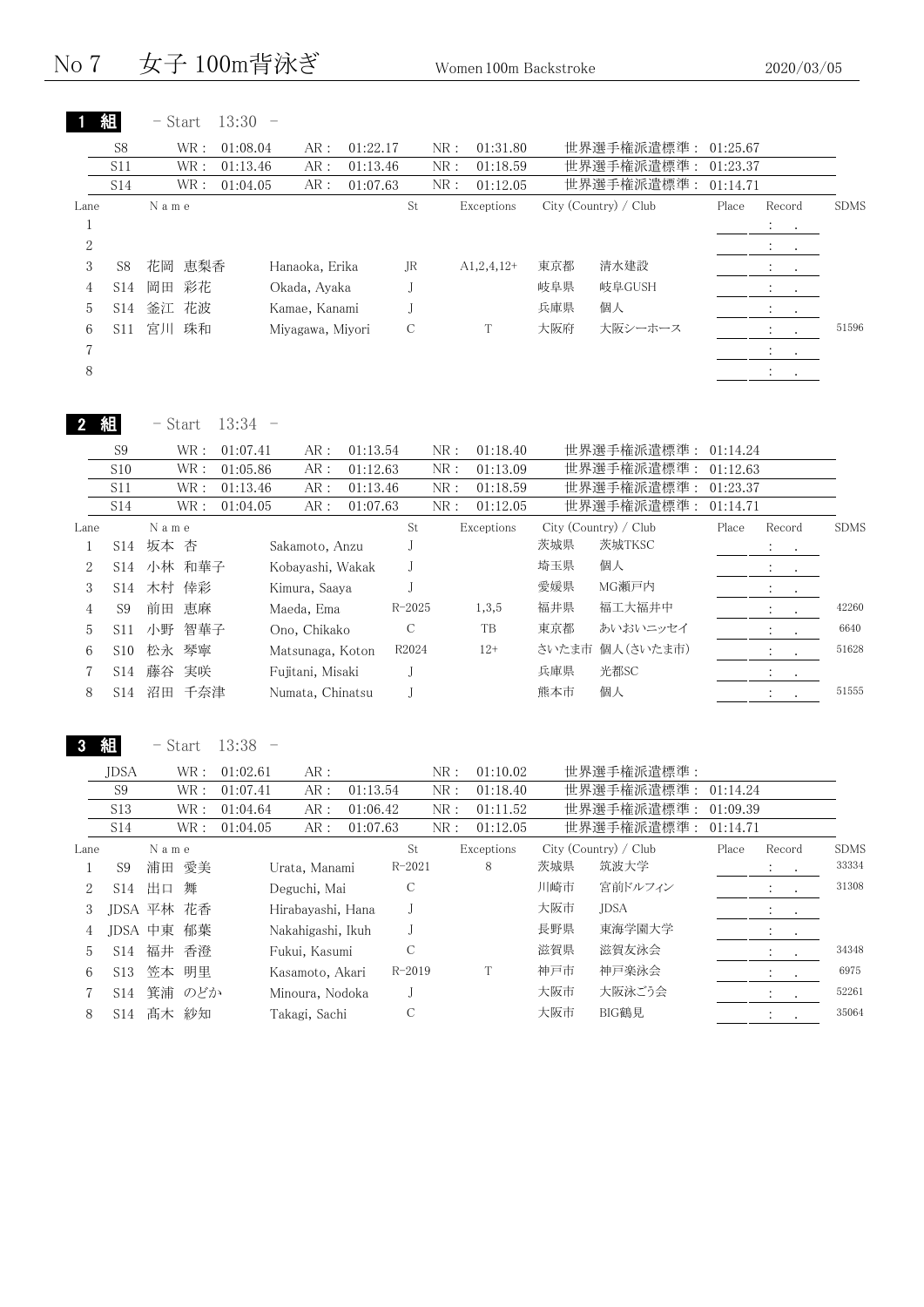No 8 男子 100m背泳ぎ Men 100m Backstroke 2020/03/05

- Start 13:42 -

1 組

S2 WR: 01:45.25 AR: 01:45.25 NR: 03:12.03 世界選手権派遣標準: 02:14.54

|                  | S <sub>6</sub>  | WR :                  | 01:10.84                          | AR:              | 01:10.84 |                              | NR:          | 01:32.21    |      | 世界選手権派遣標準:            | 01:19.41 |                                                   |             |
|------------------|-----------------|-----------------------|-----------------------------------|------------------|----------|------------------------------|--------------|-------------|------|-----------------------|----------|---------------------------------------------------|-------------|
|                  | S7              | WR :                  | 01:08.14                          | AR:              | 01:14.71 |                              | NR:          | 01:15.39    |      | 世界選手権派遣標準:            | 01:13.80 |                                                   |             |
| Lane<br>$1\,$    |                 | N a m e               |                                   |                  |          | St                           |              | Exceptions  |      | City (Country) / Club | Place    | Record<br>$\ddot{\cdot}$                          | <b>SDMS</b> |
| $\overline{2}$   | S <sub>2</sub>  | 幸仁<br>粂田              |                                   | Kumeta, Yukihito |          | $\mathbf C$                  |              | A 12        | 静岡県  | 静岡ぱしどる                |          | $\ddot{\cdot}$                                    | 3337        |
| 3                | S <sub>6</sub>  | 吉川 和希                 |                                   |                  |          | JR2022                       |              | $A12+$      | 福井県  | ブレイヴ福井                |          |                                                   |             |
|                  | S7              | 津上 和也                 |                                   | Tsugami, Kazuya  |          | J                            |              | $1,3,5,12+$ | 佐賀県  | 名村造船所                 |          | $\ddot{\cdot}$<br>$\cdot$                         |             |
| $\overline{4}$   |                 |                       |                                   |                  |          |                              |              |             |      |                       |          | $\ddot{\cdot}$<br>$\ddot{\phantom{a}}$            |             |
| 5                |                 |                       |                                   |                  |          |                              |              |             |      |                       |          | $\ddot{\cdot}$<br>$\ddot{\phantom{0}}$            |             |
| 6                |                 |                       |                                   |                  |          |                              |              |             |      |                       |          | $\ddot{\ddot{\phantom{z}}}$<br>$\bullet$          |             |
| 7                |                 |                       |                                   |                  |          |                              |              |             |      |                       |          | $\ddot{\cdot}$<br>$\cdot$                         |             |
| 8                |                 |                       |                                   |                  |          |                              |              |             |      |                       |          | $\ddot{\cdot}$<br>$\mathbf{r}$                    |             |
|                  | 組               | $-$ Start             | 13:50<br>$\overline{\phantom{0}}$ |                  |          |                              |              |             |      |                       |          |                                                   |             |
|                  | S7              | $\operatorname{WR}$ : | 01:08.14                          | AR:              | 01:14.71 |                              | NR:          | 01:15.39    |      | 世界選手権派遣標準:            | 01:13.80 |                                                   |             |
|                  | S <sub>9</sub>  | $\operatorname{WR}$ : | 01:01.00                          | AR:              | 01:03.20 |                              | NR:          | 01:10.24    |      | 世界選手権派遣標準:            | 01:05.48 |                                                   |             |
|                  | S14             | WR :                  | 00:56.88                          | AR:              | 00:59.82 |                              | ${\rm NR}$ : | 01:02.37    |      | 世界選手権派遣標準:            | 01:02.50 |                                                   |             |
| Lane             |                 | N a m e               |                                   |                  |          | $\operatorname{\mathsf{St}}$ |              | Exceptions  |      | City (Country) / Club | Place    | Record                                            | <b>SDMS</b> |
| $\,1$            | S <sub>9</sub>  | 中根<br>暖               |                                   | Nakane, Hinata   |          | JR2023                       |              | 1,2,4       | 愛知県  | 個人(愛知県)               |          | $\ddot{\ddot{}}$ .<br>$\bullet$                   |             |
| $\overline{2}$   | S14             | 響<br>豊崎               |                                   | Toyosaki, Hibiki |          | J                            |              |             | 愛知県  | 岡崎竜城SC                |          | $\ddot{\cdot}$<br>$\bullet$                       |             |
| 3                | S14             | 近藤<br>由数              |                                   | Kondo, Yoshikazu |          | $_{\rm J}$                   |              |             | 三重県  | 個人                    |          | $\ddot{\ddot{}}$                                  |             |
| $\overline{4}$   | S7              | 和田 聖                  |                                   | Wada, Satoshi    |          | $\, {\mathbb R}$             |              | $1,3,4,12+$ | 奈良県  | 個人(奈良県)               |          | $\ddot{\cdot}$<br>$\cdot$                         | 20915       |
| 5                | S14             | 森 晴毅                  |                                   | Mori, Haruki     |          | $_{\rm J}$                   |              |             | 静岡県  | 個人                    |          | $\ddot{\cdot}$<br>$\bullet$                       |             |
| 6                | S14             | 大西 颯人                 |                                   | Onishi, Hayato   |          | J                            |              |             | 兵庫県  | Aqスポレスト               |          | $\ddot{\ddot{\phantom{}}\phantom{}}$              |             |
| 7                | S14             | 幸島<br>琢真              |                                   | Koshima, Takuma  |          | J                            |              |             | 兵庫県  | 光都SC                  |          | $\ddot{\cdot}$                                    |             |
| 8                | S7              | 薫<br>近藤               |                                   | Kondo, Kaoru     |          | N(JR2021)                    |              | $A12+$      | 岐阜県  | 岐阜GUSH                |          | $\ddot{\cdot}$                                    | 30295       |
|                  |                 |                       |                                   |                  |          |                              |              |             |      |                       |          |                                                   |             |
|                  | 組               | - Start               | 13:54<br>$\overline{\phantom{0}}$ |                  |          |                              |              |             |      |                       |          |                                                   |             |
|                  | S8              | WR :                  | 01:02.55                          | AR:              | 01:02.90 |                              | NR:          | 01:09.09    |      | 世界選手権派遣標準 :           | 01:09.30 |                                                   |             |
|                  | S <sub>9</sub>  | $\operatorname{WR}$ : | 01:01.00                          | ${\sf AR}$ :     | 01:03.20 |                              | ${\rm NR}$ : | 01:10.24    |      | 世界選手権派遣標準:            | 01:05.48 |                                                   |             |
|                  | S10             | $\operatorname{WR}$ : | 00:57.19                          | AR:              | 01:07.47 |                              | ${\rm NR}$ : | 01:09.30    |      | 世界選手権派遣標準:            | 01:03.64 |                                                   |             |
|                  | <b>S14</b>      | WR :                  | 00:56.88                          | AR :             | 00:59.82 |                              | NR:          | 01:02.37    |      | 世界選手権派遣標準:            | 01:02.50 |                                                   |             |
| Lane             |                 | N a m e               |                                   |                  |          | $\operatorname{\mathsf{St}}$ |              | Exceptions  |      | City (Country) / Club | Place    | Record                                            | <b>SDMS</b> |
| $\mathbf{1}$     | S14             | 内田 大夢                 |                                   | Uchida, Hiromu   |          | $_{\rm J}$                   |              |             | 浜松市  | ぺんぎん村                 |          | $\ddot{\cdot}$                                    |             |
| $\boldsymbol{2}$ | S8              | 荻原 虎太郎                |                                   | Ogiwara, Kotaro  |          | С                            |              | $1,2,4,12+$ | 千葉市  | セントラルスポーツ             |          | $\ddot{\cdot}$                                    | 36120       |
| 3                | S <sub>14</sub> | 石川 裕涼                 |                                   | Ishikawa, Yusuke |          | J                            |              |             | 茨城県  | 茨城TKSC                |          | $\ddot{\ddot{\phantom{}}\phantom{}}$<br>$\bullet$ |             |
| $\overline{4}$   | S14             | 井本 尚輝                 |                                   | Imoto, Naoki     |          | J                            |              |             | 兵庫県  | 光都SC                  |          | $\ddot{\cdot}$<br>$\bullet$                       |             |
| 5                | S14             | 池上 寛朗                 |                                   | Ikeue, Hiroaki   |          | J                            |              |             | 鹿児島県 | SON鹿児島                |          | $\ddot{\cdot}$<br>$\cdot$                         |             |
| 6                | S <sub>9</sub>  | 戸篠<br>星願              |                                   | Toshino, Seiga   |          | $R - 2021$                   |              | $3,5,12+$   | 大分県  | ビート延岡                 |          |                                                   | 26539       |

7 S14 河原崎 秀弥 Kawarazaki, Hidey J 静岡市 静岡ぱしどる :

8 S10 井戸 夢翔 Ido, Yumeto N(JR2021) 3,5 岐阜県 岐阜GUSH : . 51627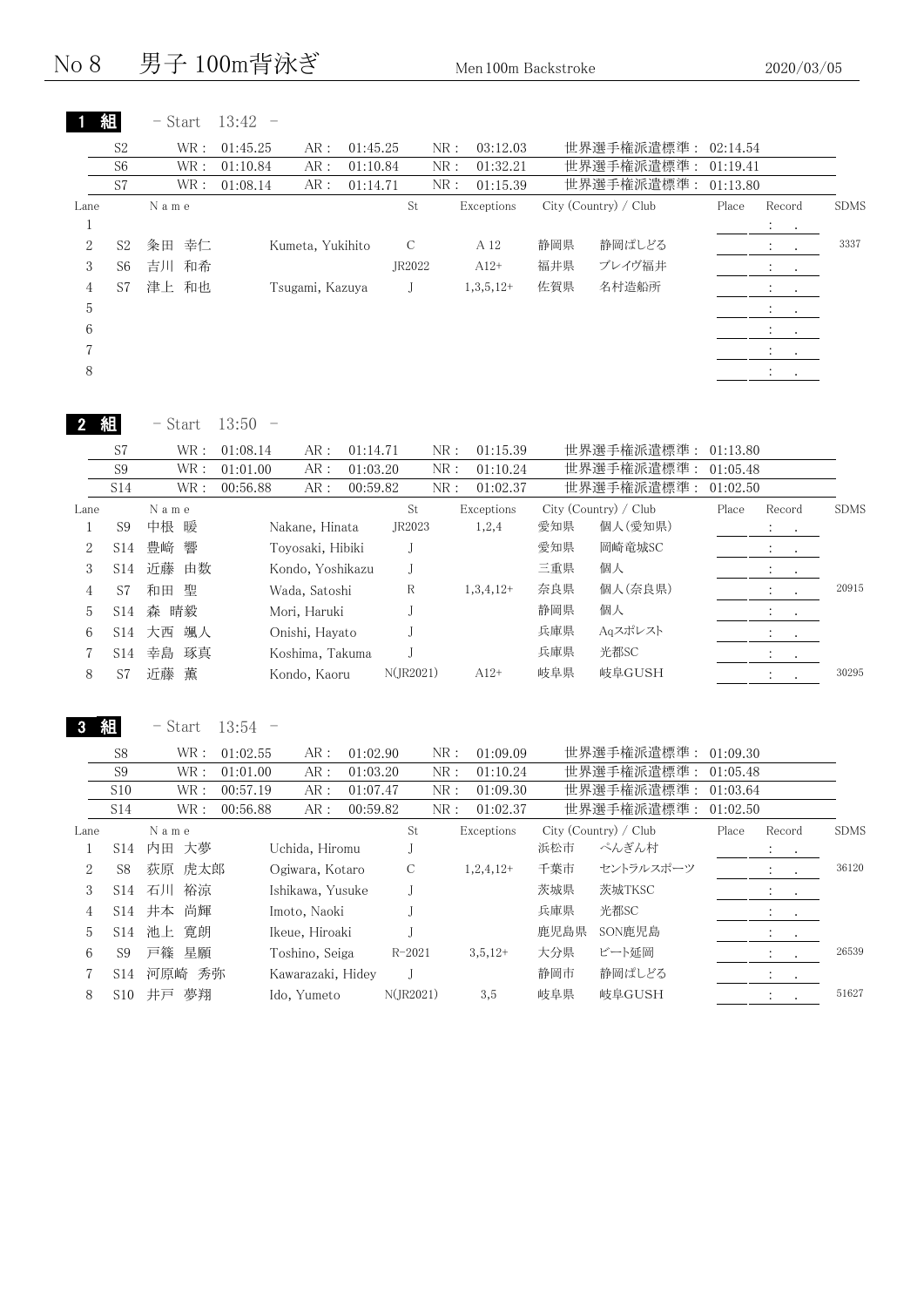|      | 組               | $-$ Start |      | $13:58 -$ |                  |          |    |      |            |     |                       |       |                                    |             |
|------|-----------------|-----------|------|-----------|------------------|----------|----|------|------------|-----|-----------------------|-------|------------------------------------|-------------|
|      | S <sub>10</sub> |           | WR:  | 00:57.19  | AR:              | 01:07.47 |    | NR : | 01:09.30   |     | 世界選手権派遣標準: 01:03.64   |       |                                    |             |
|      | S14             |           | WR : | 00:56.88  | AR:              | 00:59.82 |    | NR:  | 01:02.37   |     | 世界選手権派遣標準: 01:02.50   |       |                                    |             |
| Lane |                 | Name      |      |           |                  |          | St |      | Exceptions |     | City (Country) / Club | Place | Record                             | <b>SDMS</b> |
|      | S10             | 大島 茄巳琉    |      |           | Oshima, Kamiru   |          | С  |      | $3,5,12+$  | 栃木県 | 佐野日大高校                |       | $\ddot{\cdot}$<br>$\cdot$          | 33190       |
| 2    | S14             | 植竹 海晴     |      |           | Uetake, Kaisei   |          |    |      |            | 栃木県 | 個人                    |       |                                    |             |
| 3    | S14             | 大橋 海斗     |      |           | Ohashi, Kaito    |          | R  |      |            | 東京都 | 宮前ドルフィン               |       |                                    | 19929       |
| 4    | S14             | 上田 悠斗     |      |           | Ueda, Yuto       |          |    |      |            | 兵庫県 | 家島SC                  |       | $\cdot$                            |             |
| 5    | S14             | 前田        | 龍佑   |           | Maeda, Ryusuke   |          | N  |      |            | 静岡市 | 静岡ぱしどる                |       | $\mathbb{R}^n \times \mathbb{R}^n$ | 35215       |
| 6    | S14             | 橘高 孝太     |      |           | Kitsutaka, Kota  |          |    |      |            | 大阪府 | $A \cdot S \cdot A$   |       | $\cdot$<br>$\sim$ 100 $\pm$        |             |
|      | S14             | 市川 良      |      |           | Ichikawa, Ryo    |          |    |      |            | 愛知県 | 個人                    |       | $\bullet$<br>$\cdot$               |             |
| 8    | S14             | 貞方 大和     |      |           | Sadakata, Yamato |          |    |      |            | 東京都 | <b>GAGANI</b>         |       | $\cdot$                            |             |

5 組 - Start 14:02 -

|      | <b>JDSA</b>     |         | WR :  | 00:56.09 | AR:               |          |            | NR: | 00:57.87   |     | 世界選手権派遣標準:              |          |                            |                  |             |
|------|-----------------|---------|-------|----------|-------------------|----------|------------|-----|------------|-----|-------------------------|----------|----------------------------|------------------|-------------|
|      | S <sub>8</sub>  |         | WR :  | 01:02.55 | AR:               | 01:02.90 |            | NR: | 01:09.09   |     | 世界選手権派遣標準: 01:09.30     |          |                            |                  |             |
|      | S13             |         | WR :  | 00:56.36 | AR:               | 01:00.44 |            | NR: | 01:03.44   |     | 世界選手権派遣標準:              | 01:01.63 |                            |                  |             |
|      | S <sub>14</sub> |         | WR :  | 00:56.88 | AR:               | 00:59.82 |            | NR: | 01:02.37   |     | 世界選手権派遣標準:              | 01:02.50 |                            |                  |             |
| Lane |                 | Name    |       |          |                   |          | St         |     | Exceptions |     | $City$ (Country) / Club | Place    | Record                     |                  | <b>SDMS</b> |
|      | S14             | 岩田      | 章史    |          | Iwata, Akifumi    |          |            |     |            | 横浜市 | 宮前ドルフィン                 |          | $\mathcal{L}^{\text{max}}$ |                  |             |
| 2    | S14             |         | 齋藤 正樹 |          | Saito, Masaki     |          |            |     |            | 東京都 | 335C                    |          | $\sim$ $\sim$              |                  | 51554       |
| 3    | S <sub>14</sub> | 籠瀬      | 嶺     |          | Kagose, Rei       |          |            |     |            | 東京都 | 個人                      |          | $\mathcal{L}_{\rm{max}}$   | $\bullet$        | 52260       |
| 4    |                 | IDSA 金持 | 義和    |          | Kanaji, Yoshikazu |          |            |     |            | 堺市  | mercari                 |          | $\ddot{\phantom{0}}$       |                  |             |
| 5    | S13             |         | 齋藤 元希 |          | Saito, Genki      |          | $R - 2022$ |     |            | 東京都 | 国士舘大学PST                |          | $\bullet$                  | $\sim$           | 36502       |
| 6    | S <sub>14</sub> |         | 津川 拓也 |          | Tsugawa, Takuya   |          | C          |     |            | 大阪市 | <b>ANAWO</b>            |          | $\sim$ $\sim$              |                  | 8677        |
|      | S14             | 出口      | 瑛瑚    |          | Deguchi, Eigo     |          | C          |     |            | 大阪府 | ミズノSS                   |          | $\bullet$                  | $\sim$ 100 $\pm$ | 21564       |
| 8    | S8              | 窪田      | 幸太    |          | Kubota, Kota      |          | C          |     | 1,2,4      | 横浜市 | 日本体育大学                  |          | $\ddot{\phantom{0}}$       |                  | 26536       |
|      |                 |         |       |          |                   |          |            |     |            |     |                         |          |                            |                  |             |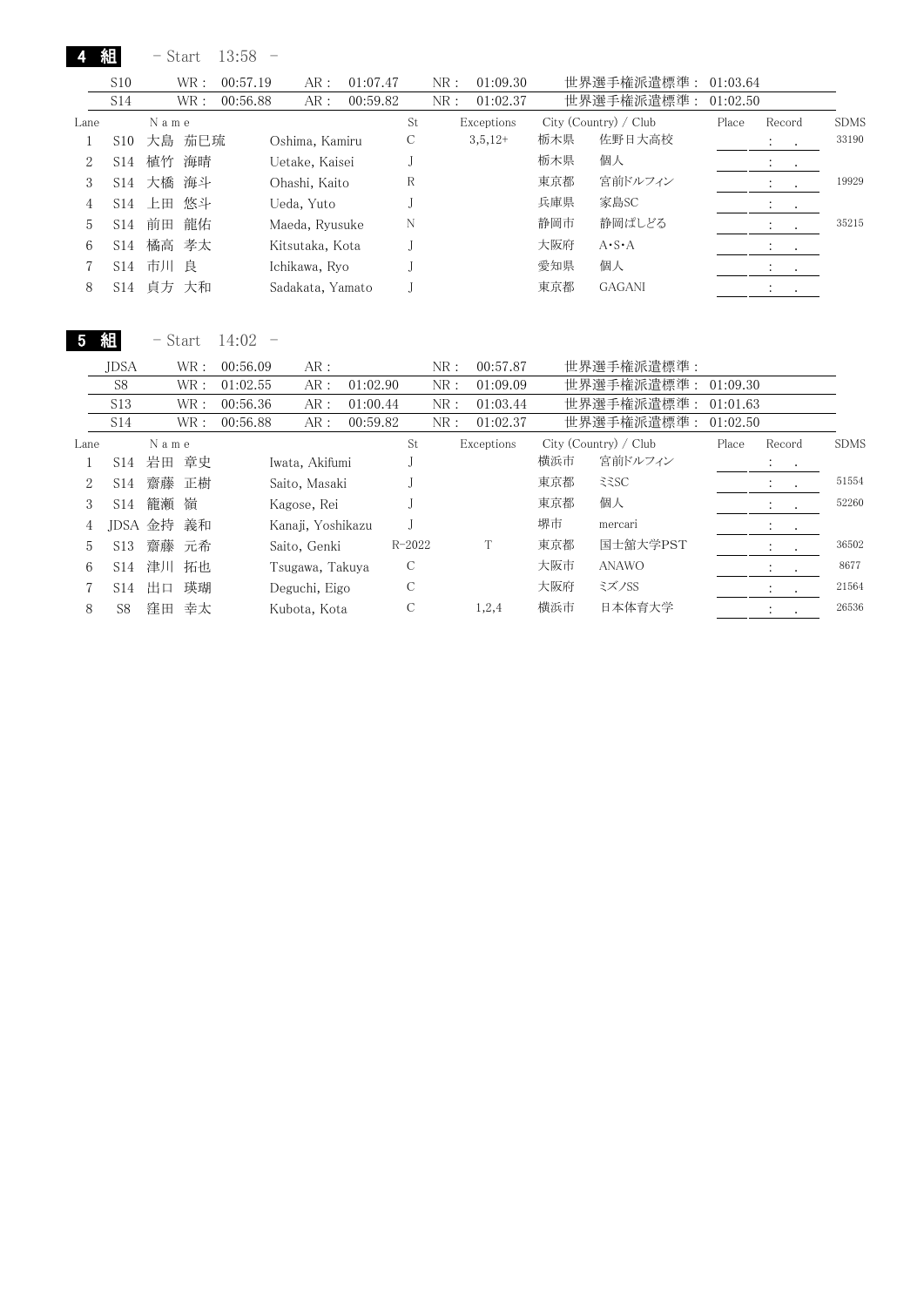#### No 9 女子 100m平泳ぎ Women 100m Breaststroke 2020/03/05

|      | 組               | $-$ Start |      | $14:06 -$ |                |          |            |     |            |     |                       |       |                          |               |             |
|------|-----------------|-----------|------|-----------|----------------|----------|------------|-----|------------|-----|-----------------------|-------|--------------------------|---------------|-------------|
|      | SB5             |           | WR:  | 01:33.85  | AR:            | 01:43.73 |            | NR: | 02:02.31   |     | 世界選手権派遣標準: 01:53.00   |       |                          |               |             |
|      | SB <sub>6</sub> |           | WR:  | 01:29.87  | AR:            | 01:29.87 |            | NR: | 01:47.84   |     | 世界選手権派遣標準: 01:40.49   |       |                          |               |             |
|      | SB <sub>9</sub> |           | WR : | 01:10.99  | AR:            | 01:18.81 |            | NR: | 01:25.37   |     | 世界選手権派遣標準: 01:20.82   |       |                          |               |             |
| Lane |                 | Name      |      |           |                |          | St         |     | Exceptions |     | City (Country) / Club | Place | Record                   |               | <b>SDMS</b> |
|      |                 |           |      |           |                |          |            |     |            |     |                       |       | All Card                 |               |             |
| 2    |                 |           |      |           |                |          |            |     |            |     |                       |       | <b>All Cards</b>         |               |             |
| 3    | SB5             | 沢田        | 梨紗   |           | Sawada, Risa   |          |            |     | 12         | 京都市 | 京都 SC                 |       | $\mathcal{L}_{\rm{max}}$ |               |             |
| 4    | SB6             | 近江        | 優菜   |           | Omi, Yuna      |          | $R - 2023$ |     | $12+$      | 福井県 | ブレイヴ福井                |       | $2.1 - 1.1$              |               | 33110       |
| 5.   | SB9             | 竹田        | 歩叶   |           | Takeda, Honoka |          | LR         |     | 1,3,5      | 奈良県 | 個人(奈良県)               |       | $\sim 100$ km s $^{-1}$  |               |             |
| 6    |                 |           |      |           |                |          |            |     |            |     |                       |       | $\ddot{\phantom{0}}$     | $\sim$ $\sim$ |             |
|      |                 |           |      |           |                |          |            |     |            |     |                       |       | All Card                 |               |             |
| 8    |                 |           |      |           |                |          |            |     |            |     |                       |       | $\bullet$                | $\bullet$     |             |
|      |                 |           |      |           |                |          |            |     |            |     |                       |       |                          |               |             |

|      |             | - Start    |      | $14:13 -$ |                  |          |    |    |     |            |     |                       |          |                                        |             |
|------|-------------|------------|------|-----------|------------------|----------|----|----|-----|------------|-----|-----------------------|----------|----------------------------------------|-------------|
|      | SB7         |            | WR:  | 01:28.13  | AR:              | 01:35.51 |    |    | NR: | 01:56.02   |     | 世界選手権派遣標準:            | 01:40.72 |                                        |             |
|      | SB11        |            | WR:  | 01:19.78  | AR:              | 01:19.82 |    |    | NR: | 01:30.48   |     | 世界選手権派遣標準:            | 01:33.02 |                                        |             |
|      | SB14        |            | WR : | 01:12.02  | AR:              | 01:17.42 |    |    | NR: | 01:18.67   |     | 世界選手権派遣標準:            | 01:24.06 |                                        |             |
| Lane |             | Name       |      |           |                  |          |    | St |     | Exceptions |     | City (Country) / Club | Place    | Record                                 | <b>SDMS</b> |
| T.   |             |            |      |           |                  |          |    |    |     |            |     |                       |          | <b>Service</b> State                   |             |
| 2    |             | SB11 遠藤 珠美 |      |           | Endo, Tamami     |          | C  |    |     |            | 東京都 | Nagatsuta.SC          |          | $\ddot{\cdot}$<br>$\ddot{\phantom{1}}$ | 17797       |
| 3    | SB14 山根     |            | 准子   |           | Yamane, Junko    |          | R  |    |     |            | 大阪市 | $A \cdot S \cdot A$   |          | $\mathbb{Z}^2$ and $\mathbb{Z}^2$      |             |
| 4    | SB14 山田 玲美奈 |            |      |           | Yamada, Remina   |          |    |    |     |            | 宮崎県 | 個人                    |          | $\ddot{\phantom{0}}$<br>$\bullet$      |             |
| 5    | SB14 藤谷 実咲  |            |      |           | Fujitani, Misaki |          |    |    |     |            | 兵庫県 | 光都SC                  |          | $\cdot$<br>$\bullet$                   |             |
| 6    | SB14 有門     |            | 祥子   |           | Arikado, Shoko   |          |    |    |     |            | 川崎市 | 宮前ドルフィン               |          |                                        |             |
|      | SB7         | 相田         | 佳奈子  |           |                  |          | LR |    |     | A12        | 山形県 | 山形チェリーSC              |          | $\cdot$                                |             |
| 8    |             |            |      |           |                  |          |    |    |     |            |     |                       |          | $\bullet$                              |             |

3 組

- Start 14:18 -

|      | SB <sub>8</sub> | WR :          | 01:13.83 | AR :             | 01:25.87 |               | NR: | 01:25.87   |      | 世界選手権派遣標準:            | 01:29.07 |                |               |             |
|------|-----------------|---------------|----------|------------------|----------|---------------|-----|------------|------|-----------------------|----------|----------------|---------------|-------------|
|      | SB14            | WR :          | 01:12.02 | AR:              | 01:17.42 |               | NR: | 01:18.67   |      | 世界選手権派遣標準:            | 01:24.06 |                |               |             |
| Lane |                 | Name          |          |                  |          | St            |     | Exceptions |      | City (Country) / Club | Place    | Record         |               | <b>SDMS</b> |
|      | SB8             | 宇津木 美都        |          | Utsugi, Mikuni   |          | С             |     | 1,3,5      | 京都市  | 大阪体育大学                |          | $\ddot{\cdot}$ | $\sim$ $\sim$ | 30293       |
|      | $SB14$ 出口       | 舞             |          | Deguchi, Mai     |          | С             |     |            | 川崎市  | 宮前ドルフィン               |          | $\cdot$        |               | 31308       |
|      |                 | SB14 安藤 渉     |          | Ando, Ayumi      |          |               |     |            | 千葉県  | 個人                    |          | $\cdot$        |               |             |
| 4    |                 | SB14 芹澤 美希香   |          | Serizawa, Mikika |          | C             |     |            | 横浜市  | 宮前ドルフィン               |          |                |               | 39319       |
| 5.   |                 | SB14 渡邉<br>麗美 |          | Watanabe, Remi   |          | $\mathcal{C}$ |     |            | 川崎市  | NECGSC溝の口             |          |                |               | 17825       |
| 6.   | SB8             | 福田<br>果音      |          | Fukuda, Kanon    |          | R2024         |     | 1,3,5      | 北九州市 | アクアダッシュ               |          |                |               | 44018       |
|      |                 | SB14 服部<br>綾香 |          | Hattori, Ayaka   |          |               |     |            | 岐阜県  | すくすく岐阜                |          |                |               | 52262       |
| 8    | SB14 北野         | 安美紗           |          | Kitano, Amisa    |          |               |     |            | 奈良県  | ル・登美ヶ丘                |          | $\ddot{\cdot}$ |               | 33185       |
|      |                 |               |          |                  |          |               |     |            |      |                       |          |                |               |             |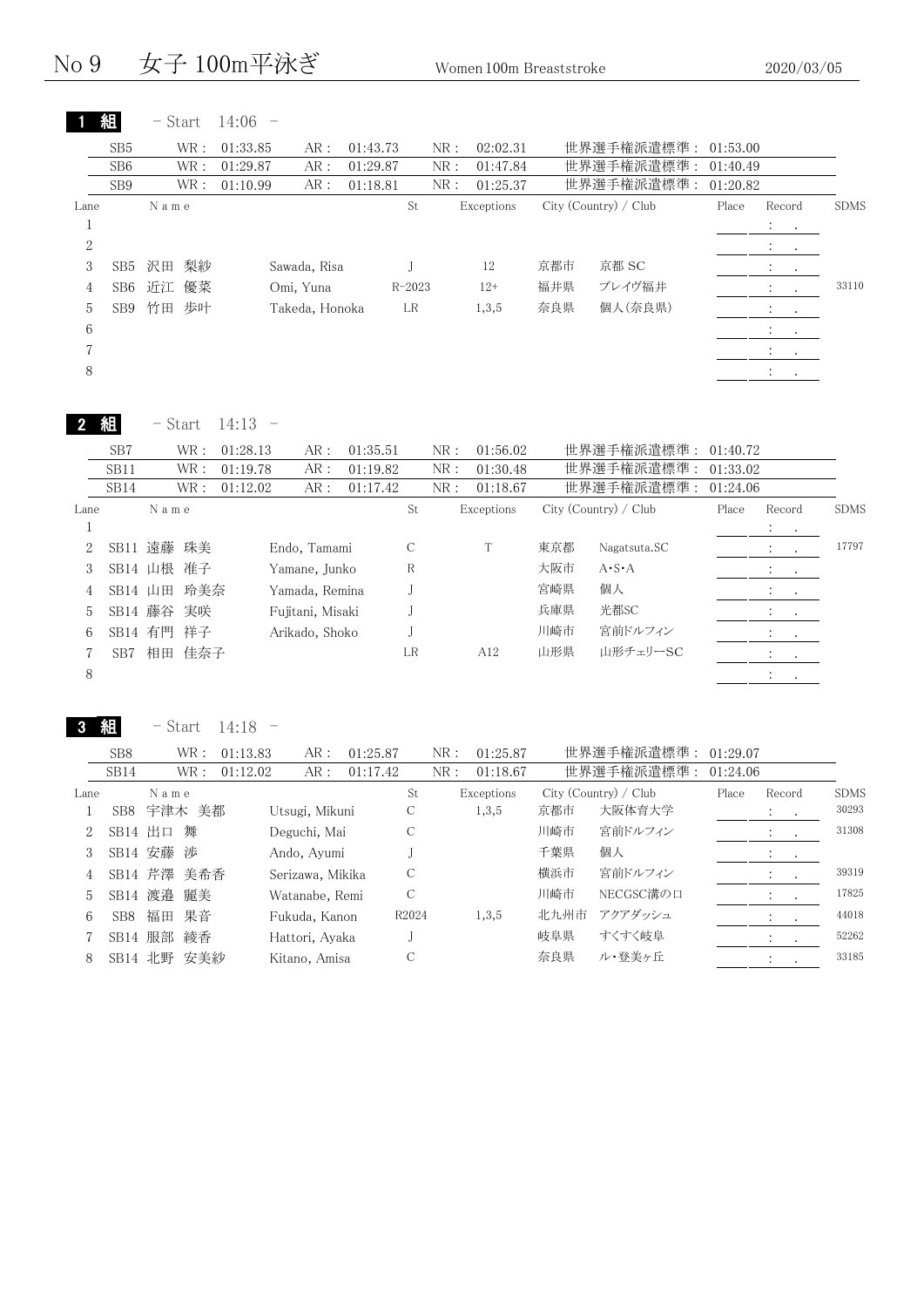| WR :<br>01:25.13<br>WR :<br>01:18.71<br>WR :<br>01:11.31<br>WR :<br>01:07.01<br>Name<br>龍芽<br>山田<br>篠田<br>健 | AR:<br>AR :<br>AR:<br>AR :<br>Yamada, Ryuga | 01:28.80<br>01:21.23<br>01:20.21<br>01:10.48<br>St<br>LR2022 | 02:04.20<br>NR:<br>01:23.24<br>NR:<br>01:21.97<br>NR:<br>NR:<br>01:17.43<br>Exceptions<br>A12 |      | 世界選手権派遣標準: 01:37.73<br>世界選手権派遣標準:<br>世界選手権派遣標準:<br>世界選手権派遣標準:<br>City (Country) / Club | 01:23.76<br>01:27.83<br>01:11.55<br>Place | Record                   |           |                                                           |
|-------------------------------------------------------------------------------------------------------------|---------------------------------------------|--------------------------------------------------------------|-----------------------------------------------------------------------------------------------|------|----------------------------------------------------------------------------------------|-------------------------------------------|--------------------------|-----------|-----------------------------------------------------------|
|                                                                                                             |                                             |                                                              |                                                                                               |      |                                                                                        |                                           |                          |           |                                                           |
|                                                                                                             |                                             |                                                              |                                                                                               |      |                                                                                        |                                           |                          |           |                                                           |
|                                                                                                             |                                             |                                                              |                                                                                               |      |                                                                                        |                                           |                          |           |                                                           |
|                                                                                                             |                                             |                                                              |                                                                                               |      |                                                                                        |                                           |                          |           |                                                           |
|                                                                                                             |                                             |                                                              |                                                                                               |      |                                                                                        |                                           |                          |           | <b>SDMS</b>                                               |
|                                                                                                             |                                             |                                                              |                                                                                               | 横浜市  | 宮前ドルフィン                                                                                |                                           | $\mathcal{L}_{\rm{max}}$ |           |                                                           |
|                                                                                                             | Shinoda, Takeshi                            | L                                                            | $A1,2,4,12+$                                                                                  | 千葉県  | チバミラクルズ                                                                                |                                           | <b>All Cards</b>         |           |                                                           |
| 映伍<br>田中                                                                                                    | Tanaka, Eigo                                | C                                                            | AEY7                                                                                          | 神奈川県 | 個人(神奈川県)                                                                               |                                           | $\ddot{\phantom{a}}$     | $\cdot$   | 51629                                                     |
| 祐也<br>作田                                                                                                    | Sakuda, Yuya                                | R                                                            | $1,3,5,12+$                                                                                   | 熊本市  | あいおいニッセイ                                                                               |                                           |                          | $\bullet$ | 15092                                                     |
| 長尾<br>慶士                                                                                                    |                                             | J                                                            | 1,2,4                                                                                         | 大阪府  | 大阪およごう会                                                                                |                                           |                          |           |                                                           |
| 弘恭<br>坪井                                                                                                    |                                             | LR                                                           | 1,2,4                                                                                         | 川崎市  | 宮前ドルフィン                                                                                |                                           | $\ddot{\phantom{a}}$     |           |                                                           |
|                                                                                                             |                                             |                                                              |                                                                                               |      |                                                                                        |                                           |                          |           |                                                           |
|                                                                                                             |                                             |                                                              |                                                                                               |      |                                                                                        |                                           |                          | $\bullet$ |                                                           |
|                                                                                                             |                                             | Nagao, Keiji<br>Tsuboi, Kosuke                               |                                                                                               |      |                                                                                        |                                           |                          | $\sim$    | <b>All Contracts</b><br>$\sim$ $\sim$<br>$\sim$ 100 $\pm$ |

2 組 - Start 14:29 -

|      | SB <sub>6</sub>  |       | WR : | 01:18.71 | AR:              | 01:21.23 |               | NR: | 01:23.24   |      | 世界選手権派遣標準:            | 01:23.76 |                             |             |
|------|------------------|-------|------|----------|------------------|----------|---------------|-----|------------|------|-----------------------|----------|-----------------------------|-------------|
|      | SB9              |       | WR : | 01:04.02 | AR:              | 01:07.12 |               | NR: | 01:18.78   |      | 世界選手権派遣標準:            | 01:11.38 |                             |             |
|      | SB11             |       | WR : | 01:10.08 | AR:              | 01:10.08 |               | NR: | 01:10.90   |      | 世界選手権派遣標準:            | 01:20.47 |                             |             |
|      | SB <sub>14</sub> |       | WR : | 01:03.77 | AR:              | 01:03.77 |               | NR: | 01:03.77   |      | 世界選手権派遣標準:            | 01:08.88 |                             |             |
| Lane |                  | Name  |      |          |                  |          | St            |     | Exceptions |      | City (Country) / Club | Place    | Record                      | <b>SDMS</b> |
|      | SB <sub>9</sub>  | 並河 賢  |      |          | Namikawa, Ken    |          |               |     | 3,5        | 京都市  | 京都 SC                 |          | $\mathcal{L}^{\text{max}}$  |             |
| 2    | SB6              | 中村    | 智太郎  |          | Nakamura, Tomot  |          | $\mathcal{C}$ |     | AYE 7      | 和歌山県 | パル彩の台                 |          | $\sim$ $\sim$               | 4426        |
| 3    | SB <sub>9</sub>  | 川原 渓青 |      |          | Kawahara, Keisei |          | N             |     | 9          | 川崎市  | 国士舘大学PST              |          | $\mathcal{L} = \mathcal{L}$ | 44580       |
| 4    | SB14 佐藤 友愉       |       |      |          | Sato, Yuyu       |          |               |     |            | 相模原市 | まんぼう相模                |          | <b>All Contracts</b>        |             |
| 5    | SB14 弓削 陽介       |       |      |          | Yuge, Yosuke     |          |               |     |            | 滋賀県  | 滋賀友泳会                 |          | <b>All Contracts</b>        |             |
| 6    | SB14 鈴木 琢人       |       |      |          | Suzuki, Takuto   |          |               |     |            | 岐阜県  | 岐阜GUSH                |          | $\sim$ $\sim$               |             |
|      | SB11 山本 浩二       |       |      |          | Yamamoto, Koji   |          | $R - 2023$    |     | TB         | 北海道  | 個人(北海道)               |          | $\sim$                      | 22600       |
| 8    | SB6              | 浜本 純矢 |      |          | Hamamoto, Junya  |          | $\mathcal{C}$ |     | AY 7       | 神奈川県 | 東海大学                  |          | $\bullet$                   | 22602       |
|      |                  |       |      |          |                  |          |               |     |            |      |                       |          |                             |             |

3 組

- Start 14:35 -

|      | SB <sub>9</sub> |      | WR :       | 01:04.02 | AR:              | 01:07.12 |    | NR: | 01:18.78   |      | 世界選手権派遣標準:            | 01:11.38 |         |                                            |             |
|------|-----------------|------|------------|----------|------------------|----------|----|-----|------------|------|-----------------------|----------|---------|--------------------------------------------|-------------|
|      | SB14            |      | WR :       | 01:03.77 | AR:              | 01:03.77 |    | NR: | 01:03.77   |      | 世界選手権派遣標準:            | 01:08.88 |         |                                            |             |
| Lane |                 | Name |            |          |                  |          | St |     | Exceptions |      | City (Country) / Club | Place    | Record  |                                            | <b>SDMS</b> |
|      |                 |      | SB14 石田 悠真 |          | Ishida, Yuma     |          |    |     |            | 三重県  | 個人                    |          | $\cdot$ | $\sim 100$                                 |             |
|      | SB14 宮本 和裕      |      |            |          | Miyamoto, Kazuhi |          |    |     |            | 東京都  | 都障水連                  |          |         | $\sim 100$                                 |             |
| 3    |                 |      | SB14 座安 将太 |          | Zavasu, Shota    |          | N  |     |            | 川崎市  | 宮前ドルフィン               |          |         | $\sim$ 100 $\pm$                           |             |
| 4    | SB <sub>9</sub> | 上園   | 温太         |          | Uezono, Onta     |          | N  |     | 8          | 神戸市  | 須磨学園高校                |          |         |                                            | 51600       |
| 5    | SB14 小川         |      | 知樹         |          | Ogawa, Tomoki    |          |    |     |            | 東京都  | おともだちS                |          |         | $\bullet$ , and $\bullet$ .                |             |
| 6    | SB14 譽田 成吾      |      |            |          | Konda, Seigo     |          |    |     |            | 和歌山県 | パル太田                  |          |         | $\mathbf{L} = \mathbf{L} \cdot \mathbf{L}$ |             |
|      |                 |      | SB14 志村 悠辰 |          | Shimura, Yujin   |          |    |     |            | 東京都  | 都障水連                  |          |         |                                            |             |
| 8    | SB14 加藤 将馬      |      |            |          | Kato, Shoma      |          |    |     |            | 福井県  | 個人                    |          |         |                                            |             |
|      |                 |      |            |          |                  |          |    |     |            |      |                       |          |         |                                            |             |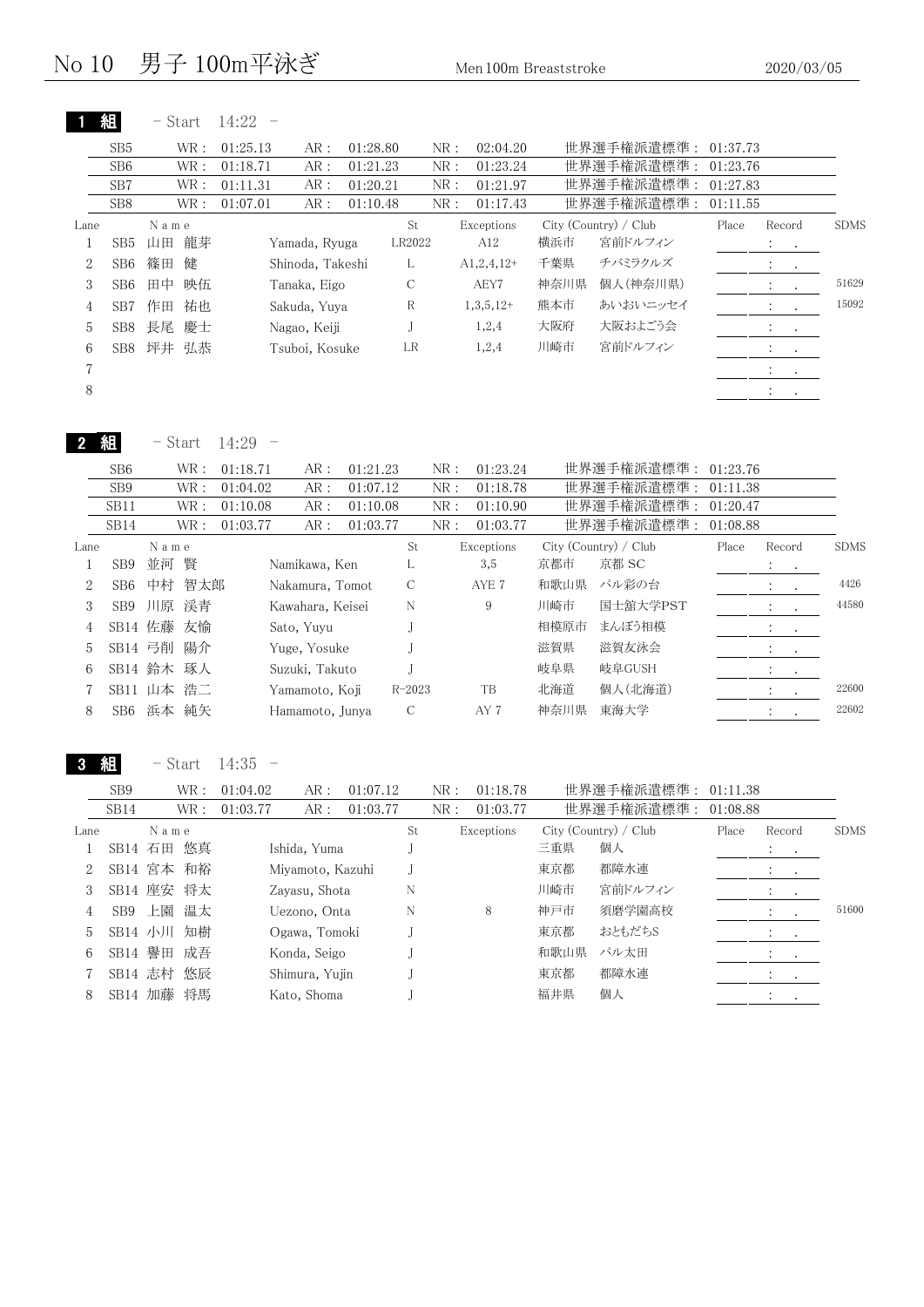|      | 組                | - Start |      | 14:39    |                  |          |    |     |            |      |                       |          |                                        |           |             |
|------|------------------|---------|------|----------|------------------|----------|----|-----|------------|------|-----------------------|----------|----------------------------------------|-----------|-------------|
|      | <b>JDSA</b>      |         | WR:  | 01:00.00 | AR:              |          |    | NR: | 01:06.04   |      | 世界選手権派遣標準:            |          |                                        |           |             |
|      | SB <sub>8</sub>  |         | WR : | 01:07.01 | AR:              | 01:10.48 |    | NR: | 01:17.43   |      | 世界選手権派遣標準:            | 01:11.55 |                                        |           |             |
|      | SB <sub>14</sub> |         | WR : | 01:03.77 | AR:              | 01:03.77 |    | NR: | 01:03.77   |      | 世界選手権派遣標準:            | 01:08.88 |                                        |           |             |
| Lane |                  | Name    |      |          |                  |          | St |     | Exceptions |      | City (Country) / Club | Place    | Record                                 |           | <b>SDMS</b> |
|      | SB14 臼井 拓未       |         |      |          | Usui, Takumi     |          |    |     |            | 横浜市  | 個人                    |          | $\mathbf{r} = \mathbf{r} + \mathbf{r}$ |           |             |
| 2    | SB <sub>8</sub>  | 山田      | 拓朗   |          | Yamada, Takuro   |          | С  |     | 1,3,5      | 東京都  | NTTドコモ                |          | $\bullet$                              | $\sim$    | 5890        |
| 3    | SB14 佐藤          |         | 駿弥   |          | Sato, Shunya     |          |    |     |            | 福島県  | ピュア南                  |          | $\cdot$                                | $\cdot$   |             |
| 4    | SB14 松田 天空       |         |      |          | Matsuda, Anku    |          | N  |     |            | 東京都  | <b>GAGANI</b>         |          | $\ddot{\phantom{a}}$                   | $\cdot$   | 50528       |
| 5    | JDSA 池田          |         | 伊吹   |          | Ikeda, Ibuki     |          |    |     |            | 静岡県  | 静岡ぱしどる                |          | $\cdot$                                | $\cdot$   |             |
| 6    | SB14 吉野          |         | 裕斗   |          | Yoshino, Yuto    |          | N  |     |            | 名古屋市 | ぴぃ~すSC                |          | $\bullet$                              | $\cdot$   | 35214       |
|      | SB14 勝部          |         | 颯馬   |          | Katsube, Soma    |          |    |     |            | 大阪府  | 大阪泳ごう会                |          | $\cdot$                                | $\bullet$ |             |
| 8    | SB14 松下          |         | 遼飛   |          | Matusita, Haruto |          |    |     |            | 横浜市  | 宮前ドルフィン               |          | $\bullet$                              |           |             |

5 組 - Start 14:43 -

|      | <b>JDSA</b> |      | WR : | 01:00.00 | AR:              |          |    | NR: | 01:06.04   |     | 世界選手権派遣標準:            |          |                          |                          |             |
|------|-------------|------|------|----------|------------------|----------|----|-----|------------|-----|-----------------------|----------|--------------------------|--------------------------|-------------|
|      | SB14        |      | WR : | 01:03.77 | AR:              | 01:03.77 |    | NR: | 01:03.77   |     | 世界選手権派遣標準:            | 01:08.88 |                          |                          |             |
| Lane |             | Name |      |          |                  |          | St |     | Exceptions |     | City (Country) / Club | Place    | Record                   |                          | <b>SDMS</b> |
|      | SB14 林田 泰河  |      |      |          | Hayashida, Taiga |          | С  |     |            | 横浜市 | 宮前ドルフィン               |          | $\ddot{\cdot}$<br>$\sim$ |                          | 10967       |
|      | SB14 野村 洋介  |      |      |          | Nomura, Yosuke   |          |    |     |            | 東京都 | <b>GAGANI</b>         |          | $\cdot$<br>$\sim$        |                          |             |
|      | SB14 佐藤 悠人  |      |      |          | Sato, yuto       |          |    |     |            | 仙台市 | 個人                    |          | $\cdot$<br>$\sim$        |                          |             |
| 4    | $SB14$ 山口   |      | 尚秀   |          | Yamaguchi, Naohi |          | C  |     |            | 愛媛県 | 四国ガス                  |          |                          |                          | 41361       |
| 5.   | SB14 角井 俊生  |      |      |          | Kakui, Toshiki   |          |    |     |            | 富山県 | 個人                    |          | $\cdot$                  | $\overline{\phantom{a}}$ | 51209       |
| 6    | JDSA 星      |      | 泰雅   |          | Hoshi, Taiga     |          |    |     |            | 宮城県 | マイナビハートナーズ            |          |                          |                          |             |
|      | SB14 加古 敏矢  |      |      |          | Kako, Toshiya    |          |    |     |            | 愛知県 | トヨタループス               |          |                          |                          | 31441       |
| 8    | SB14 村松 諒   |      |      |          | Muramatsu, Rvo   |          | R  |     |            | 浜松市 | ぺんぎん村                 |          |                          |                          | 8676        |
|      |             |      |      |          |                  |          |    |     |            |     |                       |          |                          |                          |             |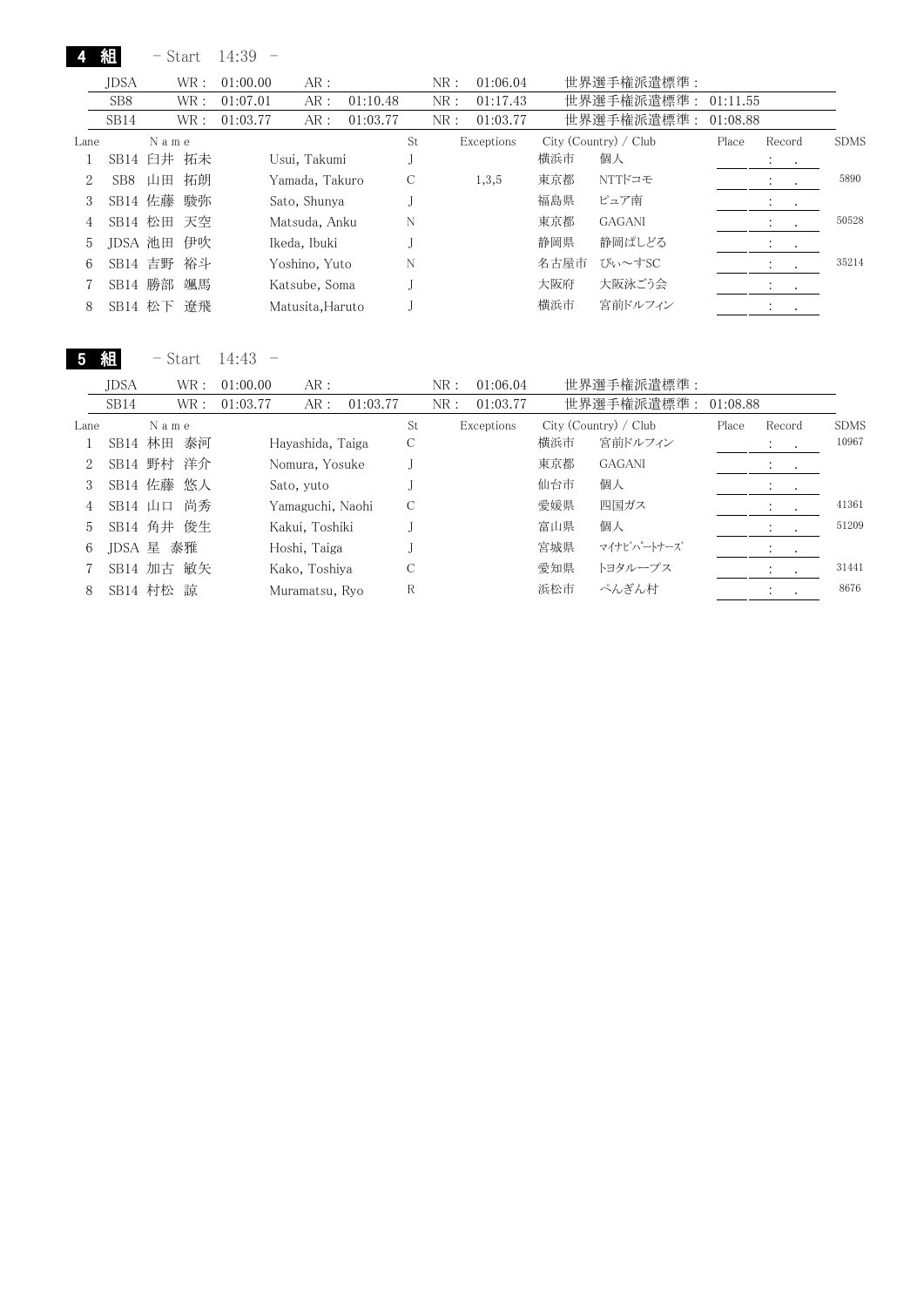|                |                | $-$ Start | 14:50    |                  |          |       |     |            |     |                       |          |                             |                      |             |
|----------------|----------------|-----------|----------|------------------|----------|-------|-----|------------|-----|-----------------------|----------|-----------------------------|----------------------|-------------|
|                | S4             | WR :      | 00:37.87 | AR:              | 00:42.22 |       | NR: | 01:01.17   |     | 世界選手権派遣標準:            | 00:43.75 |                             |                      |             |
|                | S <sub>5</sub> | WR :      | 00:35.83 | AR:              | 00:36.99 |       | NR: | 00:38.84   |     | 世界選手権派遣標準:            | 00:41.69 |                             |                      |             |
|                | S <sub>8</sub> | WR :      | 00:28.97 | AR:              | 00:30.53 |       | NR: | 00:33.99   |     | 世界選手権派遣標準:            | 00:31.77 |                             |                      |             |
|                | S <sub>9</sub> | WR:       | 00:27.32 | AR:              | 00:29.12 |       | NR: | 00:30.73   |     | 世界選手権派遣標準:            | 00:30.00 |                             |                      |             |
|                | S11            | WR :      | 00:29.20 | AR:              | 00:29.20 |       | NR: | 00:30.74   |     | 世界選手権派遣標準:            | 00:30.91 |                             |                      |             |
| Lane           |                | Name      |          |                  |          | St    |     | Exceptions |     | City (Country) / Club | Place    | Record                      |                      | <b>SDMS</b> |
|                | S4             | 加藤 作子     |          | Kato, Sakuko     |          | С     |     | AYE 3,5,12 | 兵庫県 | A・S・A大阪               |          | $\mathcal{L} = \mathcal{L}$ |                      | 3689        |
| $\overline{2}$ | S5             | 由井 真緒里    |          | Yui, Maori       |          | С     |     | $A 12+$    | 群馬県 | 上武大学                  |          | $\ddot{\phantom{a}}$        | $\sim$               | 30507       |
| 3              | S9             | 歩叶<br>竹田  |          | Takeda, Honoka   |          | LR    |     | 1,3,5      | 奈良県 | 個人(奈良県)               |          | $1 - 1$                     |                      |             |
| $\overline{4}$ | S8             | 瑛莉衣<br>戸口 |          | Toguchi, Erii    |          | R2023 |     | $3,5,12+$  | 福岡県 | 個人(福岡県)               |          | $\ddot{\phantom{a}}$        | $\ddot{\phantom{a}}$ | 51597       |
| 5              | S <sub>9</sub> | 香代子<br>鈴  |          | Suzu, Kayoko     |          |       |     | 8          | 兵庫県 | 神戸楽泳会                 |          | $1 - 1$                     |                      |             |
| 6              | S11            | 珠和<br>宮川  |          | Miyagawa, Miyori |          | С     |     | T          | 大阪府 | 大阪シーホース               |          | $\ddot{\phantom{0}}$        | $\sim$               | 51596       |
| $\overline{7}$ |                |           |          |                  |          |       |     |            |     |                       |          | $\sim$                      | $\sim$               |             |
| 8              |                |           |          |                  |          |       |     |            |     |                       |          | $\ddot{\phantom{1}}$        | $\bullet$            |             |
|                |                |           |          |                  |          |       |     |            |     |                       |          |                             |                      |             |

2 組 - Start 14:56 -

Lane N a m e City (Country) / Club Place Record SDMS 1 西田 杏 Nishida, An S7 C 1,3,5,9 埼玉県 三菱商事 : . 19803 2 S10 松永 琴寧 Matsunaga, Koton R2024 12+ さいたま市 個人(さいたま市) : . 51628 3 S14 小嶋 美菜代 Kojima, Minayo J · · · · · · 滋賀県 · 滋賀友泳会 · · · · · · · · · · · · · · 4 S14 野村 美月 Nomura, Mizuki J 東京都 GAGANI : . 5 S21 村田 奈々 Murata, Nana J 12+ 岩手県 イーハトーブSC : 6 S8 水上 真衣 Mizukami, Mai R-2021 3,5,12+ 東京都 東京ガス(株) : . 7777 7 永井 さやか Nagai, Sayaka S14 J 浜松市 個人 : . 8 堀内 茜 Horiuchi, Akane S14 J 兵庫県 光都SC : . S7 WR: 00:31.64 AR: 00:34.12 NR: 00:36.33 世界選手権派遣標準: 00:35.26 S8 WR: 00:28.97 AR: 00:30.53 NR: 00:33.99 世界選手権派遣標準: 00:31.77 S10 WR: 00:27.37 AR: 00:28.03 NR: 00:29.31 世界選手権派遣標準: 00:28.85 S14 WR : AR : NR : 00:29.17 世界選手権派遣標準 : S21 WR : AR : AR : NR : 世界選手権派遣標準 :

3 組 - Start 14:58 -

|      | S10             |       |      |          |                 |          |            | NR: | 00:30.73   |      | 世界選手権派遣標準:            | 00:30.00 |                                  |             |
|------|-----------------|-------|------|----------|-----------------|----------|------------|-----|------------|------|-----------------------|----------|----------------------------------|-------------|
|      |                 |       | WR : | 00:27.37 | AR:             | 00:28.03 |            | NR: | 00:29.31   |      | 世界選手権派遣標準:            | 00:28.85 |                                  |             |
|      | S14             |       | WR : |          | AR:             |          |            | NR: | 00:29.17   |      | 世界選手権派遣標準:            |          |                                  |             |
| Lane |                 | Name  |      |          |                 |          | St         |     | Exceptions |      | City (Country) / Club | Place    | Record                           | <b>SDMS</b> |
|      | S9              | 石原 万鈴 |      |          | Ishihara, Marin |          | $R - 2020$ |     | 1,3,5      | 愛知県  | 中京大                   |          | $\mathcal{L}_{\text{max}}$ , and | 30296       |
| 2    | S <sub>14</sub> | 箕浦    | のどか  |          | Minoura, Nodoka |          |            |     |            | 大阪市  | 大阪泳ごう会                |          |                                  | 52261       |
| 3    | S <sub>14</sub> | 荒井    | 由真   |          | Arai, Yuma      |          |            |     |            | 香川県  | 香川育成会                 |          | $\cdot$<br>$\bullet$             |             |
| 4    | S <sub>10</sub> | 川辺    | 多恵   |          | Kawabe, Tae     |          | N          |     | $12+$      | 川崎市  | 東和エンジ                 |          | $\ddot{\cdot}$                   | 36119       |
| 5    | S <sub>9</sub>  | 福田    | 果音   |          | Fukuda, Kanon   |          | R2024      |     | 1,3,5      | 北九州市 | アクアダッシュ               |          | $\sim$ $\sim$                    | 44018       |
| 6    | S <sub>14</sub> | 佐藤 真美 |      |          | Sato, Mami      |          |            |     |            | 広島市  | パラ広島                  |          |                                  |             |
|      | S <sub>14</sub> | 髙木 紗知 |      |          | Takagi, Sachi   |          | С          |     |            | 大阪市  | BIG鶴見                 |          | $\bullet$                        | 35064       |
| 8    | S <sub>14</sub> | 加藤 サラ |      |          | Kato, Sara      |          |            |     |            | 浜松市  | 個人                    |          |                                  |             |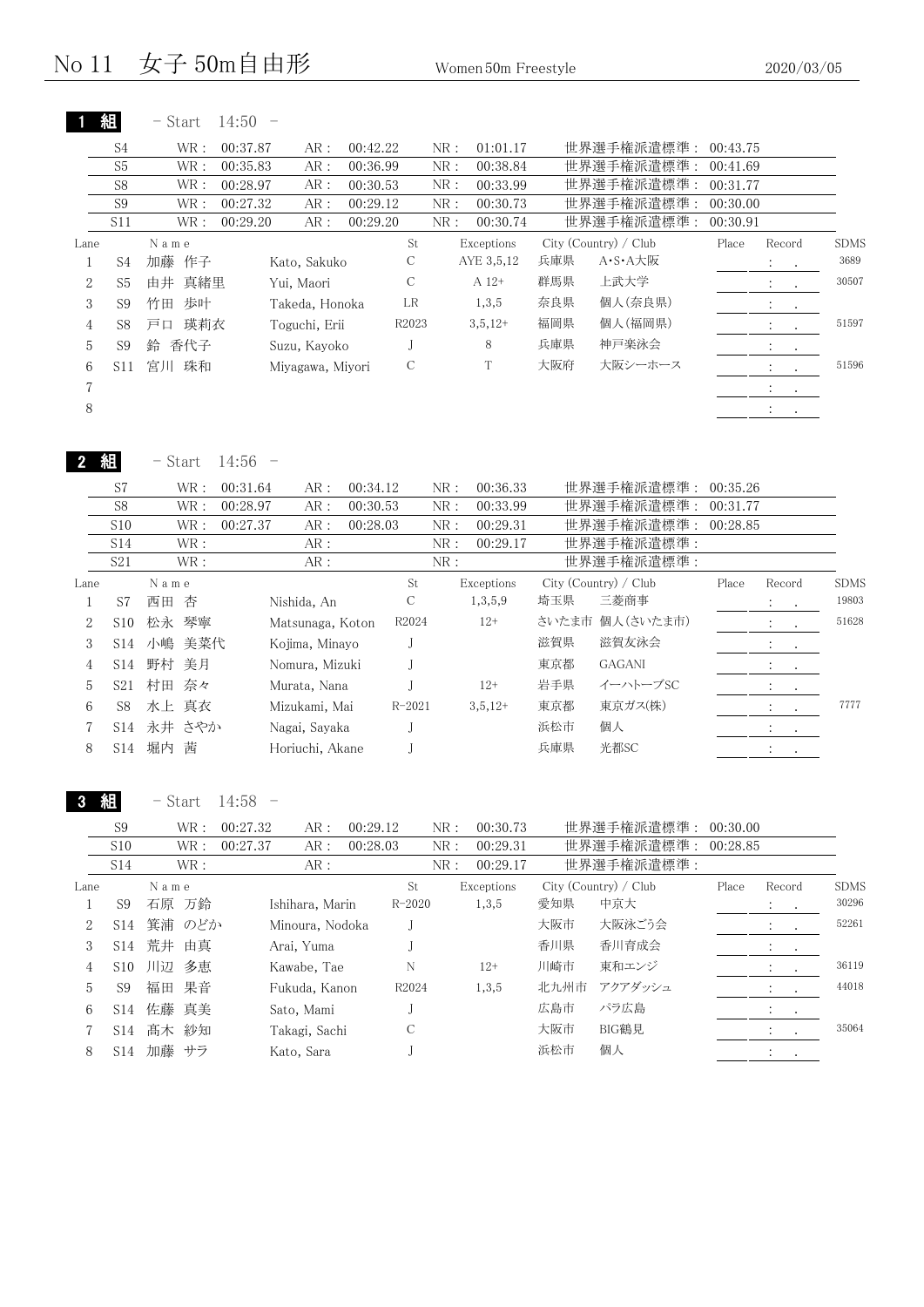4 組 - Start 15:01 -

|      | <b>IDSA</b>     | WR :       | 00:26.15 | AR:               |          |            | NR: | 00:29.26     |     | 世界選手権派遣標準:            |          |                                                               |             |
|------|-----------------|------------|----------|-------------------|----------|------------|-----|--------------|-----|-----------------------|----------|---------------------------------------------------------------|-------------|
|      | S11             | WR :       | 00:29.20 | AR:               | 00:29.20 |            | NR: | 00:30.74     |     | 世界選手権派遣標準:            | 00:30.91 |                                                               |             |
|      | S <sub>13</sub> | WR :       | 00:26.67 | AR:               | 00:26.90 |            | NR: | 00:27.59     |     | 世界選手権派遣標準:            | 00:28.44 |                                                               |             |
|      | S14             | WR:        |          | AR:               |          |            | NR: | 00:29.17     |     | 世界選手権派遣標準:            |          |                                                               |             |
| Lane |                 | Name       |          |                   |          | St         |     | Exceptions   |     | City (Country) / Club | Place    | Record                                                        | <b>SDMS</b> |
|      |                 | JDSA 川眞田   | 結菜       | Kawamata, Yuna    |          |            |     |              | 静岡県 | <b>JDSA</b>           |          | $\mathbf{A}$ and $\mathbf{A}$ and $\mathbf{A}$                |             |
| 2    |                 | JDSA 吉瀬 千咲 |          | Kise, Chisaki     |          |            |     |              | 埼玉県 | <b>JDSA</b>           |          | $\mathcal{L}^{\text{max}}$ , where $\mathcal{L}^{\text{max}}$ |             |
| 3    | IDSA 中東         | 郁葉         |          | Nakahigashi, Ikuh |          |            |     |              | 長野県 | 東海学園大学                |          | $1 - 1$                                                       |             |
| 4    | S <sub>13</sub> | 计内<br>彩野   |          | Tsujiuchi, Ayano  |          | $R - 2024$ |     | T            | 東京都 | 三菱商事                  |          | $2.1 - 1.1$                                                   | 36463       |
| 5    | S <sub>14</sub> | 美祈<br>白石   |          | Shiraishi, Minori |          |            |     |              | 山口県 | KSG柳井                 |          | de la cal                                                     |             |
| 6    | IDSA            | 琉那<br>吉田   |          | Yoshida, Runa     |          |            |     |              | 愛知県 | <b>JDSA</b>           |          | $\mathcal{L}_{\text{max}}$ , $\mathcal{L}_{\text{max}}$       |             |
|      | S <sub>11</sub> | 石浦<br>智美   |          | Ishiura, Tomomi   |          | C          |     | TB           | 東京都 | 伊藤忠丸紅鉄鋼               |          | $1 - 1$                                                       | 6586        |
| 8    | S13             | 小倉<br>千佳   |          | Ogura, Chika      |          | R2025      |     | $\mathbf{0}$ | 千葉県 | 東京4TC                 |          | $\ddot{\cdot}$                                                | 49731       |
|      |                 |            |          |                   |          |            |     |              |     |                       |          |                                                               |             |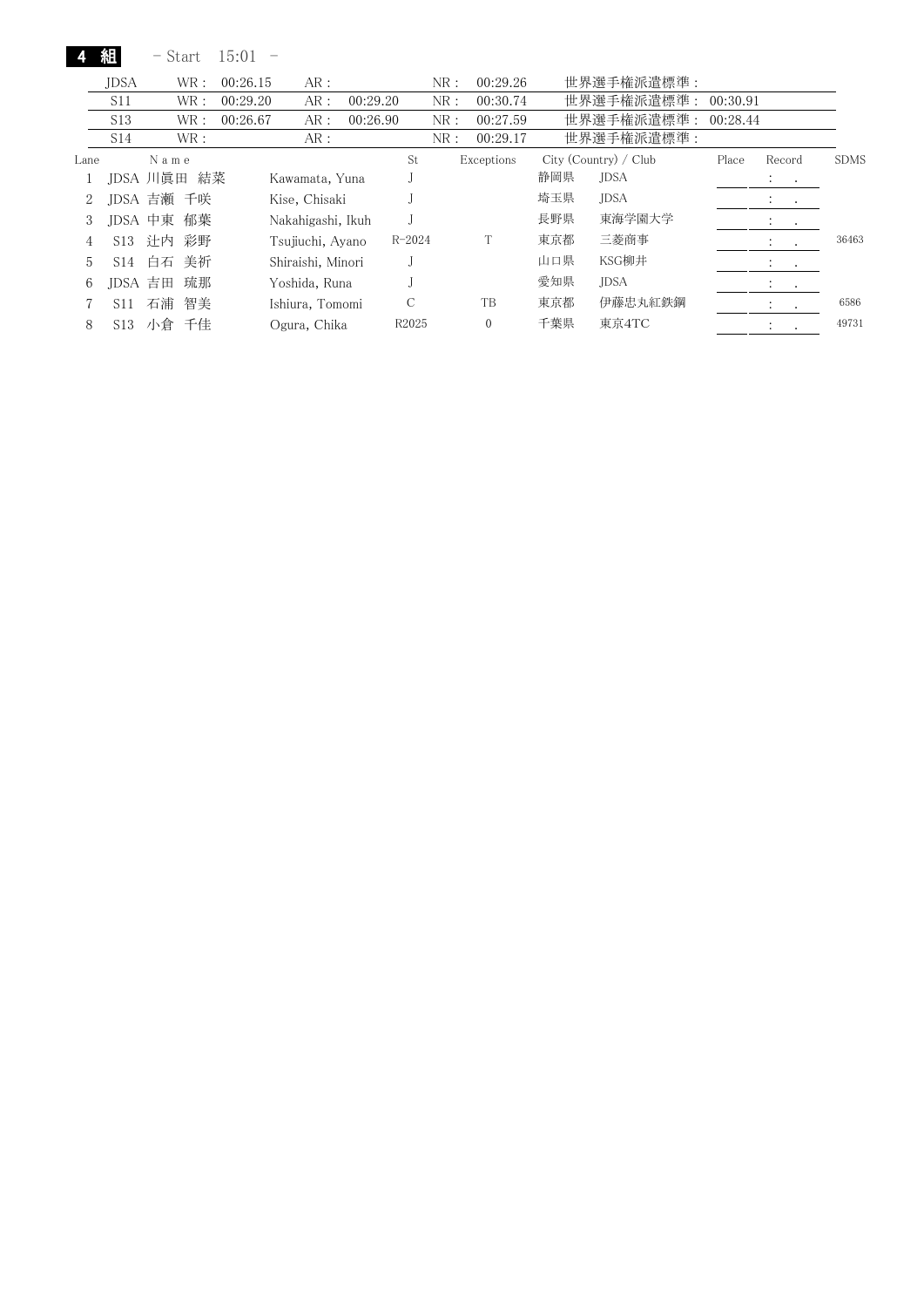#### No  $12$  男子 50m自由形 Men 50m Freestyle 2020/03/05

| S7                                           | $\operatorname{WR}$ :<br>$\operatorname{WR}$ :                                                                                                                                         | 00:28.57<br>AR:<br>00:27.07<br>AR:                                                                                                           | 00:28.57<br>00:27.35                                       |                                                                                                                                                                                                                          | 00:31.37<br>NR:<br>${\rm NR}$ :<br>00:31.88                                                                            |                                                                                                                                                                                                                              | 世界選手権派遣標準:<br>世界選手権派遣標準:                                            | 00:31.10<br>00:28.49                                                                                                                                                                |                |                                                                                                                      |
|----------------------------------------------|----------------------------------------------------------------------------------------------------------------------------------------------------------------------------------------|----------------------------------------------------------------------------------------------------------------------------------------------|------------------------------------------------------------|--------------------------------------------------------------------------------------------------------------------------------------------------------------------------------------------------------------------------|------------------------------------------------------------------------------------------------------------------------|------------------------------------------------------------------------------------------------------------------------------------------------------------------------------------------------------------------------------|---------------------------------------------------------------------|-------------------------------------------------------------------------------------------------------------------------------------------------------------------------------------|----------------|----------------------------------------------------------------------------------------------------------------------|
| S14                                          | $\operatorname{WR}$ :<br>N a m e                                                                                                                                                       | ${\sf AR}$ :                                                                                                                                 |                                                            | St                                                                                                                                                                                                                       | NR:<br>00:24.91<br>Exceptions                                                                                          |                                                                                                                                                                                                                              | 世界選手権派遣標準:<br>City (Country) / Club                                 | Place                                                                                                                                                                               | Record         | <b>SDMS</b>                                                                                                          |
|                                              |                                                                                                                                                                                        |                                                                                                                                              |                                                            |                                                                                                                                                                                                                          |                                                                                                                        |                                                                                                                                                                                                                              |                                                                     |                                                                                                                                                                                     | ÷              |                                                                                                                      |
|                                              |                                                                                                                                                                                        |                                                                                                                                              |                                                            |                                                                                                                                                                                                                          |                                                                                                                        |                                                                                                                                                                                                                              |                                                                     |                                                                                                                                                                                     |                |                                                                                                                      |
|                                              |                                                                                                                                                                                        |                                                                                                                                              |                                                            |                                                                                                                                                                                                                          |                                                                                                                        |                                                                                                                                                                                                                              |                                                                     |                                                                                                                                                                                     |                |                                                                                                                      |
|                                              |                                                                                                                                                                                        |                                                                                                                                              |                                                            |                                                                                                                                                                                                                          |                                                                                                                        |                                                                                                                                                                                                                              |                                                                     |                                                                                                                                                                                     |                | 30295                                                                                                                |
|                                              |                                                                                                                                                                                        |                                                                                                                                              |                                                            |                                                                                                                                                                                                                          |                                                                                                                        |                                                                                                                                                                                                                              |                                                                     |                                                                                                                                                                                     |                |                                                                                                                      |
|                                              |                                                                                                                                                                                        |                                                                                                                                              |                                                            |                                                                                                                                                                                                                          |                                                                                                                        |                                                                                                                                                                                                                              |                                                                     |                                                                                                                                                                                     |                |                                                                                                                      |
|                                              |                                                                                                                                                                                        |                                                                                                                                              |                                                            |                                                                                                                                                                                                                          |                                                                                                                        |                                                                                                                                                                                                                              |                                                                     |                                                                                                                                                                                     |                |                                                                                                                      |
|                                              |                                                                                                                                                                                        |                                                                                                                                              |                                                            |                                                                                                                                                                                                                          |                                                                                                                        |                                                                                                                                                                                                                              |                                                                     |                                                                                                                                                                                     |                |                                                                                                                      |
|                                              |                                                                                                                                                                                        |                                                                                                                                              |                                                            |                                                                                                                                                                                                                          |                                                                                                                        |                                                                                                                                                                                                                              |                                                                     |                                                                                                                                                                                     |                |                                                                                                                      |
|                                              | - Start                                                                                                                                                                                | 15:10<br>$\overline{\phantom{0}}$                                                                                                            |                                                            |                                                                                                                                                                                                                          |                                                                                                                        |                                                                                                                                                                                                                              |                                                                     |                                                                                                                                                                                     |                |                                                                                                                      |
|                                              |                                                                                                                                                                                        |                                                                                                                                              |                                                            |                                                                                                                                                                                                                          |                                                                                                                        |                                                                                                                                                                                                                              |                                                                     |                                                                                                                                                                                     |                |                                                                                                                      |
|                                              |                                                                                                                                                                                        |                                                                                                                                              |                                                            |                                                                                                                                                                                                                          |                                                                                                                        |                                                                                                                                                                                                                              |                                                                     |                                                                                                                                                                                     |                |                                                                                                                      |
|                                              |                                                                                                                                                                                        |                                                                                                                                              |                                                            |                                                                                                                                                                                                                          |                                                                                                                        |                                                                                                                                                                                                                              |                                                                     |                                                                                                                                                                                     |                |                                                                                                                      |
|                                              |                                                                                                                                                                                        |                                                                                                                                              |                                                            |                                                                                                                                                                                                                          |                                                                                                                        |                                                                                                                                                                                                                              |                                                                     |                                                                                                                                                                                     |                | <b>SDMS</b>                                                                                                          |
|                                              |                                                                                                                                                                                        |                                                                                                                                              |                                                            |                                                                                                                                                                                                                          |                                                                                                                        |                                                                                                                                                                                                                              |                                                                     |                                                                                                                                                                                     |                |                                                                                                                      |
|                                              |                                                                                                                                                                                        |                                                                                                                                              |                                                            |                                                                                                                                                                                                                          |                                                                                                                        |                                                                                                                                                                                                                              |                                                                     |                                                                                                                                                                                     |                | 4426                                                                                                                 |
|                                              |                                                                                                                                                                                        |                                                                                                                                              |                                                            |                                                                                                                                                                                                                          |                                                                                                                        |                                                                                                                                                                                                                              |                                                                     |                                                                                                                                                                                     |                |                                                                                                                      |
|                                              |                                                                                                                                                                                        |                                                                                                                                              |                                                            |                                                                                                                                                                                                                          |                                                                                                                        |                                                                                                                                                                                                                              |                                                                     |                                                                                                                                                                                     |                |                                                                                                                      |
|                                              |                                                                                                                                                                                        |                                                                                                                                              |                                                            |                                                                                                                                                                                                                          |                                                                                                                        |                                                                                                                                                                                                                              |                                                                     |                                                                                                                                                                                     |                |                                                                                                                      |
|                                              |                                                                                                                                                                                        |                                                                                                                                              |                                                            |                                                                                                                                                                                                                          |                                                                                                                        |                                                                                                                                                                                                                              |                                                                     |                                                                                                                                                                                     |                | 20914                                                                                                                |
|                                              |                                                                                                                                                                                        |                                                                                                                                              |                                                            |                                                                                                                                                                                                                          |                                                                                                                        |                                                                                                                                                                                                                              |                                                                     |                                                                                                                                                                                     |                | 42555                                                                                                                |
|                                              |                                                                                                                                                                                        |                                                                                                                                              |                                                            | C                                                                                                                                                                                                                        | AY 3,5,12+                                                                                                             |                                                                                                                                                                                                                              |                                                                     |                                                                                                                                                                                     |                |                                                                                                                      |
|                                              |                                                                                                                                                                                        |                                                                                                                                              |                                                            |                                                                                                                                                                                                                          |                                                                                                                        |                                                                                                                                                                                                                              |                                                                     |                                                                                                                                                                                     |                |                                                                                                                      |
| S <sub>4</sub>                               | 鈴木 孝幸                                                                                                                                                                                  | Suzuki, Takayuki                                                                                                                             |                                                            |                                                                                                                                                                                                                          |                                                                                                                        | 千葉県                                                                                                                                                                                                                          | <b>GOLDWIN</b>                                                      |                                                                                                                                                                                     | $\ddot{\cdot}$ |                                                                                                                      |
| 組                                            | $-$ Start                                                                                                                                                                              | 15:15<br>$\overline{\phantom{0}}$                                                                                                            |                                                            |                                                                                                                                                                                                                          |                                                                                                                        |                                                                                                                                                                                                                              |                                                                     |                                                                                                                                                                                     |                |                                                                                                                      |
| S <sub>5</sub><br>$\ensuremath{\mathrm{S7}}$ | WR :<br>$\operatorname{WR}$ :                                                                                                                                                          | 00:30.16<br>AR:<br>00:27.07<br>$\text{AR}$ :                                                                                                 | 00:30.31<br>00:27.35                                       |                                                                                                                                                                                                                          | NR:<br>00:35.65<br>00:31.88<br>${\rm NR}$ :                                                                            |                                                                                                                                                                                                                              | 世界選手権派遣標準: 00:33.30                                                 | 00:28.49                                                                                                                                                                            |                | 3713                                                                                                                 |
| S9                                           | WR :                                                                                                                                                                                   | 00:24.00<br>AR:                                                                                                                              | 00:25.51                                                   |                                                                                                                                                                                                                          | ${\rm NR}$ :<br>00:26.00                                                                                               |                                                                                                                                                                                                                              | 世界選手権派遣標準:<br>世界選手権派遣標準:                                            | 00:25.96                                                                                                                                                                            |                |                                                                                                                      |
| S10                                          | WR :                                                                                                                                                                                   | 00:23.16<br>AR:                                                                                                                              | 00:24.86                                                   |                                                                                                                                                                                                                          | ${\rm NR}$ :<br>00:26.20                                                                                               |                                                                                                                                                                                                                              | 世界選手権派遣標準:                                                          | 00:25.00                                                                                                                                                                            |                |                                                                                                                      |
| <b>S14</b>                                   | $\operatorname{WR}$ :                                                                                                                                                                  | AR:                                                                                                                                          |                                                            |                                                                                                                                                                                                                          | NR:<br>00:24.91                                                                                                        |                                                                                                                                                                                                                              | 世界選手権派遣標準:                                                          |                                                                                                                                                                                     |                |                                                                                                                      |
|                                              | N a m e                                                                                                                                                                                |                                                                                                                                              |                                                            | St                                                                                                                                                                                                                       | Exceptions                                                                                                             |                                                                                                                                                                                                                              | City (Country) / Club                                               | Place                                                                                                                                                                               | Record         |                                                                                                                      |
| S <sub>5</sub>                               | 日向 楓                                                                                                                                                                                   | Hinata, Kaede                                                                                                                                |                                                            | $R - 2023$                                                                                                                                                                                                               | AYE 7,12+                                                                                                              | 横浜市                                                                                                                                                                                                                          | 宮前ドルフィン                                                             |                                                                                                                                                                                     | ÷              |                                                                                                                      |
| S <sub>9</sub>                               | 馬場<br>俊明                                                                                                                                                                               | Baba, Toshiaki                                                                                                                               |                                                            | J                                                                                                                                                                                                                        | $A12+$                                                                                                                 | 東京都                                                                                                                                                                                                                          | JR東日本                                                               |                                                                                                                                                                                     |                |                                                                                                                      |
| S <sub>10</sub>                              | 菊池<br>奏仁                                                                                                                                                                               | Kikuchi, Souji                                                                                                                               |                                                            | JR2023                                                                                                                                                                                                                   | $12+$                                                                                                                  | 埼玉県                                                                                                                                                                                                                          | 埼玉栄                                                                 |                                                                                                                                                                                     |                |                                                                                                                      |
| S7                                           | 安田 帆孝                                                                                                                                                                                  | Yasuda, Hotaka                                                                                                                               |                                                            | $R - 2022$                                                                                                                                                                                                               | $A 3, 5, 12+$                                                                                                          | 愛知県                                                                                                                                                                                                                          | 日本福祉大学                                                              |                                                                                                                                                                                     |                |                                                                                                                      |
| <b>S14</b>                                   | 森 晴毅                                                                                                                                                                                   | Mori, Haruki                                                                                                                                 |                                                            | J                                                                                                                                                                                                                        |                                                                                                                        | 静岡県                                                                                                                                                                                                                          | 個人                                                                  |                                                                                                                                                                                     | $\ddot{\cdot}$ |                                                                                                                      |
| S <sub>9</sub>                               | 奈良 勇利                                                                                                                                                                                  | Nara, Yuri                                                                                                                                   |                                                            | N                                                                                                                                                                                                                        | $12+$                                                                                                                  | 北海道                                                                                                                                                                                                                          | 個人(北海道)                                                             |                                                                                                                                                                                     |                | SDMS<br>42261<br>30292<br>51602                                                                                      |
| S7                                           | 健太郎<br>風間                                                                                                                                                                              | Kazama, Kentaro                                                                                                                              |                                                            | $\mathbf R$                                                                                                                                                                                                              | $1,3,4,12+$                                                                                                            | 川崎市                                                                                                                                                                                                                          | ファンコミュニケーションズ                                                       |                                                                                                                                                                                     |                | 19811                                                                                                                |
|                                              | S <sub>6</sub><br>S7<br>S14<br>組<br>S <sub>4</sub><br>S <sub>5</sub><br>S <sub>6</sub><br>S8<br>S <sub>6</sub><br>S <sub>5</sub><br>S8<br>S8<br>S8<br>S <sub>6</sub><br>S <sub>5</sub> | 篠田<br>健<br>近藤<br>薫<br>出羽<br>宥哉<br>WR:<br>WR:<br>WR:<br>WR :<br>$N$ a m $e$<br>康矩<br>大谷<br>中村<br>浩久<br>吉田<br>慶士<br>長尾<br>坪井 弘恭<br>冨樫<br>菅原 紘汰 | 00:37.14<br>00:30.16<br>00:28.57<br>00:25.32<br>智太郎<br>航太郎 | Shinoda, Takeshi<br>Kondo, Kaoru<br>Dewa, Hiroya<br>AR:<br>$\text{AR}$ :<br>AR:<br>AR:<br>Otani, Yasunori<br>Nakamura, Tomot<br>Yoshida, Hirohisa<br>Nagao, Keiji<br>Tsuboi, Kosuke<br>Togashi, Kotaro<br>Sugawara, Kota | L<br>J<br>00:37.47<br>00:30.31<br>00:28.57<br>00:26.17<br>St<br>J<br>$\mathcal C$<br>J<br>J<br>LR<br>R<br>$\mathcal C$ | $A1, 2, 4, 12+$<br>N(JR2021)<br>$A12+$<br>NR:<br>00:37.47<br>${\rm NR}$ :<br>00:35.65<br>${\rm NR}$ :<br>00:31.37<br>NR:<br>00:27.98<br>Exceptions<br>$A1,2,4,12+$<br>AYE 7<br>$3,5,12+$<br>1,2,4<br>1,2,4<br>$12+$<br>AYE 7 | 千葉県<br>岐阜県<br>兵庫県<br>山口県<br>和歌山県<br>川崎市<br>大阪府<br>川崎市<br>東京都<br>秋田県 | チバミラクルズ<br>岐阜GUSH<br>光都SC<br>世界選手権派遣標準 :<br>世界選手権派遣標準:<br>世界選手権派遣標準:<br>世界選手権派遣標準:<br>City (Country) / Club<br>山口県庁<br>パル彩の台<br>東京4TC<br>大阪およごう会<br>宮前ドルフィン<br>国士舘大学PST<br>ミラクルスイミー | Place          | $\ddot{\cdot}$<br>00:40.40<br>00:33.30<br>00:31.10<br>00:27.98<br>Record<br>$\ddot{\cdot}$<br>$\ddot{\phantom{a}}$ : |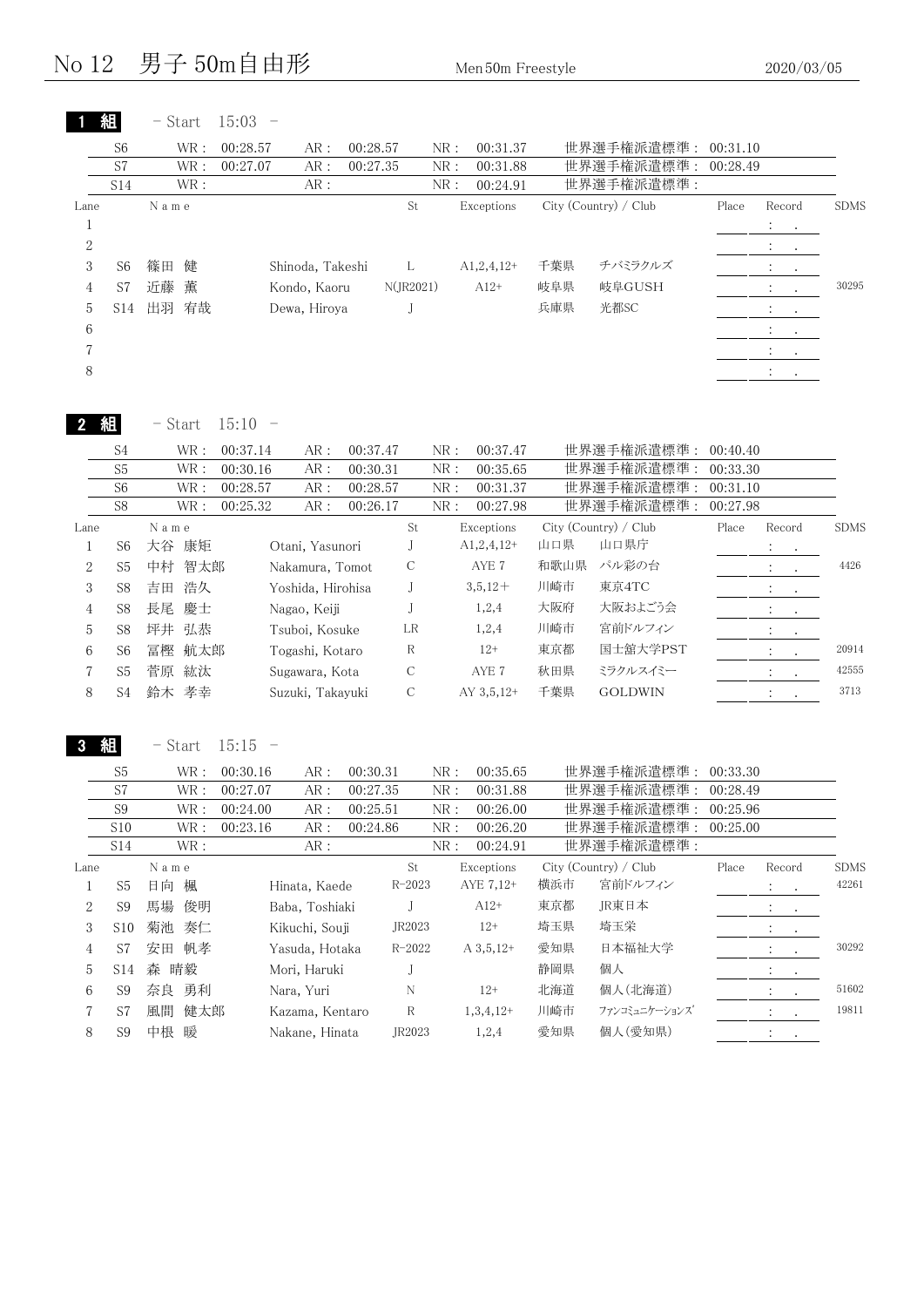4 組 - Start 15:21 -

|      | S <sub>9</sub>  | WR :     | 00:24.00 | AR:               | 00:25.51 |              | NR: | 00:26.00     |     | 世界選手権派遣標準:            | 00:25.96 |                             |             |
|------|-----------------|----------|----------|-------------------|----------|--------------|-----|--------------|-----|-----------------------|----------|-----------------------------|-------------|
|      | S <sub>10</sub> | WR :     | 00:23.16 | AR:               | 00:24.86 |              | NR: | 00:26.20     |     | 世界選手権派遣標準:            | 00:25.00 |                             |             |
|      | S14             | WR :     |          | AR:               |          |              | NR: | 00:24.91     |     | 世界選手権派遣標準:            |          |                             |             |
| Lane |                 | Name     |          |                   |          | St           |     | Exceptions   |     | City (Country) / Club | Place    | Record                      | <b>SDMS</b> |
|      | S <sub>10</sub> | 佐藤<br>雄祐 |          | Sato, Yusuke      |          |              |     | $\mathbf{0}$ | 千葉県 | チバミラクルズ               |          | $1 - 1$                     |             |
| 2    | S14             | 井本 尚輝    |          | Imoto, Naoki      |          |              |     |              | 兵庫県 | 光都SC                  |          | $\cdot$<br>$\cdot$          |             |
| 3    | S <sub>14</sub> | 河原崎 秀弥   |          | Kawarazaki, Hidey |          |              |     |              | 静岡市 | 静岡ぱしどる                |          | And Art                     |             |
| 4    | S14             | 加藤 将馬    |          | Kato, Shoma       |          |              |     |              | 福井県 | 個人                    |          | <b>Service</b> State        |             |
| 5    | S <sub>10</sub> | 夢翔<br>井戸 |          | Ido, Yumeto       |          | $N($ JR2021) |     | 3,5          | 岐阜県 | 岐阜GUSH                |          |                             | 51627       |
| 6    | S <sub>9</sub>  | 川渕 大耀    |          | Kawabuchi, Taiyo  |          | JR2023       |     | 8            | 横浜市 | 宮前ドルフィン               |          | $\cdot$<br>$\sim$           |             |
|      | S <sub>10</sub> | 瞖<br>並河  |          | Namikawa, Ken     |          |              |     | 3,5          | 京都市 | 京都 SC                 |          | $\cdot$<br>$\sim$ 100 $\pm$ |             |
| 8    | S9              | 大内 秀真    |          | Ouchi, Shuma      |          | N(IR2025)    |     | 9            | 京都市 | 京都 SC                 |          |                             | 51601       |

5 組 - Start 15:24 -

|      | S <sub>9</sub>  | WR :     | AR:<br>00:24.00  | 00:25.51   | NR: | 00:26.00   |      | 世界選手権派遣標準:            | 00:25.96 |                          |             |
|------|-----------------|----------|------------------|------------|-----|------------|------|-----------------------|----------|--------------------------|-------------|
|      | S14             | WR:      | AR:              |            | NR: | 00:24.91   |      | 世界選手権派遣標準:            |          |                          |             |
| Lane |                 | Name     |                  | St         |     | Exceptions |      | City (Country) / Club | Place    | Record                   | <b>SDMS</b> |
|      | S <sub>14</sub> | 海晴<br>植竹 | Uetake, Kaisei   |            |     |            | 栃木県  | 個人                    |          | $\sim$ $\sim$<br>$\cdot$ |             |
| 2    | S <sub>14</sub> | 知樹<br>小川 | Ogawa, Tomoki    |            |     |            | 東京都  | おともだちS                |          |                          |             |
| 3    | S <sub>14</sub> | 佐藤<br>友愉 | Sato, Yuvu       |            |     |            | 相模原市 | まんぼう相模                |          | $\sim$ 100 $\pm$         |             |
| 4    | S <sub>14</sub> | 吉川<br>恭平 | Yoshikawa, Kyohe |            |     |            | 札幌市  | 個人                    |          | $\cdot$                  |             |
| 5    | S <sub>14</sub> | 齋藤<br>正樹 | Saito, Masaki    |            |     |            | 東京都  | 335C                  |          |                          | 51554       |
| 6    | S <sub>14</sub> | 真降<br>池田 | Ikeda, Masataka  |            |     |            | 川崎市  | 宮前ドルフィン               |          |                          |             |
|      | S9              | 戸篠<br>星願 | Toshino, Seiga   | $R - 2021$ |     | $3,5,12+$  | 大分県  | ビート延岡                 |          |                          | 26539       |
| 8    | S <sub>14</sub> | 玲爾<br>渡辺 | Watanabe, Reiji  |            |     |            | 岐阜県  | 岐阜GUSH                |          |                          |             |
|      |                 |          |                  |            |     |            |      |                       |          |                          |             |

6 組 - Start 15:26 -

|      | S <sub>8</sub>  | WR:      | 00:25.32 | AR:              | 00:26.17 |               | NR: | 00:27.98   |      | 世界選手権派遣標準:            | 00:27.98 |                             |             |
|------|-----------------|----------|----------|------------------|----------|---------------|-----|------------|------|-----------------------|----------|-----------------------------|-------------|
|      | S10             | WR :     | 00:23.16 | AR:              | 00:24.86 |               | NR: | 00:26.20   |      | 世界選手権派遣標準:            | 00:25.00 |                             |             |
|      | S14             | WR:      |          | AR:              |          |               | NR: | 00:24.91   |      | 世界選手権派遣標準:            |          |                             |             |
| Lane |                 | Name     |          |                  |          | St            |     | Exceptions |      | City (Country) / Club | Place    | Record                      | <b>SDMS</b> |
|      | S14             | 石田 真一    |          | Ishida, Shinichi |          | N             |     |            | 兵庫県  | 個人                    |          | $\mathcal{I}=\mathcal{I}$ . | 10957       |
| 2    | S <sub>14</sub> | 前田<br>龍佑 |          | Maeda, Ryusuke   |          | N             |     |            | 静岡市  | 静岡ぱしどる                |          | ÷                           | 35215       |
| 3    | S <sub>8</sub>  | 窪田<br>幸太 |          | Kubota, Kota     |          | $\mathcal{C}$ |     | 1,2,4      | 横浜市  | 日本体育大学                |          | $\ddot{\cdot}$<br>$\sim$    | 26536       |
| 4    | S14             | 陸玖<br>砂生 |          | Saso, Riku       |          |               |     |            | 名古屋市 | ぴぃ~すSC                |          | $\sim 100$ km s $^{-1}$     |             |
| 5    | S <sub>14</sub> | 臼井 拓未    |          | Usui, Takumi     |          |               |     |            | 横浜市  | 個人                    |          | Andrew Constitution         |             |
| 6    | S14             | 渡邉<br>力也 |          | Watanabe, Rikiya |          |               |     |            | 鹿児島県 | 鹿児島城西                 |          |                             |             |
|      | S14             | 岩上 眞大    |          | Iwakami, Masaki  |          |               |     |            | 埼玉県  | 個人                    |          | $\cdot$<br>$\cdot$          |             |
| 8    | S <sub>10</sub> | 前田<br>一成 |          | Maeda, Issei     |          | R             |     | 8          | 宮崎県  | あいおいニッセイ              |          | $\cdot$<br>$\bullet$        | 23621       |
|      |                 |          |          |                  |          |               |     |            |      |                       |          |                             |             |

7 組

 $-$  Start  $15:29 -$ 

|      | S <sub>13</sub> | WR:      | 00:23.20<br>AR:  | 00:23.31 | NR:               | 00:24.96   |      | 世界選手権派遣標準:            | 00:24.54 |                          |             |
|------|-----------------|----------|------------------|----------|-------------------|------------|------|-----------------------|----------|--------------------------|-------------|
|      | S14             | WR:      | AR:              |          | NR:               | 00:24.91   |      | 世界選手権派遣標準:            |          |                          |             |
| Lane |                 | Name     |                  |          | St                | Exceptions |      | City (Country) / Club | Place    | Record                   | <b>SDMS</b> |
|      | S <sub>14</sub> | 優輝<br>山中 | Yamanaka, Yuki   |          | R                 |            | 仙台市  | 個人                    |          | $\sim$ $\sim$<br>$\cdot$ | 24337       |
| 2    | S14             | 貞方 大和    | Sadakata, Yamato |          |                   |            | 東京都  | <b>GAGANI</b>         |          | $\bullet$<br>$\sim$      |             |
| 3    | S14             | 佐藤 悠人    | Sato, yuto       |          |                   |            | 仙台市  | 個人                    |          | $\cdot$                  |             |
| 4    | S <sub>14</sub> | 譽田<br>成吾 | Konda, Seigo     |          |                   |            | 和歌山県 | パル太田                  |          |                          |             |
| 5.   | S <sub>13</sub> | 瑞希<br>財津 | Zaitsu, Mizuki   |          | R <sub>2023</sub> | $\Omega$   | 大分県  | 大分パラ水連                |          |                          | 51598       |
| 6    | S <sub>13</sub> | 清水 滉太    | Shimizu, Kota    |          | $R - 2021$        | 0          | 東京都  | 国士舘大学PST              |          |                          | 33189       |
|      | S14             | 山本 貴士    | Yamamoto, Takas  |          |                   |            | 兵庫県  | 光都SC                  |          | $\cdot$<br>$\sim$        |             |
| 8    | S <sub>14</sub> | 裕斗<br>吉野 | Yoshino, Yuto    |          | N                 |            | 名古屋市 | ぴぃ~すSC                |          |                          | 35214       |
|      |                 |          |                  |          |                   |            |      |                       |          |                          |             |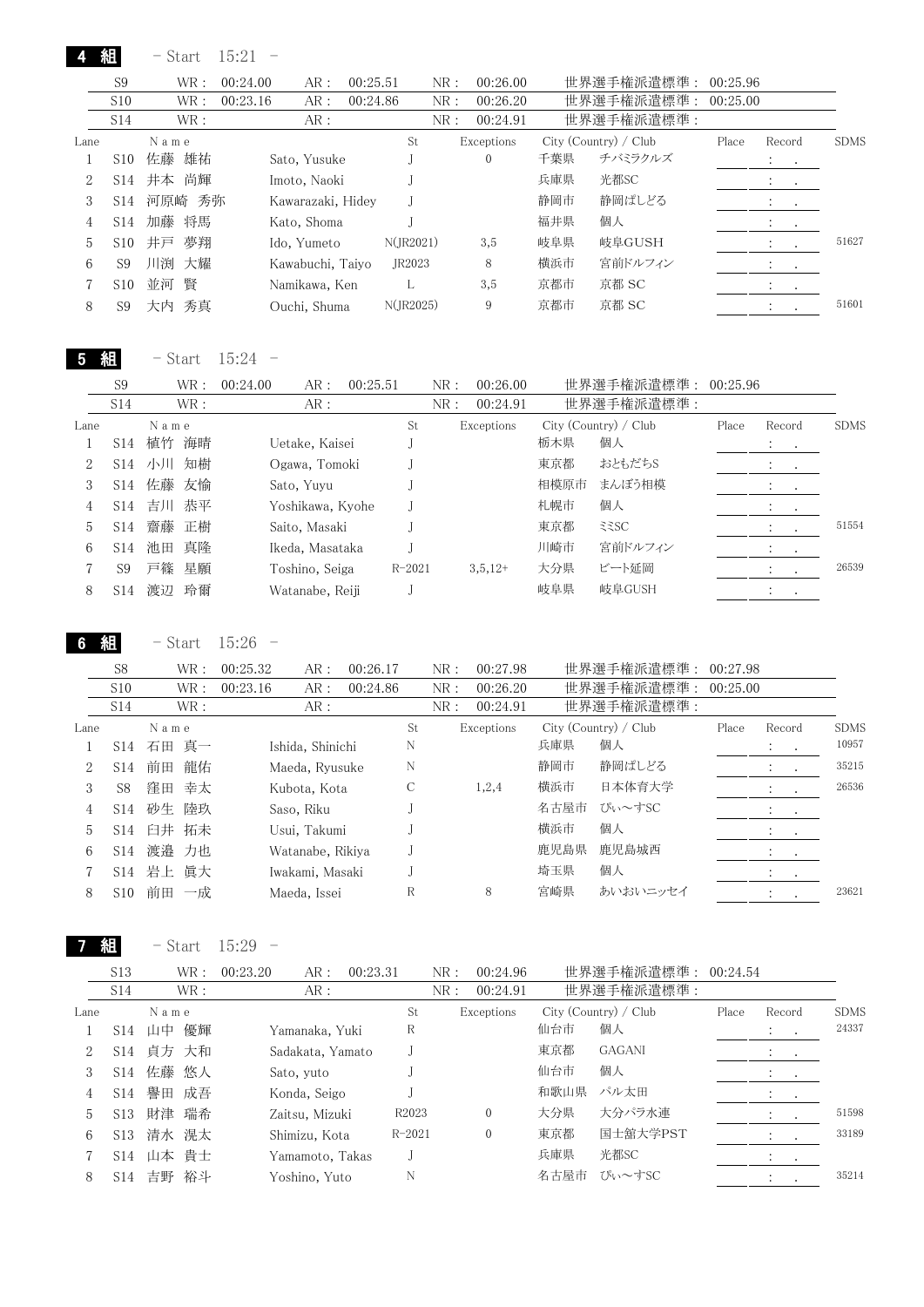8 組 - Start 15:31 -

|      | S <sub>9</sub>  | WR :     | 00:24.00 | AR:              | 00:25.51 |            | NR: | 00:26.00        |      | 世界選手権派遣標準:            | 00:25.96 |                                 |             |
|------|-----------------|----------|----------|------------------|----------|------------|-----|-----------------|------|-----------------------|----------|---------------------------------|-------------|
|      | S10             | WR :     | 00:23.16 | AR:              | 00:24.86 |            | NR: | 00:26.20        |      | 世界選手権派遣標準:            | 00:25.00 |                                 |             |
|      | S11             | WR :     | 00:25.27 | AR:              | 00:25.27 |            | NR: | 00:26.37        |      | 世界選手権派遣標準:            | 00:27.96 |                                 |             |
|      | S <sub>14</sub> | WR:      |          | AR:              |          |            | NR: | 00:24.91        |      | 世界選手権派遣標準:            |          |                                 |             |
| Lane |                 | Name     |          |                  |          | St         |     | Exceptions      |      | City (Country) / Club | Place    | Record                          | <b>SDMS</b> |
|      | S14             | 寛太<br>白石 |          | Shiroishi, Kanta |          |            |     |                 | 横浜市  | <b>YCPT</b>           |          | Albert Art                      |             |
| 2    | S <sub>11</sub> | 木村 敬一    |          | Kimura, Keiichi  |          | С          |     | TB <sub>0</sub> | 東京都  | 東京ガス(株)               |          | $\ddot{\phantom{0}}$<br>$\sim$  | 6597        |
| 3    | S <sub>14</sub> | 鴨 弘之     |          | Kamo, Hirovuki   |          | С          |     |                 | 名古屋市 | <b>APS</b>            |          | $\ddot{\cdot}$<br>$\cdot$       | 17824       |
| 4    | S <sub>10</sub> | 南井<br>瑛翔 |          | Minai, Akito     |          | С          |     | 8               | 大阪府  | 近畿大学                  |          | $\sim$                          | 44564       |
| 5    | S <sub>9</sub>  | 拓朗<br>山田 |          | Yamada, Takuro   |          | С          |     | 1,3,5           | 東京都  | NTTドコモ                |          | $\ddot{\cdot}$<br>$\cdot$       | 5890        |
| 6    | S <sub>14</sub> | 森山<br>大樹 |          | Morivama, Daiki  |          | N          |     |                 | 佐賀県  | 伊万里SC                 |          | $\ddot{\cdot}$<br>$\cdot$       | 39322       |
|      | S <sub>11</sub> | 富田<br>宇宙 |          | Tomita, Uchu     |          | C          |     | TB              | 東京都  | 日体大大学院                |          | $\cdot$<br>$\ddot{\phantom{1}}$ | 26537       |
| 8    | S <sub>9</sub>  | 岡島<br>貫太 |          | Okajima, Kanta   |          | $R - 2022$ |     | 3,5             | 愛知県  | 日本福祉大付                |          | $\ddot{\cdot}$                  | 42552       |

9 組 - Start 15:33 -

|      | S <sub>14</sub> | WR:      | AR:              |            | NR:<br>00:24.91 |     | 世界選手権派遣標準:            |       |                   |             |
|------|-----------------|----------|------------------|------------|-----------------|-----|-----------------------|-------|-------------------|-------------|
|      | S21             | WR :     | AR:              |            | NR:             |     | 世界選手権派遣標準:            |       |                   |             |
| Lane |                 | Name     |                  | St         | Exceptions      |     | City (Country) / Club | Place | Record            | <b>SDMS</b> |
|      | S14             | 瑛瑚<br>出口 | Deguchi, Eigo    | С          |                 | 大阪府 | ミズノSS                 |       | $\cdot$<br>$\sim$ | 21564       |
| 2    | S14             | 新久保 航    | Shinkubo, Wataru |            |                 | 奈良県 | 個人                    |       |                   |             |
| 3    | S14             | 関 ケビン    | Seki, Kevin      |            |                 | 大阪府 | 茨木ST                  |       | $\cdot$           | 51208       |
| 4    | S <sub>21</sub> | 凌生<br>長野 | Nagano, Ryo      | С          |                 | 東京都 | 野村不動産パートナ             |       |                   | 20927       |
| 5.   | S <sub>14</sub> | 蓮野 巧人    | Hasuno, Takuto   | $R - 2020$ |                 | 新潟市 | 新潟水泳協会                |       | $\cdot$           | 35042       |
| 6    | S <sub>14</sub> | 啓智<br>中島 | Nakajima, Keichi | С          |                 | 千葉県 | あいおいニッセイ              |       |                   | 23756       |
|      | S14             | 野村 洋介    | Nomura, Yosuke   |            |                 | 東京都 | <b>GAGANI</b>         |       | $\bullet$         |             |
| 8    | S <sub>14</sub> | 恒行<br>春井 | Harui, Tsunevuki |            |                 | 兵庫県 | 個人                    |       |                   |             |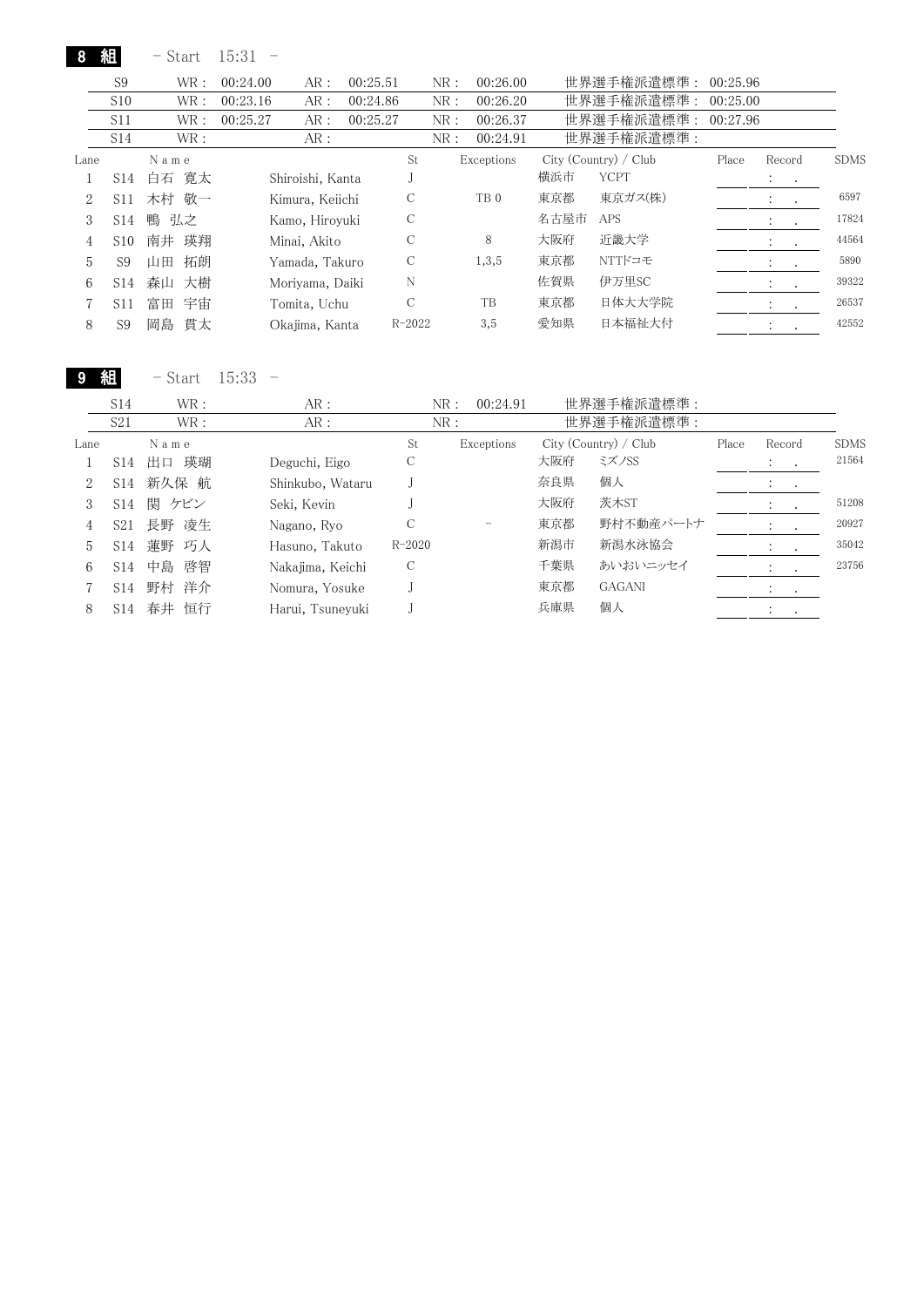|                  | 組                 | - Start               | 10:30<br>$\overline{\phantom{0}}$  |                      |                         |                                             |            |                          |          |                                        |                                               |
|------------------|-------------------|-----------------------|------------------------------------|----------------------|-------------------------|---------------------------------------------|------------|--------------------------|----------|----------------------------------------|-----------------------------------------------|
|                  | S4                | WR:                   | 01:25.42<br>AR:                    | 01:31.61             |                         | NR:<br>01:45.60                             |            | 世界選手権派遣標準:               | 01:50.65 |                                        |                                               |
|                  | S <sub>6</sub>    | WR:                   | 01:11.07<br>AR:                    | 01:11.07             |                         | NR:<br>01:21.81                             |            | 世界選手権派遣標準:               | 01:17.36 |                                        |                                               |
|                  | S8                | $\operatorname{WR}$ : | 01:03.66<br>$AR:$                  | 01:11.69             |                         | NR:<br>01:16.60                             |            | 世界選手権派遣標準:               | 01:10.56 |                                        |                                               |
|                  | S11               | $\operatorname{WR}$ : | ${\sf AR}$ :<br>01:05.14           | 01:05.87             |                         | NR:<br>01:11.40                             |            | 世界選手権派遣標準:               | 01:11.13 |                                        |                                               |
| Lane             |                   | N a m e               |                                    |                      | St                      | Exceptions                                  |            | City (Country) / Club    | Place    | Record                                 | <b>SDMS</b>                                   |
| 1                | S <sub>4</sub>    | 加藤 作子                 | Kato, Sakuko                       |                      | С                       | AYE 3,5,12                                  | 兵庫県        | A·S·A大阪                  |          | ÷<br>$\bullet$                         | 3689                                          |
| $\overline{2}$   | S <sub>6</sub>    | 梨紗<br>沢田              | Sawada, Risa                       |                      | J                       | 12                                          | 京都市        | 京都 SC                    |          | $\ddot{\cdot}$<br>$\bullet$            |                                               |
| 3                | S11               | 宮川<br>珠和              | Miyagawa, Miyori                   |                      | $\mathcal{C}$           | T                                           | 大阪府        | 大阪シーホース                  |          | $\bullet$                              | 51596                                         |
| $\overline{4}$   | S11               | 遠藤 珠美                 | Endo, Tamami                       |                      | $\mathcal C$            | $\mathbf T$                                 | 東京都        | Nagatsuta.SC             |          | $\ddot{\cdot}$<br>$\ddot{\phantom{0}}$ | 17797                                         |
| 5                | S8                | 佳奈子<br>相田             |                                    |                      | LR                      | A12                                         | 山形県        | 山形チェリーSC                 |          | $\ddot{\cdot}$<br>$\bullet$            |                                               |
| 6                |                   |                       |                                    |                      |                         |                                             |            |                          |          | $\ddot{\ddot{}}$<br>$\Box$             |                                               |
| $\overline{7}$   |                   |                       |                                    |                      |                         |                                             |            |                          |          | $\bullet$                              |                                               |
| 8                |                   |                       |                                    |                      |                         |                                             |            |                          |          | $\ddot{\phantom{a}}$<br>$\bullet$      |                                               |
|                  | 組                 | $-$ Start             | 10:37<br>$\overline{\phantom{0}}$  |                      |                         |                                             |            |                          |          |                                        |                                               |
|                  | S <sub>9</sub>    | $\operatorname{WR}$ : | 00:59.78<br>AR:                    | 01:04.27             |                         | NR:<br>01:07.44                             |            | 世界選手権派遣標準:               | 01:03.87 |                                        |                                               |
|                  | S11               | $\operatorname{WR}$ : | ${\sf AR}$ :<br>01:05.14           | 01:05.87             |                         | ${\rm NR}$ :<br>01:11.40                    |            | 世界選手権派遣標準:               | 01:11.13 |                                        |                                               |
|                  | S14               | $\operatorname{WR}$ : | ${\sf AR}$ :<br>00:56.58           | 01:00.98             |                         | ${\rm NR}$ :<br>01:02.92                    |            | 世界選手権派遣標準:               |          |                                        |                                               |
|                  | S <sub>21</sub>   | WR:                   | AR:                                |                      |                         | NR:                                         |            | 世界選手権派遣標準:               |          |                                        |                                               |
| Lane             |                   | N a m e               |                                    |                      | $\operatorname{\rm St}$ | Exceptions                                  |            | City (Country) / Club    | Place    | Record                                 | <b>SDMS</b>                                   |
| $\mathbf{1}$     | S14               | 山根 准子                 | Yamane, Junko                      |                      | R                       |                                             | 大阪市        | $A \cdot S \cdot A$      |          | $\ddot{\cdot}$<br>$\bullet$            |                                               |
| $\overline{2}$   | S14               | 小嶋<br>美菜代             | Kojima, Minayo                     |                      | J                       |                                             | 滋賀県        | 滋賀友泳会                    |          | $\ddot{\cdot}$<br>$\cdot$              |                                               |
| $\,3$            | S <sub>9</sub>    | 石原 万鈴                 | Ishihara, Marin                    |                      | $R - 2020$              | 1,3,5                                       | 愛知県        | 中京大                      |          | $\ddot{\cdot}$<br>$\bullet$            | 30296                                         |
| $\overline{4}$   | S14               | 都築<br>奈津子             | Tsuzuki, Natsuko                   |                      | J                       |                                             | 大阪市        | ドリーミーS                   |          | $\ddot{\cdot}$<br>$\bullet$            |                                               |
| 5                | S <sub>9</sub>    | 恵麻<br>前田              | Maeda, Ema                         |                      | $R - 2025$              | 1,3,5                                       | 福井県        | 福工大福井中                   |          | :<br>$\bullet$                         | 42260                                         |
| 6                | S21               | 村田 奈々                 | Murata, Nana                       |                      | J                       | $12+$                                       | 岩手県        | イーハトーブSC                 |          | $\ddot{\phantom{a}}$<br>$\cdot$        |                                               |
|                  |                   |                       |                                    |                      |                         |                                             |            |                          |          |                                        |                                               |
| 7                | S11               | 小野 智華子                | Ono, Chikako                       |                      | С                       | TB                                          | 東京都        | あいおいニッセイ                 |          | $\ddot{\cdot}$<br>$\cdot$              |                                               |
| 8                | S21               | 落合 有佳利                | Ochiai, Yukari                     |                      | J                       | ☆                                           | 栃木県        | 栃木とびうお                   |          | $\ddot{\ddot{}}$ .<br>$\bullet$        |                                               |
|                  |                   | - Start               | 10:41                              |                      |                         |                                             |            |                          |          |                                        | 6640                                          |
|                  | S9                | WR :                  | 00:59.78<br>AR:                    | 01:04.27             |                         | NR:<br>01:07.44                             |            | 世界選手権派遣標準: 01:03.87      |          |                                        |                                               |
|                  | S11               | $\operatorname{WR}$ : | 01:05.14<br>${\sf AR}$ :           | 01:05.87             |                         | NR:<br>01:11.40                             |            | 世界選手権派遣標準:               | 01:11.13 |                                        |                                               |
|                  | S13<br><b>S14</b> | WR :<br>WR :          | 00:57.34<br>AR:<br>00:56.58<br>AR: | 00:58.66<br>01:00.98 |                         | NR:<br>00:59.95<br>${\rm NR}$ :<br>01:02.92 |            | 世界選手権派遣標準:<br>世界選手権派遣標準: | 01:02.83 |                                        |                                               |
| Lane             |                   | N a m e               |                                    |                      | St                      | Exceptions                                  |            | City (Country) / Club    | Place    | Record                                 |                                               |
| $\mathbf{1}$     |                   | S14 小林 和華子            | Kobayashi, Wakak                   |                      | J                       |                                             | 埼玉県        | 個人                       |          | $\ddot{\cdot}$<br>$\bullet$            |                                               |
| $\boldsymbol{2}$ | S11               | 石浦 智美                 | Ishiura, Tomomi                    |                      | С                       | TB                                          | 東京都        | 伊藤忠丸紅鉄鋼                  |          | $\ddot{\cdot}$                         |                                               |
| $\sqrt{3}$       | S <sub>13</sub>   | 笠本 明里                 | Kasamoto, Akari                    |                      | $R - 2019$              | T                                           | 神戸市        | 神戸楽泳会                    |          |                                        |                                               |
| 4                | S <sub>9</sub>    | 宇津木 美都                | Utsugi, Mikuni                     |                      | С                       | 1,3,5                                       | 京都市        | 大阪体育大学                   |          | :                                      |                                               |
| 5                | S14               | 荒井 由真                 | Arai, Yuma                         |                      | J                       |                                             | 香川県        | 香川育成会                    |          | :                                      |                                               |
| 6                | <b>S14</b>        | 箕浦 のどか                | Minoura, Nodoka                    |                      | J                       |                                             | 大阪市        | 大阪泳ごう会                   |          | $\ddot{\cdot}$<br>$\cdot$              |                                               |
| 7<br>8           | S14               | 佐藤 真美<br>S14 加藤 サラ    | Sato, Mami<br>Kato, Sara           |                      | J<br>J                  |                                             | 広島市<br>浜松市 | パラ広島<br>個人               |          | $\blacksquare$<br>$\ddot{\cdot}$       | <b>SDMS</b><br>6586<br>6975<br>30293<br>52261 |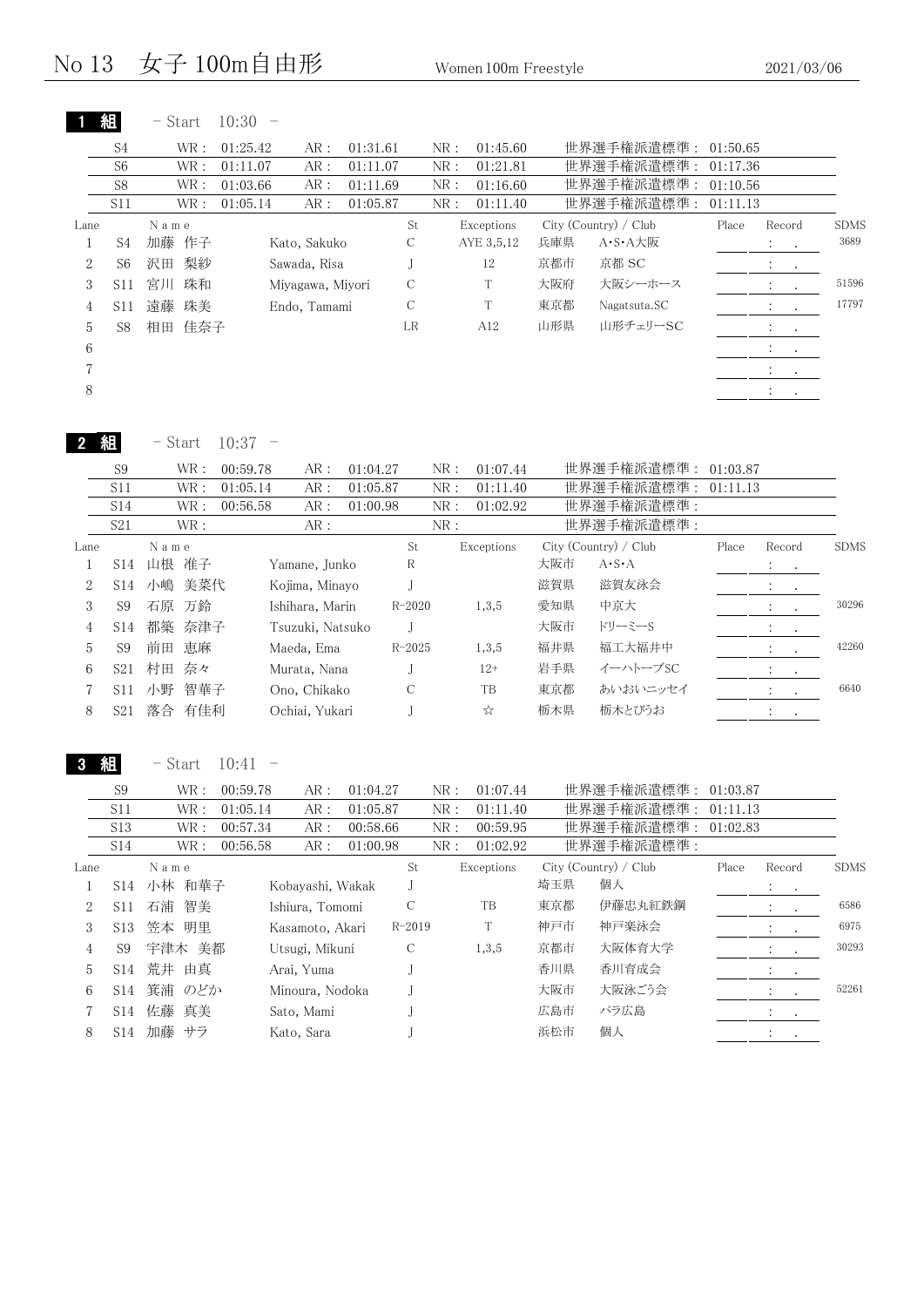|      | 組               |      | - Start | 10:45    |                  |          |       |     |            |      |                       |          |                                |                  |             |
|------|-----------------|------|---------|----------|------------------|----------|-------|-----|------------|------|-----------------------|----------|--------------------------------|------------------|-------------|
|      | S9              |      | WR:     | 00:59.78 | AR:              | 01:04.27 |       | NR: | 01:07.44   |      | 世界選手権派遣標準:            | 01:03.87 |                                |                  |             |
|      | S10             |      | WR:     | 00:58.14 | AR:              | 01:01.64 |       | NR: | 01:03.91   |      | 世界選手権派遣標準:            | 01:02.31 |                                |                  |             |
|      | S <sub>13</sub> |      | WR :    | 00:57.34 | AR:              | 00:58.66 |       | NR: | 00:59.95   |      | 世界選手権派遣標準:            | 01:02.83 |                                |                  |             |
|      | S14             |      | WR:     | 00:56.58 | AR:              | 01:00.98 |       | NR: | 01:02.92   |      | 世界選手権派遣標準:            |          |                                |                  |             |
| Lane |                 | Name |         |          |                  |          | St    |     | Exceptions |      | City (Country) / Club | Place    | Record                         |                  | <b>SDMS</b> |
|      | S9              | 福田   | 果音      |          | Fukuda, Kanon    |          | R2024 |     | 1,3,5      | 北九州市 | アクアダッシュ               |          | $1 - 1$                        |                  | 44018       |
| 2    | S <sub>14</sub> |      | 木村 倖彩   |          | Kimura, Saaya    |          |       |     |            | 愛媛県  | MG瀬戸内                 |          | $\mathcal{L}_{\rm{max}}$       |                  |             |
| 3    | S <sub>14</sub> |      | 甲斐 野々華  |          | Kai,Nonoka       |          |       |     |            | 宮崎県  | はじめ整骨院                |          | $\bullet$                      | $\sim$ 100 $\pm$ |             |
| 4    | S14             | 安藤   | 渉       |          | Ando, Ayumi      |          |       |     |            | 千葉県  | 個人                    |          | $\cdot$<br>$\sim$ $\sim$       |                  |             |
| 5    | S <sub>10</sub> | 川辺   | 多恵      |          | Kawabe, Tae      |          | N     |     | $12+$      | 川崎市  | 東和エンジ                 |          | $\ddot{\cdot}$<br>$\sim$       |                  | 36119       |
| 6    | S14             | 服部   | 綾香      |          | Hattori, Ayaka   |          |       |     |            | 岐阜県  | すくすく岐阜                |          | ÷<br>$\sim$                    |                  | 52262       |
|      | S13             | 小倉   | 千佳      |          | Ogura, Chika     |          | R2025 |     | $\Omega$   | 千葉県  | 東京4TC                 |          | $\cdot$                        | $\cdot$          | 49731       |
| 8    | S14             | 沼田   | 千奈津     |          | Numata, Chinatsu |          |       |     |            | 熊本市  | 個人                    |          | $\ddot{\phantom{0}}$<br>$\sim$ |                  | 51555       |
|      |                 |      |         |          |                  |          |       |     |            |      |                       |          |                                |                  |             |

5 組 - Start 10:48 -

|      | <b>IDSA</b>     |      | WR :   | 00:57.17 | AR:               |          |               | NR: | 01:02.60   |     | 世界選手権派遣標準:            |          |                                    |             |
|------|-----------------|------|--------|----------|-------------------|----------|---------------|-----|------------|-----|-----------------------|----------|------------------------------------|-------------|
|      | S13             |      | WR :   | 00:57.34 | AR:               | 00:58.66 |               | NR: | 00:59.95   |     | 世界選手権派遣標準:            | 01:02.83 |                                    |             |
|      | S14             |      | WR :   | 00:56.58 | AR:               | 01:00.98 |               | NR: | 01:02.92   |     | 世界選手権派遣標準:            |          |                                    |             |
| Lane |                 | Name |        |          |                   |          | St            |     | Exceptions |     | City (Country) / Club | Place    | Record                             | <b>SDMS</b> |
|      | S14             |      | 本郷 裕子  |          | Hongo, Yuko       |          |               |     |            | 滋賀県 | 滋賀友泳会                 |          | $\mathcal{L}^{\text{max}}$         |             |
| 2    | S14             |      | 北野 安美紗 |          | Kitano, Amisa     |          | С             |     |            | 奈良県 | ル・登美ヶ丘                |          | $\cdot$                            | 33185       |
| 3    | S14             |      | 井上 舞美  |          | Inoue, Mami       |          | С             |     |            | 滋賀県 | イトマン大津                |          | $\ddot{\phantom{1}}$<br>$\sim$     | 33203       |
| 4    | S <sub>13</sub> | 计内   | 彩野     |          | Tsujiuchi, Ayano  |          | $R - 2024$    |     |            | 東京都 | 三菱商事                  |          | $\mathbb{R}^n \times \mathbb{R}^n$ | 36463       |
| 5    | S <sub>14</sub> | 福井   | 香澄     |          | Fukui, Kasumi     |          | $\mathcal{C}$ |     |            | 滋賀県 | 滋賀友泳会                 |          | $\ddot{\cdot}$                     | 34348       |
| 6    | S14             | 白石   | 美祈     |          | Shiraishi, Minori |          |               |     |            | 山口県 | KSG柳井                 |          |                                    |             |
|      | S14             | 渡邉   | 麗美     |          | Watanabe, Remi    |          | $\mathcal{C}$ |     |            | 川崎市 | NECGSC溝の口             |          |                                    | 17825       |
| 8    | JDSA 吉瀬         |      | 千咲     |          | Kise, Chisaki     |          |               |     |            | 埼玉県 | <b>JDSA</b>           |          | $\cdot$                            |             |
|      |                 |      |        |          |                   |          |               |     |            |     |                       |          |                                    |             |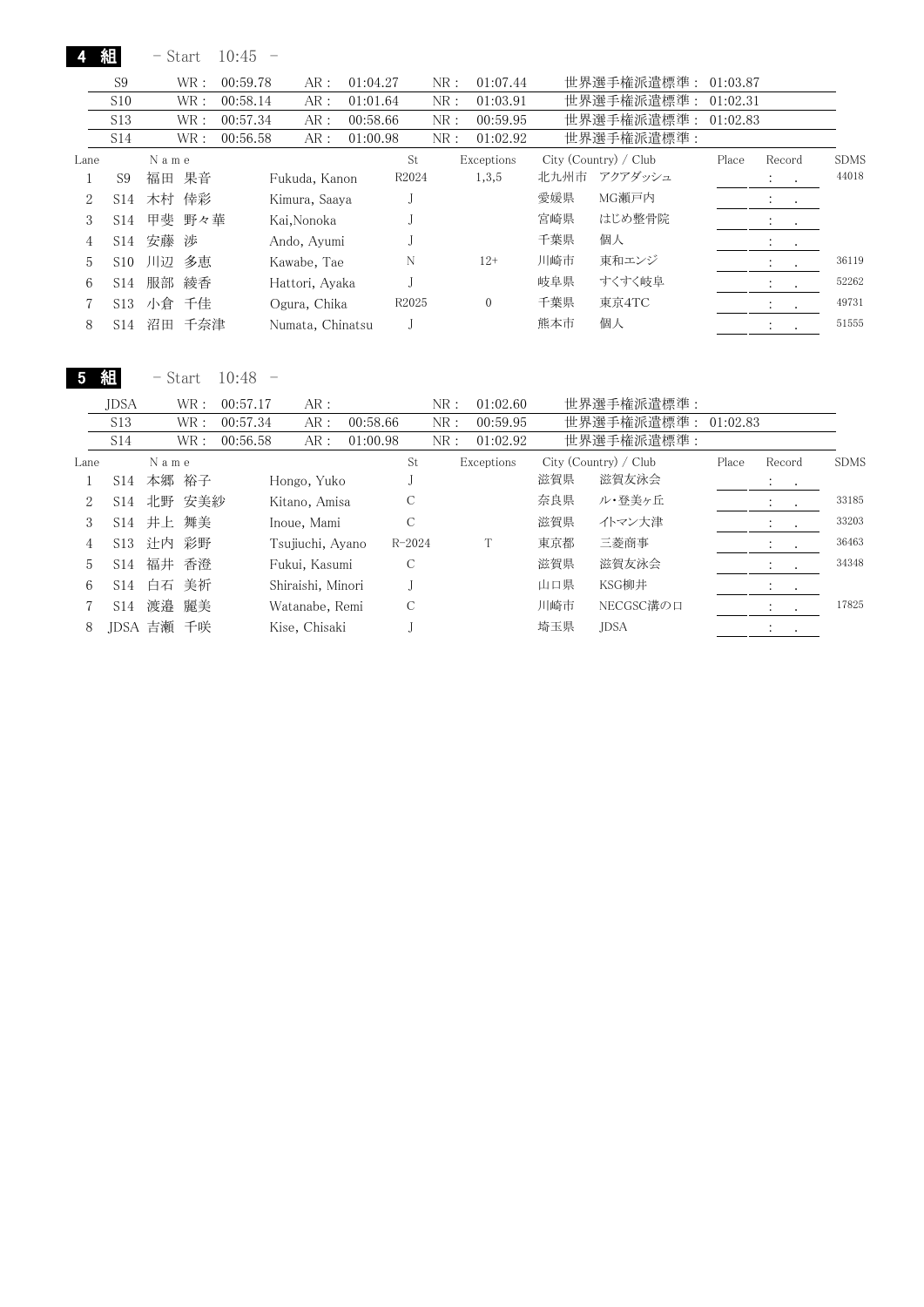#### No  $14$  男子  $100$ m自由形 Men 100m Freestyle 2021/03/06

|                  | 組                     | $-$ Start             | $10:52 -$                           |                      |                                    |      |                                  |                      |                                 |             |
|------------------|-----------------------|-----------------------|-------------------------------------|----------------------|------------------------------------|------|----------------------------------|----------------------|---------------------------------|-------------|
|                  | S <sub>6</sub>        | WR:                   | 01:03.71<br>AR:                     | 01:05.55             | 01:12.24<br>NR:                    |      | 世界選手権派遣標準:                       | 01:07.60             |                                 |             |
| Lane             |                       | N a m e               |                                     | St                   | Exceptions                         |      | City (Country) / Club            | Place                | Record                          | <b>SDMS</b> |
| $\mathbf{1}$     |                       |                       |                                     |                      |                                    |      |                                  |                      | $\ddot{\cdot}$<br>$\bullet$     |             |
| $\sqrt{2}$       |                       |                       |                                     |                      |                                    |      |                                  |                      | $\bullet$                       |             |
| 3                | S <sub>6</sub>        | 健<br>篠田               | Shinoda, Takeshi                    | L                    | $A1,2,4,12+$                       | 千葉県  | チバミラクルズ                          |                      |                                 |             |
| 4                | S <sub>6</sub>        | 和希<br>吉川              |                                     | JR2022               | $A12+$                             | 福井県  | ブレイヴ福井                           |                      | $\ddot{\cdot}$<br>$\cdot$       |             |
| 5                | S <sub>6</sub>        | 龍芽<br>山田              | Yamada, Ryuga                       | LR2022               | A12                                | 横浜市  | 宮前ドルフィン                          |                      | $\ddot{\cdot}$<br>$\bullet$     |             |
| 6                |                       |                       |                                     |                      |                                    |      |                                  |                      | $\cdot$                         |             |
| 7                |                       |                       |                                     |                      |                                    |      |                                  |                      | $\ddot{\cdot}$                  |             |
| 8                |                       |                       |                                     |                      |                                    |      |                                  |                      | $\ddot{\ddot{}}$ .<br>$\bullet$ |             |
|                  |                       |                       |                                     |                      |                                    |      |                                  |                      |                                 |             |
|                  | 組                     | - Start               | $10:59 -$                           |                      |                                    |      |                                  |                      |                                 |             |
|                  | S <sub>4</sub>        | $\operatorname{WR}$ : | 01:19.77<br>AR:                     | 01:21.53             | NR:<br>01:21.53                    |      | 世界選手権派遣標準 :                      | 01:28.46             |                                 |             |
|                  | S <sub>5</sub>        | $\operatorname{WR}$ : | AR:<br>01:06.24                     | 01:10.45             | ${\rm NR}$ :<br>01:22.31           |      | 世界選手権派遣標準:                       | 01:15.12             |                                 |             |
|                  | S7                    | $\textsf{WR}$ :       | $AR:$<br>01:00.34                   | 01:00.57             | NR:<br>01:09.06                    |      | 世界選手権派遣標準:                       | 01:04.36             |                                 |             |
|                  | S8                    | $\textsf{WR}$ :       | $AR:$<br>00:55.84                   | 00:56.58             | ${\rm NR}$ :<br>01:01.09           |      | 世界選手権派遣標準:                       | 01:00.03             |                                 |             |
|                  | S <sub>9</sub>        | $\textsf{WR}$ :       | $AR:$<br>00:53.03                   | 00:56.00             | ${\rm NR}$ :<br>00:57.29           |      | 世界選手権派遣標準:                       | 00:56.82             |                                 |             |
|                  | S10                   | WR:                   | AR:<br>00:50.64                     | 00:56.56             | ${\rm NR}$ :<br>00:57.03           |      | 世界選手権派遣標準:                       | 00:54.72             |                                 |             |
| Lane             |                       | N a m e               |                                     | St                   | Exceptions                         |      | City (Country) / Club<br>宮前ドルフィン | Place                | Record                          | <b>SDMS</b> |
| 1                | S8                    | 坪井 弘恭                 | Tsuboi, Kosuke                      | LR                   | 1,2,4                              | 川崎市  |                                  |                      |                                 |             |
| $\mathbf{2}$     | S <sub>5</sub>        | 日向<br>楓               | Hinata, Kaede                       | $R - 2023$           | AYE 7,12+                          | 横浜市  | 宮前ドルフィン                          |                      | $\ddot{\phantom{a}}$<br>$\cdot$ | 42261       |
| 3                | S <sub>9</sub>        | 馬場<br>俊明              | Baba, Toshiaki                      | J                    | $A12+$                             | 東京都  | JR東日本                            |                      |                                 |             |
| 4                | S <sub>10</sub>       | 賢<br>並河               | Namikawa, Ken                       | L                    | 3,5                                | 京都市  | 京都 SC                            |                      |                                 |             |
| 5                | S10                   | 暁彦<br>村本              | Muramoto, Akihik                    | $\mathbb R$          | 1,3,5                              | 兵庫県  | 神戸楽泳会                            |                      | $\ddot{\cdot}$                  |             |
| 6                | S <sub>4</sub>        | 鈴木 孝幸                 | Suzuki, Takayuki                    | $\mathbf C$          | AY 3,5,12+                         | 千葉県  | <b>GOLDWIN</b>                   |                      | $\mathcal{L}$<br>$\bullet$      | 3713        |
| 7                | S7                    | 聖<br>和田               | Wada, Satoshi                       | $\mathbb R$          | $1,3,4,12+$                        | 奈良県  | 個人(奈良県)                          |                      | $\ddot{\cdot}$                  | 20915       |
| 8                | S <sub>5</sub>        | 菅原 紘汰                 | Sugawara, Kota                      | C                    | AYE 7                              | 秋田県  | ミラクルスイミー                         |                      | $\cdot$                         | 42555       |
|                  | 組                     | $-$ Start             | $11:05 -$                           |                      |                                    |      |                                  |                      |                                 |             |
|                  |                       |                       |                                     |                      |                                    |      |                                  |                      |                                 |             |
|                  | S7                    | WR :                  | 01:00.34<br>AR:                     | 01:00.57             | NR:<br>01:09.06                    |      | 世界選手権派遣標準 :                      | 01:04.36             |                                 |             |
|                  | S <sub>9</sub><br>S10 | WR :<br>WR :          | 00:53.03<br>AR:                     | 00:56.00             | NR:<br>00:57.29<br>NR:<br>00:57.03 |      | 世界選手権派遣標準:                       | 00:56.82<br>00:54.72 |                                 |             |
|                  | S14                   | WR :                  | 00:50.64<br>AR:<br>00:51.52<br>AR : | 00:56.56<br>00:53.99 | NR:<br>00:53.99                    |      | 世界選手権派遣標準:<br>世界選手権派遣標準:         |                      |                                 |             |
| Lane             |                       | N a m e               |                                     | $\operatorname{St}$  | Exceptions                         |      | City (Country) / Club            | Place                | Record                          | <b>SDMS</b> |
| $\mathbf{1}$     | S <sub>9</sub>        | 奈良 勇利                 | Nara, Yuri                          | N                    | $12+$                              | 北海道  | 個人(北海道)                          |                      | ÷                               | $51602\,$   |
| $\boldsymbol{2}$ | S7                    | 安田 帆孝                 | Yasuda, Hotaka                      | $R - 2022$           | $A\,3,5,12+$                       | 愛知県  | 日本福祉大学                           |                      |                                 | 30292       |
| 3                | S <sub>10</sub>       | 上園<br>温太              | Uezono, Onta                        | N                    | $\,8\,$                            | 神戸市  | 須磨学園高校                           |                      |                                 | 51600       |
| 4                | S <sub>9</sub>        | 小城<br>琉夏              | Kojo, Ruka                          | R2025                | 1, 3, 5                            | 大阪市  | 関大一中                             |                      | $\ddot{\cdot}$                  | 51599       |
| 5                | S14                   | 砂生<br>玲於              | Saso, Reo                           | J                    |                                    | 名古屋市 | ぴぃ~すSC                           |                      |                                 |             |
| 6                | S <sub>9</sub>        | 川渕 大耀                 | Kawabuchi, Taiyo                    | JR2023               | 8                                  | 横浜市  | 宮前ドルフィン                          |                      |                                 |             |
| 7                | S9                    | 大内 秀真                 | Ouchi, Shuma                        | N(JR2025)            | $\boldsymbol{9}$                   | 京都市  | 京都 SC                            |                      |                                 | 51601       |
| 8                | S10                   | 菊池 奏仁                 | Kikuchi, Souji                      | JR2023               | $12+$                              | 埼玉県  | 埼玉栄                              |                      | $\ddot{\ddot{}}$ .              |             |
|                  |                       |                       |                                     |                      |                                    |      |                                  |                      | $\sim$                          |             |
|                  |                       |                       |                                     |                      |                                    |      |                                  |                      |                                 |             |
|                  |                       |                       |                                     |                      |                                    |      |                                  |                      |                                 |             |
|                  |                       |                       |                                     |                      |                                    |      |                                  |                      |                                 |             |
|                  |                       |                       |                                     |                      |                                    |      |                                  |                      |                                 |             |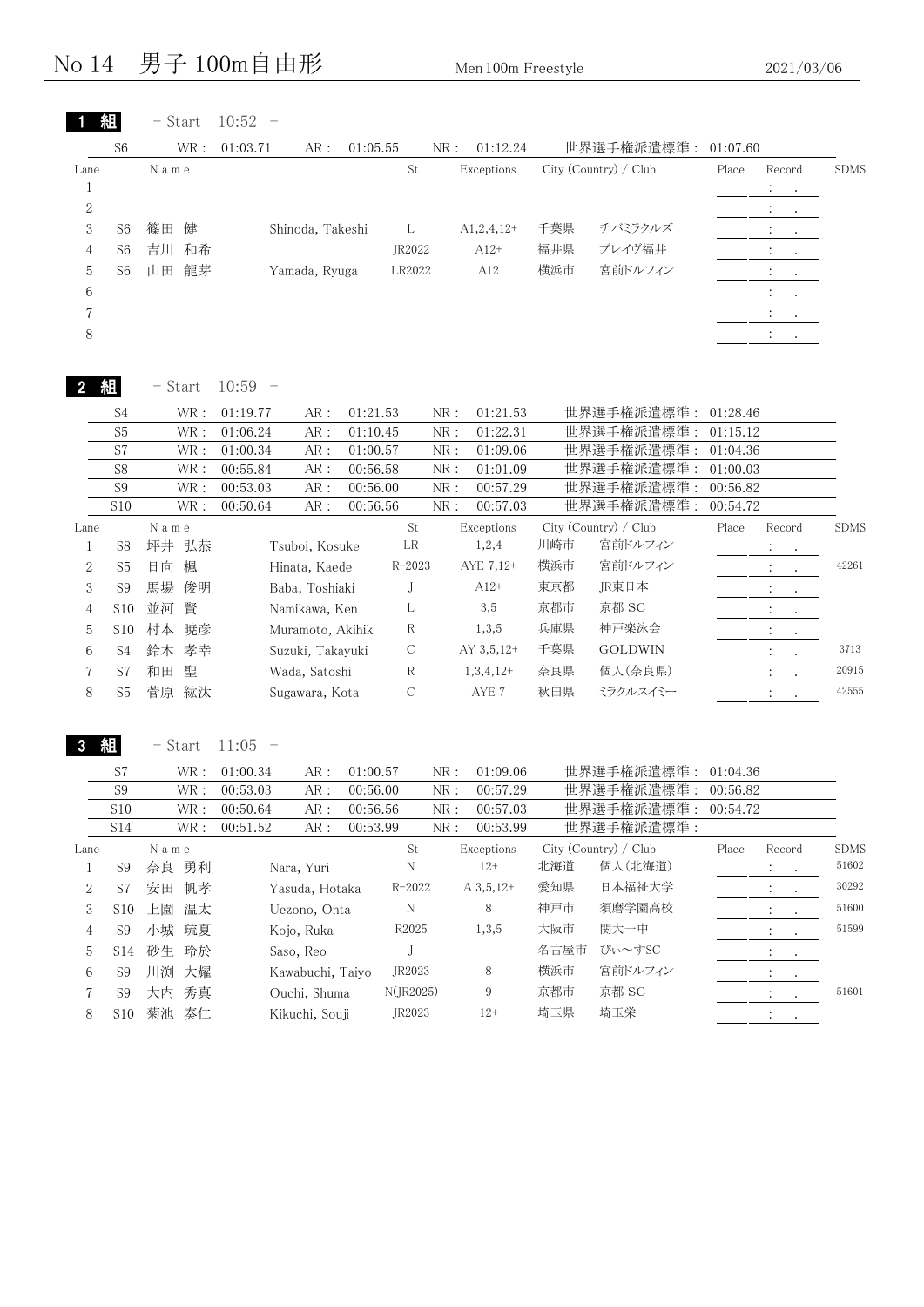4 組

|      | S <sub>9</sub>  |      | WR : | 00:53.03 | AR:              | 00:56.00 |            | NR: | 00:57.29   |      | 世界選手権派遣標準:            | 00:56.82 |                             |         |             |
|------|-----------------|------|------|----------|------------------|----------|------------|-----|------------|------|-----------------------|----------|-----------------------------|---------|-------------|
|      | S <sub>10</sub> |      | WR : | 00:50.64 | AR:              | 00:56.56 |            | NR: | 00:57.03   |      | 世界選手権派遣標準:            | 00:54.72 |                             |         |             |
|      | S <sub>14</sub> |      | WR : | 00:51.52 | AR:              | 00:53.99 |            | NR: | 00:53.99   |      | 世界選手権派遣標準:            |          |                             |         |             |
| Lane |                 | Name |      |          |                  |          | St         |     | Exceptions |      | City (Country) / Club | Place    | Record                      |         | <b>SDMS</b> |
|      | S <sub>14</sub> | 山田   | 雅徳   |          | Yamada, Masanori |          | N          |     |            | 滋賀県  | 滋賀友泳会                 |          | $\cdot$                     | $\sim$  | 10961       |
| 2    | S9              | 戸篠   | 星願   |          | Toshino, Seiga   |          | $R - 2021$ |     | $3,5,12+$  | 大分県  | ビート延岡                 |          | $\mathcal{L} = \mathcal{L}$ | $\cdot$ | 26539       |
| 3    | S <sub>10</sub> | 前田   | 一成   |          | Maeda, Issei     |          | R          |     | 8          | 宮崎県  | あいおいニッセイ              |          |                             | $\cdot$ | 23621       |
| 4    | S <sub>14</sub> | 渡辺   | 玲爾   |          | Watanabe, Reiji  |          |            |     |            | 岐阜県  | 岐阜GUSH                |          | $\sim$ $\sim$               |         |             |
| 5    | S14             | 佐野   | 秀樹   |          | Sano, Hideki     |          |            |     |            |      | さいたま市 コスモスSC          |          | $\sim$ $\sim$ $\sim$        |         |             |
| 6    | S <sub>14</sub> | 渡邉   | 力也   |          | Watanabe, Rikiya |          |            |     |            | 鹿児島県 | 鹿児島城西                 |          | $\mathcal{L} = \{1,2,3,4\}$ |         |             |
|      | S14             | 生松   | 穂高   |          | Haematsu, Hodak  |          | N          |     |            | 静岡市  | ハクリュウSC               |          |                             |         | 19932       |
| 8    | S14             | 大西   | 颯人   |          | Onishi, Hayato   |          |            |     |            | 兵庫県  | Aaスポレスト               |          |                             |         |             |

5 組 - Start 11:13 -

|      | S <sub>13</sub> | WR :     | 00:50.65 | AR:              | 00:51.52 |       | NR: | 00:56.11       |          | 世界選手権派遣標準:            | 00:55.43 |                               |             |
|------|-----------------|----------|----------|------------------|----------|-------|-----|----------------|----------|-----------------------|----------|-------------------------------|-------------|
|      | S14             | WR :     | 00:51.52 | AR:              | 00:53.99 |       | NR: | 00:53.99       |          | 世界選手権派遣標準:            |          |                               |             |
| Lane |                 | Name     |          |                  |          | St    |     | Exceptions     |          | City (Country) / Club | Place    | Record                        | <b>SDMS</b> |
|      | S14             | 岩上 眞大    |          | Iwakami, Masaki  |          |       |     |                | 埼玉県      | 個人                    |          | $\cdot$<br>$\sim$ 100 $\pm$   |             |
|      | S14             | 木村 旭宏    |          | Kimura, Akihiro  |          |       |     |                | 岐阜県      | 岐阜GUSH                |          | $\bullet$<br>$\sim$ 100 $\pm$ |             |
| 3    | S <sub>14</sub> | 大橋 海斗    |          | Ohashi, Kaito    |          | R     |     |                | 東京都      | 宮前ドルフィン               |          | $\mathcal{L} = \mathcal{L}$   | 19929       |
| 4    | S14             | 橘高 孝太    |          | Kitsutaka, Kota  |          |       |     |                | 大阪府      | $A \cdot S \cdot A$   |          |                               |             |
| 5.   | S14             | 中島 一輝    |          | Nakashima, Kazuk |          |       |     |                | さいたま市 個人 |                       |          | $\cdot$<br>$\sim$             |             |
| 6    | S13             | 瑞希<br>財津 |          | Zaitsu, Mizuki   |          | R2023 |     | $\overline{0}$ | 大分県      | 大分パラ水連                |          |                               | 51598       |
|      | S14             | 恭平<br>吉川 |          | Yoshikawa, Kyohe |          |       |     |                | 札幌市      | 個人                    |          | $\cdot$                       |             |
| 8    | S14             | 貞方 大和    |          | Sadakata, Yamato |          |       |     |                | 東京都      | <b>GAGANI</b>         |          |                               |             |

6 組 - Start 11:16 -

|      | S <sub>9</sub>  |       | WR :  | 00:53.03 | AR:               | 00:56.00 |            | NR: | 00:57.29   |      | 世界選手権派遣標準:            | 00:56.82 |         |                            |       |
|------|-----------------|-------|-------|----------|-------------------|----------|------------|-----|------------|------|-----------------------|----------|---------|----------------------------|-------|
|      | S <sub>14</sub> |       | WR :  | 00:51.52 | AR:               | 00:53.99 |            | NR: | 00:53.99   |      | 世界選手権派遣標準:            |          |         |                            |       |
| Lane |                 | Name  |       |          |                   |          | St         |     | Exceptions |      | City (Country) / Club | Place    | Record  |                            | SDMS  |
|      | S <sub>14</sub> |       | 上田 悠斗 |          | Ueda, Yuto        |          |            |     |            | 兵庫県  | 家島SC                  |          | $\cdot$ | $\sim$                     |       |
| 2    | S14             | 平野    | 竜平    |          | Hirano, Ryuhei    |          | N          |     |            | 愛知県  | 小原建設                  |          |         |                            | 10956 |
| 3    | S <sub>9</sub>  |       | 岡島 貫太 |          | Okajima, Kanta    |          | $R - 2022$ |     | 3,5        | 愛知県  | 日本福祉大付                |          |         |                            | 42552 |
| 4    | S14             | 砂生 陸玖 |       |          | Saso, Riku        |          |            |     |            | 名古屋市 | ぴぃ~すSC                |          |         | $\sim$                     |       |
| 5    | S14             | 松田    | 健一郎   |          | Matsuda, Kenichir |          | N          |     |            | 神戸市  | 個人                    |          |         |                            |       |
| 6    | S <sub>14</sub> | 渡辺    | 琢斗    |          | Watanabe, Takuto  |          |            |     |            | 福井県  | ブレイヴ福井                |          |         | $\sim$ 100 $\pm$ 100 $\pm$ |       |
|      | S14             | 白石    | 寛太    |          | Shiroishi, Kanta  |          |            |     |            | 横浜市  | <b>YCPT</b>           |          |         |                            |       |
| 8    | S <sub>14</sub> | 松原    | 彰儀    |          | Matsubara, Akiyos |          |            |     |            | 兵庫県  | アース製薬㈱                |          |         |                            |       |

7 組 - Start 11:20 -

| S <sub>10</sub> |      | 00:50.64 | AR :                                                                            | 00:56.56    |                                                                    | NR: | 00:57.03 |            |        |                                                   |                                                |                      |
|-----------------|------|----------|---------------------------------------------------------------------------------|-------------|--------------------------------------------------------------------|-----|----------|------------|--------|---------------------------------------------------|------------------------------------------------|----------------------|
| <b>S11</b>      |      | 00:56.15 | AR:                                                                             | 00:57.35    |                                                                    | NR: | 00:58.49 |            |        |                                                   |                                                |                      |
| S14             |      | 00:51.52 | AR:                                                                             | 00:53.99    |                                                                    | NR: | 00:53.99 |            |        |                                                   |                                                |                      |
|                 | Name |          |                                                                                 |             | St                                                                 |     |          |            |        | Place                                             | Record                                         | <b>SDMS</b>          |
| S14             |      |          |                                                                                 |             | N                                                                  |     |          | 佐賀県        | 伊万里SC  |                                                   | $\mathcal{L}^{\text{max}}$                     | 39322                |
| S14             |      |          | Kobayashi,Ibu                                                                   |             |                                                                    |     |          | 滋賀県        | 滋賀友泳会  |                                                   | $\mathbf{A}$ and $\mathbf{A}$ and $\mathbf{A}$ |                      |
| S <sub>14</sub> | 勝部   |          | Katsube, Soma                                                                   |             |                                                                    |     |          | 大阪府        | 大阪泳ごう会 |                                                   | $\mathbf{r} = \mathbf{r} + \mathbf{r}$         |                      |
| S14             |      |          |                                                                                 |             |                                                                    |     |          | 佐賀県        | 個人     |                                                   | $\mathcal{L} = \{1,2,3,4\}$                    |                      |
| S <sub>11</sub> | 富田   |          |                                                                                 |             | C                                                                  |     | TB       | 東京都        | 日体大大学院 |                                                   |                                                | 26537                |
| S <sub>10</sub> |      |          | Kubo, Daiki                                                                     |             | $\mathcal{C}$                                                      |     | $12+$    | 大阪市        | KBSクボタ |                                                   |                                                | 30294                |
| S14             | 山中   |          |                                                                                 |             | R                                                                  |     |          | 仙台市        | 個人     |                                                   |                                                | 24337                |
| S14             | 吉野   |          |                                                                                 |             | N                                                                  |     |          | 名古屋市       | びぃ〜すSC |                                                   |                                                | 35214                |
|                 |      |          | WR :<br>WR :<br>WR:<br>森山 大樹<br>小林 生歩<br>颯馬<br>坪井 夢輝<br>宇宙<br>久保 大樹<br>優輝<br>裕斗 | Tuboi, Yuki | Moriyama, Daiki<br>Tomita, Uchu<br>Yamanaka. Yuki<br>Yoshino, Yuto |     |          | Exceptions |        | 世界選手権派遣標準:<br>世界選手権派遣標準:<br>City (Country) / Club | 世界選手権派遣標準:                                     | 00:54.72<br>01:00.80 |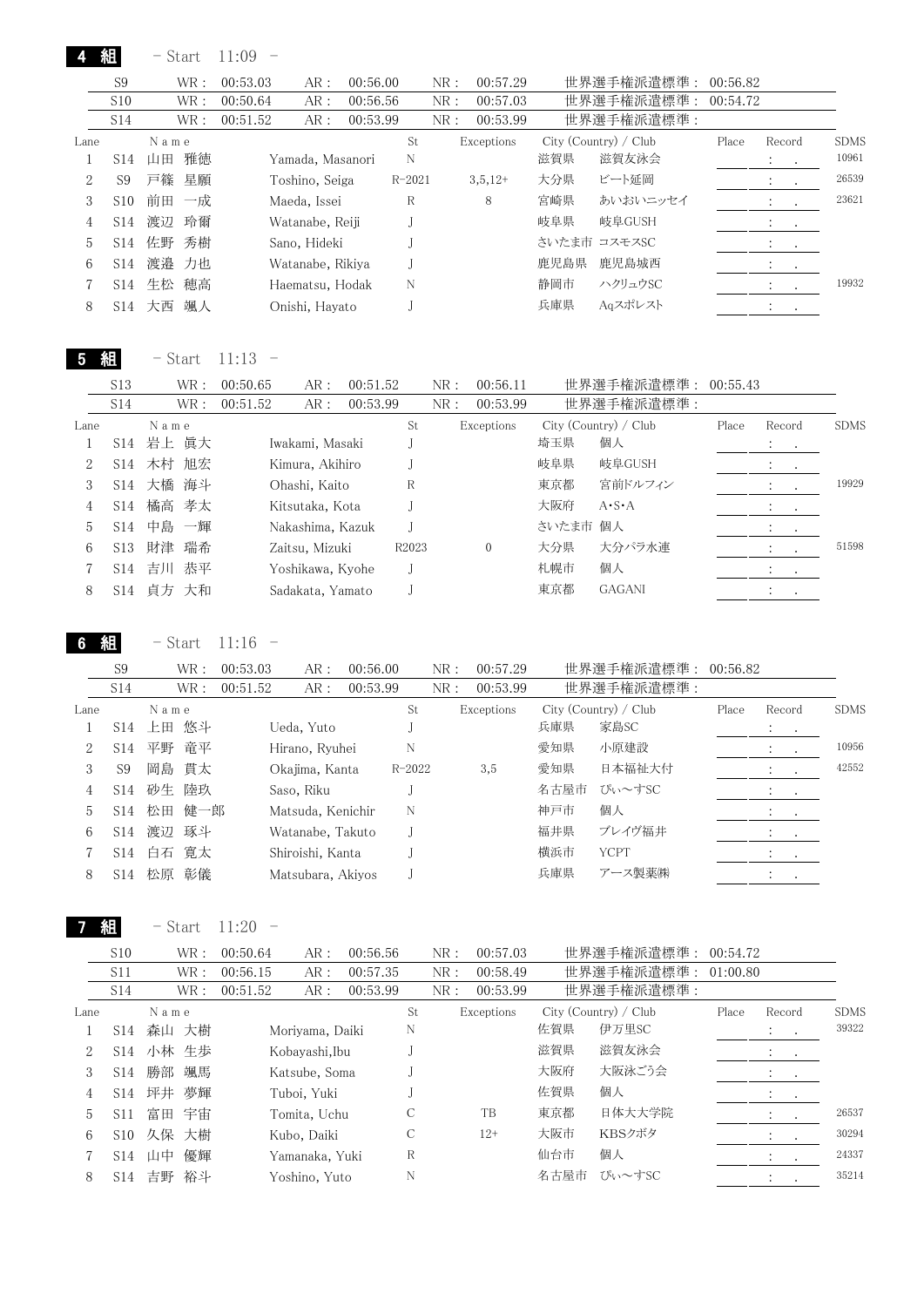|                |                 | - Start  | 11:23    |                  |          |    |     |            |      |                       |          |                                          |         |             |
|----------------|-----------------|----------|----------|------------------|----------|----|-----|------------|------|-----------------------|----------|------------------------------------------|---------|-------------|
|                | S <sub>10</sub> | WR:      | 00:50.64 | AR:              | 00:56.56 |    | NR: | 00:57.03   |      | 世界選手権派遣標準:            | 00:54.72 |                                          |         |             |
|                | S <sub>14</sub> | WR:      | 00:51.52 | AR:              | 00:53.99 |    | NR: | 00:53.99   |      | 世界選手権派遣標準:            |          |                                          |         |             |
| Lane           |                 | Name     |          |                  |          | St |     | Exceptions |      | City (Country) / Club | Place    | Record                                   |         | <b>SDMS</b> |
|                | S14             | 野村 洋介    |          | Nomura, Yosuke   |          |    |     |            | 東京都  | <b>GAGANI</b>         |          | $\ddot{\phantom{a}}$<br>$\sim$ 100 $\pm$ |         |             |
| 2              | S <sub>10</sub> | 南井 瑛翔    |          | Minai, Akito     |          | C  |     | 8          | 大阪府  | 近畿大学                  |          | $\cdot$                                  | $\sim$  | 44564       |
| 3              | S14             | 上村<br>温  |          | Uemura, Haruhi   |          |    |     |            | 千葉県  | 個人                    |          | $\ddot{\cdot}$<br>$\sim 100$             |         | 51556       |
| $\overline{4}$ | S14             | 加古 敏矢    |          | Kako, Toshiya    |          | С  |     |            | 愛知県  | トヨタループス               |          | $\ddot{\cdot}$                           | $\cdot$ | 31441       |
| 5              | S <sub>14</sub> | 坂倉<br>航季 |          | Sakakura, Koki   |          | C  |     |            | 三重県  | 個人                    |          |                                          | $\cdot$ | 29906       |
| 6              | S <sub>14</sub> | 鴨 弘之     |          | Kamo, Hirovuki   |          | C  |     |            | 名古屋市 | <b>APS</b>            |          |                                          | $\cdot$ | 17824       |
|                | S <sub>14</sub> | 籠瀬<br>嶺  |          | Kagose, Rei      |          |    |     |            | 東京都  | 個人                    |          |                                          |         | 52260       |
| 8              | S14             | 春井<br>恒行 |          | Harui, Tsuneyuki |          |    |     |            | 兵庫県  | 個人                    |          |                                          |         |             |

9 組 - Start 11:27 -

|      | <b>JDSA</b>     | WR :     | 00:51.22         | AR: |          |            | NR: | 00:52.03   |     | 世界選手権派遣標準:            |       |                |           |             |
|------|-----------------|----------|------------------|-----|----------|------------|-----|------------|-----|-----------------------|-------|----------------|-----------|-------------|
|      | S <sub>14</sub> | WR :     | 00:51.52         | AR: | 00:53.99 |            | NR: | 00:53.99   |     | 世界選手権派遣標準:            |       |                |           |             |
|      | S <sub>21</sub> | WR :     |                  | AR: |          |            | NR: |            |     | 世界選手権派遣標準:            |       |                |           |             |
| Lane |                 | Name     |                  |     |          | St         |     | Exceptions |     | City (Country) / Club | Place | Record         |           | <b>SDMS</b> |
|      | S14             | 関 ケビン    | Seki, Kevin      |     |          |            |     |            | 大阪府 | 茨木ST                  |       | All Card       |           | 51208       |
| 2    | S14             | 瑛瑚<br>出口 | Deguchi, Eigo    |     |          | С          |     |            | 大阪府 | ミズノSS                 |       |                |           | 21564       |
| 3    | S14             | 中島<br>啓智 | Nakajima, Keichi |     |          | С          |     |            | 千葉県 | あいおいニッセイ              |       | $\cdot$        | $\sim$    | 23756       |
| 4    | S <sub>14</sub> | 尚秀<br>山口 | Yamaguchi, Naohi |     |          | С          |     |            | 愛媛県 | 四国ガス                  |       | $\ddot{\cdot}$ | $\sim$    | 41361       |
| 5    | S <sub>14</sub> | 村上<br>舜也 | Murakami, Shunya |     |          | С          |     |            | 東京都 | NECGSC溝の口             |       |                |           | 19939       |
| 6    | S <sub>21</sub> | 長野 凌生    | Nagano, Ryo      |     |          | С          |     |            | 東京都 | 野村不動産パートナ             |       |                | $\bullet$ | 20927       |
|      | S <sub>14</sub> | 蓮野 巧人    | Hasuno, Takuto   |     |          | $R - 2020$ |     |            | 新潟市 | 新潟水泳協会                |       | $\ddot{\cdot}$ |           | 35042       |
| 8    | .IDSA           | 泰雅<br>星  | Hoshi, Taiga     |     |          |            |     |            | 宮城県 | マイナビハートナーズ            |       | $\cdot$        |           |             |

#### No 16 男子 50m平泳ぎ Men 50m Breaststroke 2021/03/06

1 組 - Start 11:34 -

|      | <b>JDSA</b>     | WR:   | AR:<br>00:27.79 | NR:             | 00:31.11   |                       | 世界選手権派遣標準: |          |                                 |             |
|------|-----------------|-------|-----------------|-----------------|------------|-----------------------|------------|----------|---------------------------------|-------------|
|      | SB <sub>2</sub> | WR:   | AR:<br>00:50.65 | NR:<br>00:50.65 | 01:26.34   |                       | 世界選手権派遣標準: | 01:32.95 |                                 |             |
| Lane |                 | Name  |                 | St              | Exceptions | City (Country) / Club |            | Place    | Record                          | <b>SDMS</b> |
|      | SB2             | 佐藤 博輝 | Sato, Hiroki    | $R - 2021$      | AE 3,12    | 東京都                   | 個人(東京都)    |          | $\ddot{\phantom{a}}$<br>$\cdot$ | 41258       |
| 2    |                 |       |                 |                 |            |                       |            |          |                                 |             |
| 3    |                 |       |                 |                 |            |                       |            |          | $\cdot$<br>$\bullet$            |             |
| 4    | JDSA 池田         | 伊吹    | Ikeda, Ibuki    |                 |            | 静岡県                   | 静岡ぱしどる     |          |                                 |             |
| 5    |                 |       |                 |                 |            |                       |            |          | $\cdot$<br>$\ddot{\phantom{1}}$ |             |
| 6    |                 |       |                 |                 |            |                       |            |          |                                 |             |
|      |                 |       |                 |                 |            |                       |            |          | $\cdot$<br>$\sim$               |             |
| 8    |                 |       |                 |                 |            |                       |            |          |                                 |             |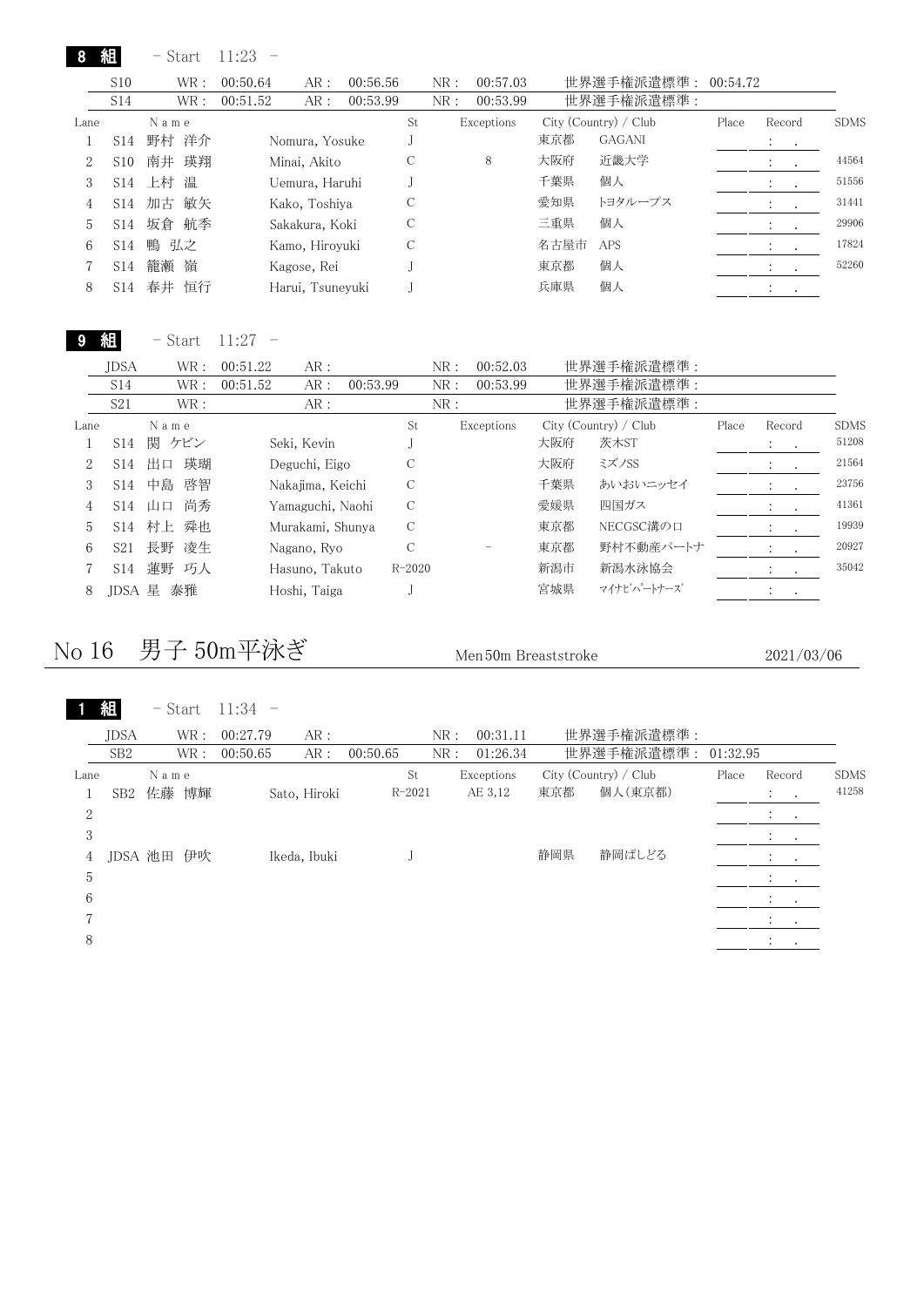$\mathbf{L}$   $\mathbf{L}$ 

|      |                | - Start   | 13:15    |               |          |            |            |     |                       |          |                                               |             |
|------|----------------|-----------|----------|---------------|----------|------------|------------|-----|-----------------------|----------|-----------------------------------------------|-------------|
|      | S7             | WR:       | 04:59.02 | AR:           | 05:27.87 | NR:        | 05:34.12   |     | 世界選手権派遣標準:            | 05:37.07 |                                               |             |
|      | S <sub>8</sub> | WR:       | 04:40.33 | AR:           | 05:10.57 | NR:        | 05:38.23   |     | 世界選手権派遣標準:            | 05:19.09 |                                               |             |
|      | S <sub>9</sub> | WR:       | 04:23.81 | AR:           | 04:43.66 | NR:        | 05:16.31   |     | 世界選手権派遣標準:            | 04:53.24 |                                               |             |
|      | <b>S11</b>     | WR:       | 04:54.49 | AR:           | 05:07.56 | NR:        | 05:39.72   |     | 世界選手権派遣標準:            | 05:40.24 |                                               |             |
| Lane |                | N a m e   |          |               |          | St         | Exceptions |     | City (Country) / Club | Place    | Record                                        | <b>SDMS</b> |
|      |                |           |          |               |          |            |            |     |                       |          | <b>All Cards</b>                              |             |
| 2    | S9             | 香代子<br>鈴  |          | Suzu, Kayoko  |          |            | 8          | 兵庫県 | 神戸楽泳会                 |          | $\sim$ $\sim$                                 |             |
| 3    | S7             | 優菜<br>近江  |          | Omi, Yuna     |          | $R - 2023$ | $12+$      | 福井県 | ブレイヴ福井                |          | $\mathcal{L} = \mathcal{L}$                   | 33110       |
| 4    | S <sub>9</sub> | 愛美<br>浦田  |          | Urata, Manami |          | $R - 2021$ | 8          | 茨城県 | 筑波大学                  |          | $\sim$ $\sim$                                 | 33334       |
| 5    | S11            | 智華子<br>小野 |          | Ono, Chikako  |          | C          | TB         | 東京都 | あいおいニッセイ              |          | $\sim$                                        | 6640        |
| 6    | S8.            | 瑛莉衣<br>戸口 |          | Toguchi, Erii |          | R2023      | $3,5,12+$  | 福岡県 | 個人(福岡県)               |          | $\mathbb{Z}^n$<br>$\bullet$                   | 51597       |
| 7    |                |           |          |               |          |            |            |     |                       |          | $\bullet$ , $\bullet$ , $\bullet$ , $\bullet$ |             |
| 8    |                |           |          |               |          |            |            |     |                       |          | $\mathcal{L} = \mathcal{L}$                   |             |
|      |                |           |          |               |          |            |            |     |                       |          |                                               |             |

#### No  $18$  男子  $400$ m自由形 Men400m Freestyle 2021/03/06

|                | 組               | - Start |     | $13:24 -$ |                  |          |                 |     |              |     |                       |          |                                            |             |
|----------------|-----------------|---------|-----|-----------|------------------|----------|-----------------|-----|--------------|-----|-----------------------|----------|--------------------------------------------|-------------|
|                | S7              |         | WR: | 04:31.06  | AR:              | 04:46.22 |                 | NR: | 05:12.75     |     | 世界選手権派遣標準:            | 04:56.24 |                                            |             |
|                | S9              |         | WR: | 04:09.93  | AR:              | 04:25.78 |                 | NR: | 04:25.78     |     | 世界選手権派遣標準:            | 04:24.75 |                                            |             |
|                | S <sub>13</sub> |         | WR: | 03:55.56  | AR:              | 04:18.27 |                 | NR: | 04:26.58     |     | 世界選手権派遣標準:            | 04:29.03 |                                            |             |
| Lane           |                 | Name    |     |           |                  |          | St              |     | Exceptions   |     | City (Country) / Club | Place    | Record                                     | <b>SDMS</b> |
| <b>T</b>       |                 |         |     |           |                  |          |                 |     |              |     |                       |          | $1 - 1$                                    |             |
| $\sqrt{2}$     |                 |         |     |           |                  |          |                 |     |              |     |                       |          | $\mathbf{A} = \mathbf{A} \cdot \mathbf{A}$ |             |
| 3              | S7              | 近藤      | 薫   |           | Kondo, Kaoru     |          | $N($ JR2021 $)$ |     | $A12+$       | 岐阜県 | 岐阜GUSH                |          | $\ddot{\phantom{a}}$<br>$\cdot$            | 30295       |
| $\overline{4}$ | S <sub>9</sub>  | 川渕      | 大耀  |           | Kawabuchi, Taiyo |          | JR2023          |     | 8            | 横浜市 | 宮前ドルフィン               |          | $\ddot{\phantom{a}}$<br>$\cdot$            |             |
| 5              | S <sub>13</sub> | 清水 滉太   |     |           | Shimizu, Kota    |          | $R - 2021$      |     | $\mathbf{0}$ | 東京都 | 国士舘大学PST              |          | $\bullet$                                  | 33189       |
| 6              |                 |         |     |           |                  |          |                 |     |              |     |                       |          | $\cdot$                                    |             |
| 7              |                 |         |     |           |                  |          |                 |     |              |     |                       |          | $\ddot{\phantom{0}}$<br>$\sim$ $\sim$      |             |
| 8              |                 |         |     |           |                  |          |                 |     |              |     |                       |          | $\sim$ $\sim$                              |             |
|                |                 |         |     |           |                  |          |                 |     |              |     |                       |          |                                            |             |

| 組 | – Start | 13:32 |  |
|---|---------|-------|--|
|---|---------|-------|--|

|      | <b>IDSA</b>     |      | WR :       | 03:53.42 | AR:             |          |                   | NR: | 03:57.64    |      | 世界選手権派遣標準:            |          |                                                                                         |             |
|------|-----------------|------|------------|----------|-----------------|----------|-------------------|-----|-------------|------|-----------------------|----------|-----------------------------------------------------------------------------------------|-------------|
|      | S8              |      | WR :       | 04:19.74 | AR:             | 04:25.65 |                   | NR: | 04:41.97    |      | 世界選手権派遣標準:            | 04:41.97 |                                                                                         |             |
|      | S9              |      | WR :       | 04:09.93 | AR:             | 04:25.78 |                   | NR: | 04:25.78    |      | 世界選手権派遣標準:            | 04:24.75 |                                                                                         |             |
|      | S <sub>13</sub> |      | WR :       | 03:55.56 | AR:             | 04:18.27 |                   | NR: | 04:26.58    |      | 世界選手権派遣標準:            | 04:29.03 |                                                                                         |             |
| Lane |                 | Name |            |          |                 |          | St                |     | Exceptions  |      | City (Country) / Club | Place    | Record                                                                                  | <b>SDMS</b> |
|      |                 |      |            |          |                 |          |                   |     |             |      |                       |          | $\mathcal{L} = \mathcal{L}$                                                             |             |
| 2    | S9              |      | 岡島 貫太      |          | Okajima, Kanta  |          | $R - 2022$        |     | 3,5         | 愛知県  | 日本福祉大付                |          | $\mathcal{I}^{\mathcal{I}}$ , $\mathcal{I}^{\mathcal{I}}$ , $\mathcal{I}^{\mathcal{I}}$ | 42552       |
| 3    | S <sub>13</sub> |      | 齋藤 元希      |          | Saito, Genki    |          | $R - 2022$        |     | T           | 東京都  | 国士舘大学PST              |          | $\mathcal{L} = \mathcal{L}$                                                             | 36502       |
| 4    |                 |      | IDSA 茨 隆太郎 |          | Ibara, Ryutaro  |          |                   |     |             | 神奈川県 | SMBC日興証券              |          | $\mathcal{R}=\frac{1}{\sqrt{2\pi}}$ .                                                   |             |
| 5    | <b>IDSA</b>     | 藤原 慧 |            |          | Fujihara, Satoi |          |                   |     |             | 東京都  | 三井物産BP                |          | $\mathcal{L} = \mathcal{L}$                                                             |             |
| 6    | S8              |      | 荻原 虎太郎     |          | Ogiwara, Kotaro |          | C                 |     | $1,2,4,12+$ | 千葉市  | セントラルスポーツ             |          | $\mathcal{L} = \mathcal{L}$                                                             | 36120       |
|      | S <sub>13</sub> | 財津   | 瑞希         |          | Zaitsu, Mizuki  |          | R <sub>2023</sub> |     | 0           | 大分県  | 大分パラ水連                |          |                                                                                         | 51598       |
| 8    |                 |      |            |          |                 |          |                   |     |             |      |                       |          | $\ddot{\phantom{1}}$                                                                    |             |
|      |                 |      |            |          |                 |          |                   |     |             |      |                       |          |                                                                                         |             |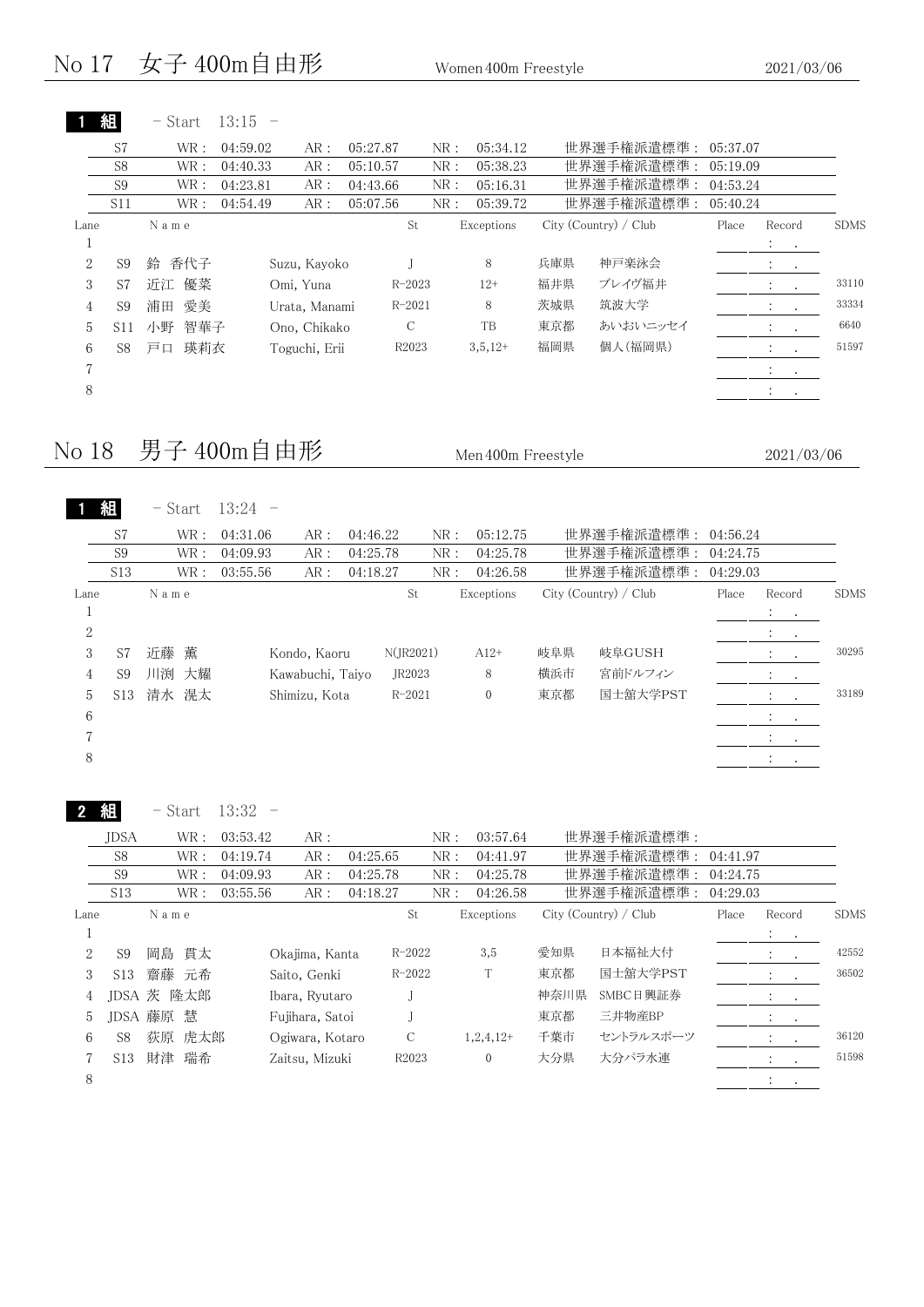#### No 19 女子 50m背泳ぎ Women 50m Backstroke 2021/03/06

| $\blacksquare$ | 組           |            |      | $-$ Start 13:43 $-$ |    |     |            |     |                       |       |                                         |             |
|----------------|-------------|------------|------|---------------------|----|-----|------------|-----|-----------------------|-------|-----------------------------------------|-------------|
|                | <b>JDSA</b> |            | WR : | 00:29.34<br>AR:     |    | NR: | 00:32.93   |     | 世界選手権派遣標準:            |       |                                         |             |
| Lane           |             | N a m e    |      |                     | St |     | Exceptions |     | City (Country) / Club | Place | Record<br>$1 - 1$                       | <b>SDMS</b> |
| 2              |             |            |      |                     |    |     |            |     |                       |       | $\cdot$<br>$\cdot$                      |             |
| 3<br>4         |             | JDSA 平林 花香 |      | Hirabayashi, Hana   |    |     |            | 大阪市 | <b>JDSA</b>           |       | $\cdot$<br>$\cdot$<br>$\cdot$<br>$\sim$ |             |
| 5              |             |            |      |                     |    |     |            |     |                       |       | $\bullet$                               |             |
| 6              |             |            |      |                     |    |     |            |     |                       |       | $\bullet$<br>$\bullet$                  |             |
| 8              |             |            |      |                     |    |     |            |     |                       |       | $\cdot$<br><b>Contract</b><br>$\cdot$   |             |
|                |             |            |      |                     |    |     |            |     |                       |       |                                         |             |

### No 20 男子 50m背泳ぎ Men50m Backstroke 2021/03/06

| 組<br>- Start | 13:45 |
|--------------|-------|
|--------------|-------|

|                | <b>JDSA</b>    |      | WR :       | 00:25.95 | AR:               |          |            | NR: | 00:27.06   |      | 世界選手権派遣標準:            |          |                                    |             |
|----------------|----------------|------|------------|----------|-------------------|----------|------------|-----|------------|------|-----------------------|----------|------------------------------------|-------------|
|                | S <sub>2</sub> |      | WR :       | 00:47.17 | AR:               | 00:47.17 |            | NR: | 01:28.07   |      | 世界選手権派遣標準: 01:03.28   |          |                                    |             |
|                | S <sub>3</sub> |      | WR:        | 00:42.21 | AR:               | 00:42.21 |            | NR: | 01:13.55   |      | 世界選手権派遣標準:            | 00:53.18 |                                    |             |
|                | S <sub>5</sub> |      | WR :       | 00:31.42 | AR :              | 00:31.42 |            | NR: | 00:39.39   |      | 世界選手権派遣標準:            | 00:37.56 |                                    |             |
| Lane           |                | Name |            |          |                   |          | St         |     | Exceptions |      | City (Country) / Club | Place    | Record                             | <b>SDMS</b> |
|                | S2             | 粂田   | 幸仁         |          | Kumeta, Yukihito  |          | С          |     | A 12       | 静岡県  | 静岡ぱしどる                |          | $\mathcal{L}^{\text{max}}$ .       | 3337        |
| $\overline{2}$ | S3             | 佐藤   | 博輝         |          | Sato, Hiroki      |          | $R - 2021$ |     | AE 3,12    | 東京都  | 個人(東京都)               |          | $\ddot{\phantom{a}}$<br>$\sim$     | 41258       |
| 3              | S5             | 菅原   | 紘汰         |          | Sugawara, Kota    |          | C          |     | AYE 7      | 秋田県  | ミラクルスイミー              |          | $\sim 100$<br>$\ddot{\phantom{0}}$ | 42555       |
| 4              |                |      | JDSA 金持 義和 |          | Kanaji, Yoshikazu |          |            |     |            | 堺市   | mercari               |          | $\sim 100$ km s $^{-1}$            |             |
| 5              | S5             | 日向   | 楓          |          | Hinata, Kaede     |          | $R - 2023$ |     | AYE 7,12+  | 横浜市  | 宮前ドルフィン               |          | $\ddot{\phantom{a}}$<br>$\sim$     | 42261       |
| 6              | S5             |      | 田中 映伍      |          | Tanaka, Eigo      |          | C          |     | AEY7       | 神奈川県 | 個人(神奈川県)              |          | $\sim$ $\sim$<br>$\cdot$           | 51629       |
| 7              |                |      |            |          |                   |          |            |     |            |      |                       |          | $\ddot{\phantom{1}}$               |             |
| 8              |                |      |            |          |                   |          |            |     |            |      |                       |          | $\sim$ 100 $\sim$ 100 $\sim$       |             |
|                |                |      |            |          |                   |          |            |     |            |      |                       |          |                                    |             |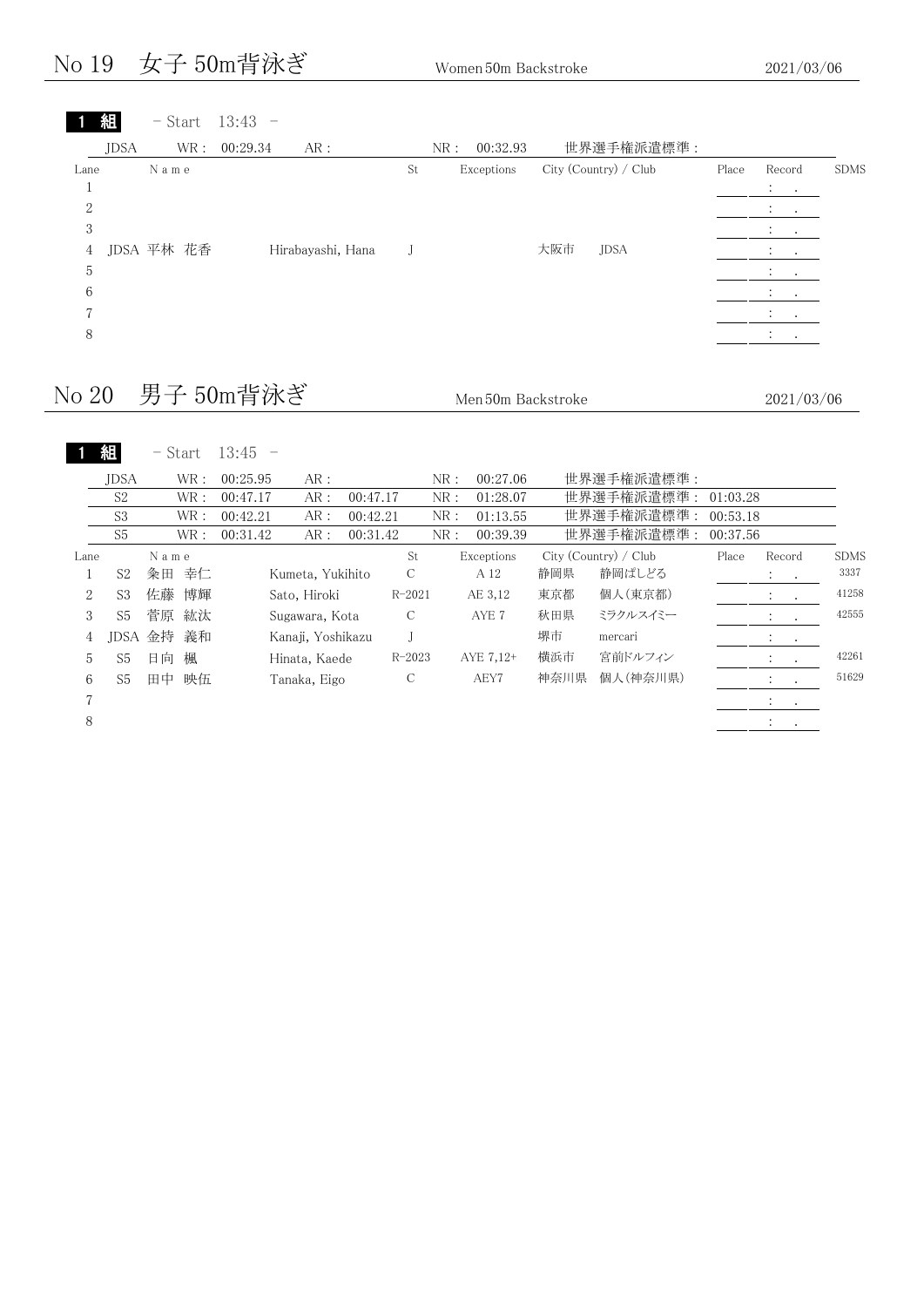| SM <sub>5</sub>  |   |    |                                                                                                | AR:                   |                                                                                                  |                                                       | NR:                                                      | 03:45.97                 |            |         |                                                   |                                 |                                                                     |
|------------------|---|----|------------------------------------------------------------------------------------------------|-----------------------|--------------------------------------------------------------------------------------------------|-------------------------------------------------------|----------------------------------------------------------|--------------------------|------------|---------|---------------------------------------------------|---------------------------------|---------------------------------------------------------------------|
| SM7              |   |    |                                                                                                | AR:                   |                                                                                                  |                                                       | NR:                                                      | 03:30.90                 |            |         |                                                   |                                 |                                                                     |
| SM <sub>8</sub>  |   |    |                                                                                                | AR :                  |                                                                                                  |                                                       | NR:                                                      | 03:03.25                 |            |         |                                                   |                                 |                                                                     |
| SM <sub>11</sub> |   |    |                                                                                                | AR :                  |                                                                                                  |                                                       | NR:                                                      | 03:04.15                 |            |         |                                                   |                                 |                                                                     |
| SM14             |   |    |                                                                                                | AR:                   |                                                                                                  |                                                       | NR:                                                      | 02:36.60                 |            |         |                                                   |                                 |                                                                     |
|                  |   |    |                                                                                                |                       |                                                                                                  | St.                                                   |                                                          |                          |            |         | Place                                             | Record                          | <b>SDMS</b>                                                         |
| SM5              |   |    |                                                                                                |                       |                                                                                                  | С                                                     |                                                          | $A 12+$                  | 群馬県        | 上武大学    |                                                   | <b>The Card</b>                 | 30507                                                               |
|                  |   |    |                                                                                                |                       |                                                                                                  |                                                       |                                                          | $12+$                    | 福井県        | ブレイヴ福井  |                                                   | $2.1 - 1.1$                     | 33110                                                               |
|                  |   |    |                                                                                                |                       |                                                                                                  |                                                       |                                                          | $3,5,12+$                | 東京都        | 東京ガス(株) |                                                   | $\ddot{\phantom{a}}$<br>$\cdot$ | 7777                                                                |
|                  |   | 智美 |                                                                                                |                       |                                                                                                  | C                                                     |                                                          | TB                       | 東京都        | 伊藤忠丸紅鉄鋼 |                                                   | $\ddot{\cdot}$<br>$\bullet$     | 6586                                                                |
|                  |   |    |                                                                                                |                       |                                                                                                  |                                                       |                                                          |                          | 大阪府        | 大阪泳ごう会  |                                                   | $\mathcal{L} = \mathcal{L}$     |                                                                     |
|                  |   |    |                                                                                                |                       |                                                                                                  |                                                       |                                                          |                          |            |         |                                                   | 2.0011                          |                                                                     |
|                  |   |    |                                                                                                |                       |                                                                                                  |                                                       |                                                          |                          |            |         |                                                   | $1 - 1 - 1$                     |                                                                     |
|                  |   |    |                                                                                                |                       |                                                                                                  |                                                       |                                                          |                          |            |         |                                                   | $\cdot$<br>$\cdot$              |                                                                     |
|                  | 組 |    | - Start<br>WR :<br>WR:<br>WR :<br>WR :<br>WR :<br>N a m e<br>SM7 近江 優菜<br>SM8 水上 真衣<br>SM11 石浦 | 由井 真緒里<br>SM14 堤下 侑己菜 | $13:53 -$<br>03:13.43<br>02:48.43<br>02:35.30<br>02:42.14<br>02:18.37<br>Yui, Maori<br>Omi, Yuna | Mizukami, Mai<br>Ishiura, Tomomi<br>Tsutsumishita, Yu | 03:20.53<br>03:00.65<br>02:47.15<br>02:42.14<br>02:30.69 | $R - 2023$<br>$R - 2021$ | Exceptions |         | 世界選手権派遣標準:<br>世界選手権派遣標準:<br>City (Country) / Club | 世界選手権派遣標準:<br>世界選手権派遣標準:        | 世界選手権派遣標準: 03:58.11<br>03:08.12<br>03:02.20<br>03:02.85<br>02:37.70 |

| 組<br>14:01<br>Start |
|---------------------|
|---------------------|

| SM <sub>9</sub> |      |                                                                                                        | AR:                               |                                                |                                                                                                                         | NR:                              | 02:40.25            |            |        |                                                                                    |                                          |                                  |
|-----------------|------|--------------------------------------------------------------------------------------------------------|-----------------------------------|------------------------------------------------|-------------------------------------------------------------------------------------------------------------------------|----------------------------------|---------------------|------------|--------|------------------------------------------------------------------------------------|------------------------------------------|----------------------------------|
| SM10            |      |                                                                                                        | AR:                               |                                                |                                                                                                                         | NR:                              | 02:35.74            |            |        |                                                                                    |                                          |                                  |
| SM14            |      |                                                                                                        | AR:                               |                                                |                                                                                                                         | NR:                              | 02:36.60            |            |        |                                                                                    |                                          |                                  |
|                 |      |                                                                                                        |                                   |                                                | St                                                                                                                      |                                  |                     |            |        | Place                                                                              | Record                                   | <b>SDMS</b>                      |
|                 |      |                                                                                                        |                                   |                                                |                                                                                                                         |                                  | $12+$               |            |        |                                                                                    | $\mathcal{L} = \{1,2,3\}$                | 51628                            |
| SM9             |      |                                                                                                        |                                   |                                                |                                                                                                                         |                                  | 1,3,5               | 福井県        | 福工大福井中 |                                                                                    | $\mathcal{L} = \mathcal{L}$              | 42260                            |
|                 |      |                                                                                                        |                                   |                                                |                                                                                                                         |                                  |                     | 広島市        | パラ広島   |                                                                                    | <b>All Cards</b>                         |                                  |
|                 |      |                                                                                                        |                                   |                                                |                                                                                                                         |                                  |                     | 宮崎県        | 個人     |                                                                                    | $\ddot{\phantom{1}}$<br><b>Contract</b>  |                                  |
|                 |      |                                                                                                        |                                   |                                                |                                                                                                                         |                                  |                     | 大阪市        | 大阪泳ごう会 |                                                                                    |                                          | 52261                            |
|                 |      |                                                                                                        |                                   |                                                |                                                                                                                         |                                  |                     | 滋賀県        | 滋賀友泳会  |                                                                                    | $\mathcal{L} = \mathcal{L}$              |                                  |
|                 |      |                                                                                                        |                                   |                                                | N                                                                                                                       |                                  |                     | 大阪府        | ㈱クイック  |                                                                                    | $\bullet$                                | 20920                            |
|                 |      |                                                                                                        |                                   |                                                |                                                                                                                         |                                  |                     | 茨城県        | 茨城TKSC |                                                                                    | $\ddot{\phantom{0}}$<br>$\sim$ 100 $\pm$ |                                  |
|                 | Lane | WR :<br>WR:<br>WR :<br>Name<br>SM10 松永 琴寧<br>前田 恵麻<br>SM14 佐藤 真美<br>SM14 山田<br>SM14 本郷 裕子<br>SM14 坂本 杏 | 玲美奈<br>SM14 箕浦 のどか<br>SM14 原田 知菜美 | 02:25.22<br>02:24.85<br>02:18.37<br>Sato, Mami | Matsunaga, Koton<br>Maeda, Ema<br>Yamada, Remina<br>Minoura, Nodoka<br>Hongo, Yuko<br>Harada, Chinami<br>Sakamoto, Anzu | 02:35.64<br>02:32.02<br>02:30.69 | R2024<br>$R - 2025$ | Exceptions |        | 世界選手権派遣標準:<br>世界選手権派遣標準:<br>世界選手権派遣標準:<br>City (Country) / Club<br>さいたま市 個人(さいたま市) |                                          | 02:39.60<br>02:35.26<br>02:37.70 |

3 組 - Start 14:07 -

|      | SM <sub>9</sub> |      | WR :  | 02:25.22 | AR:            | 02:35.64 |               | NR : | 02:40.25   |      | 世界選手権派遣標準:            | 02:39.60 |                                                         |             |
|------|-----------------|------|-------|----------|----------------|----------|---------------|------|------------|------|-----------------------|----------|---------------------------------------------------------|-------------|
|      | SM13            |      | WR :  | 02:21.44 | AR:            | 02:21.82 |               | NR:  | 02:33.27   |      | 世界選手権派遣標準:            | 02:14.38 |                                                         |             |
|      | SM14            |      | WR :  | 02:18.37 | AR:            | 02:30.69 |               | NR:  | 02:36.60   |      | 世界選手権派遣標準:            | 02:37.70 |                                                         |             |
| Lane |                 | Name |       |          |                |          | St            |      | Exceptions |      | City (Country) / Club | Place    | Record                                                  | <b>SDMS</b> |
|      | SM13 小倉 千佳      |      |       |          | Ogura, Chika   |          | R2025         |      | $\sigma$   | 千葉県  | 東京4TC                 |          | $\mathcal{L}^{\text{max}}$ , $\mathcal{L}^{\text{max}}$ | 49731       |
| 2    | SM14 服部 綾香      |      |       |          | Hattori, Ayaka |          |               |      |            | 岐阜県  | すくすく岐阜                |          | $\sim$ $\sim$                                           | 52262       |
| 3    | SM9             |      | 福田 果音 |          | Fukuda, Kanon  |          | R2024         |      | 1,3,5      | 北九州市 | アクアダッシュ               |          |                                                         | 44018       |
| 4    | SM14 渡邉 麗美      |      |       |          | Watanabe, Remi |          | C             |      |            | 川崎市  | NECGSC溝の口             |          | $\sim$ $\sim$                                           | 17825       |
| 5    | SM14 出口 舞       |      |       |          | Deguchi, Mai   |          | $\mathcal{C}$ |      |            | 川崎市  | 宮前ドルフィン               |          | $1 - 1$                                                 | 31308       |
| 6    | SM14 木村 倖彩      |      |       |          | Kimura, Saaya  |          |               |      |            | 愛媛県  | MG瀬戸内                 |          | <b>Service</b> State                                    |             |
|      | SM14 小川         |      | 春菜    |          | Ogawa, Haruna  |          | N             |      |            | 愛知県  | トヨタループス               |          |                                                         | 33269       |
| 8    | SM14 荒井 由真      |      |       |          | Arai, Yuma     |          |               |      |            | 香川県  | 香川育成会                 |          | $\cdot$<br>$\bullet$                                    |             |
|      |                 |      |       |          |                |          |               |      |            |      |                       |          |                                                         |             |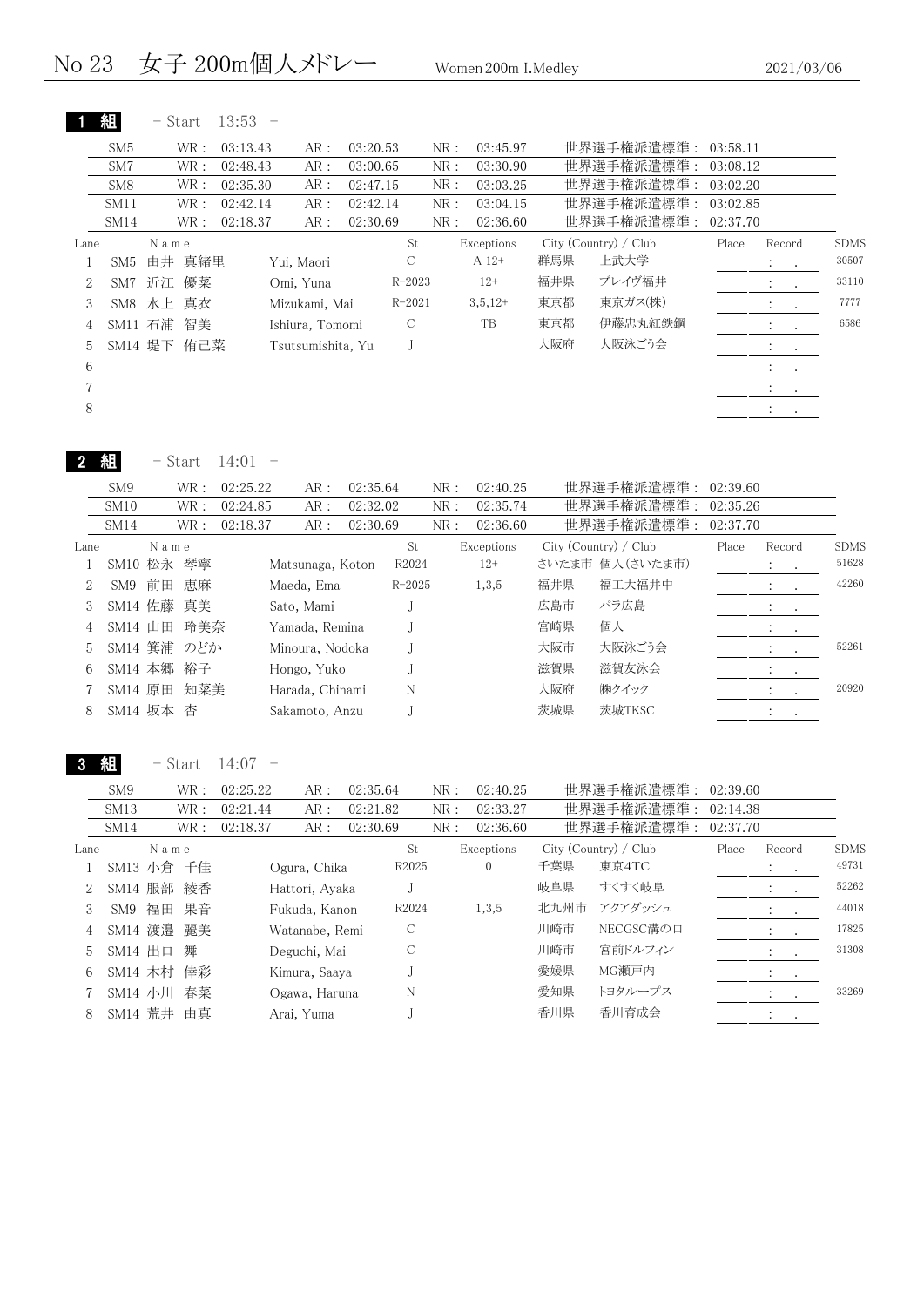|      | 組           |      | - Start | 14:13    |                   |          |    |     |            |     |                       |          |                                 |             |
|------|-------------|------|---------|----------|-------------------|----------|----|-----|------------|-----|-----------------------|----------|---------------------------------|-------------|
|      | <b>JDSA</b> |      | WR:     | 02:19.35 | AR:               |          |    | NR: | 02:28.08   |     | 世界選手権派遣標準:            |          |                                 |             |
|      | SM14        |      | WR :    | 02:18.37 | AR:               | 02:30.69 |    | NR: | 02:36.60   |     | 世界選手権派遣標準:            | 02:37.70 |                                 |             |
| Lane |             | Name |         |          |                   |          | St |     | Exceptions |     | City (Country) / Club | Place    | Record                          | <b>SDMS</b> |
|      | SM14 芹澤 美希香 |      |         |          | Serizawa, Mikika  |          | С  |     |            | 横浜市 | 宮前ドルフィン               |          | $\mathbf{a}$ , and $\mathbf{a}$ | 39319       |
| 2    | SM14 北野 安美紗 |      |         |          | Kitano, Amisa     |          | С  |     |            | 奈良県 | ル・登美ヶ丘                |          | $\cdot$<br>$\sim$               | 33185       |
| 3    | SM14 井上 舞美  |      |         |          | Inoue, Mami       |          | С  |     |            | 滋賀県 | イトマン大津                |          |                                 | 33203       |
| 4    | JDSA 齋藤 京香  |      |         |          | Saito, Kyoka      |          |    |     |            | 山梨県 | 山梨学院大学                |          |                                 |             |
| 5.   | SM14 木下 愛來  |      |         |          | Kinoshita, Aira   |          |    |     |            | 大阪府 | 個人                    |          | $\cdot$<br>$\bullet$            |             |
| 6    | JDSA 平林 花香  |      |         |          | Hirabavashi, Hana |          |    |     |            | 大阪市 | <b>JDSA</b>           |          | $\sim$                          |             |
|      | SM14 安藤 渉   |      |         |          | Ando, Ayumi       |          |    |     |            | 千葉県 | 個人                    |          | $\cdot$                         |             |
| 8    | SM14 白石 美祈  |      |         |          | Shiraishi, Minori |          |    |     |            | 山口県 | KSG柳井                 |          | $\cdot$                         |             |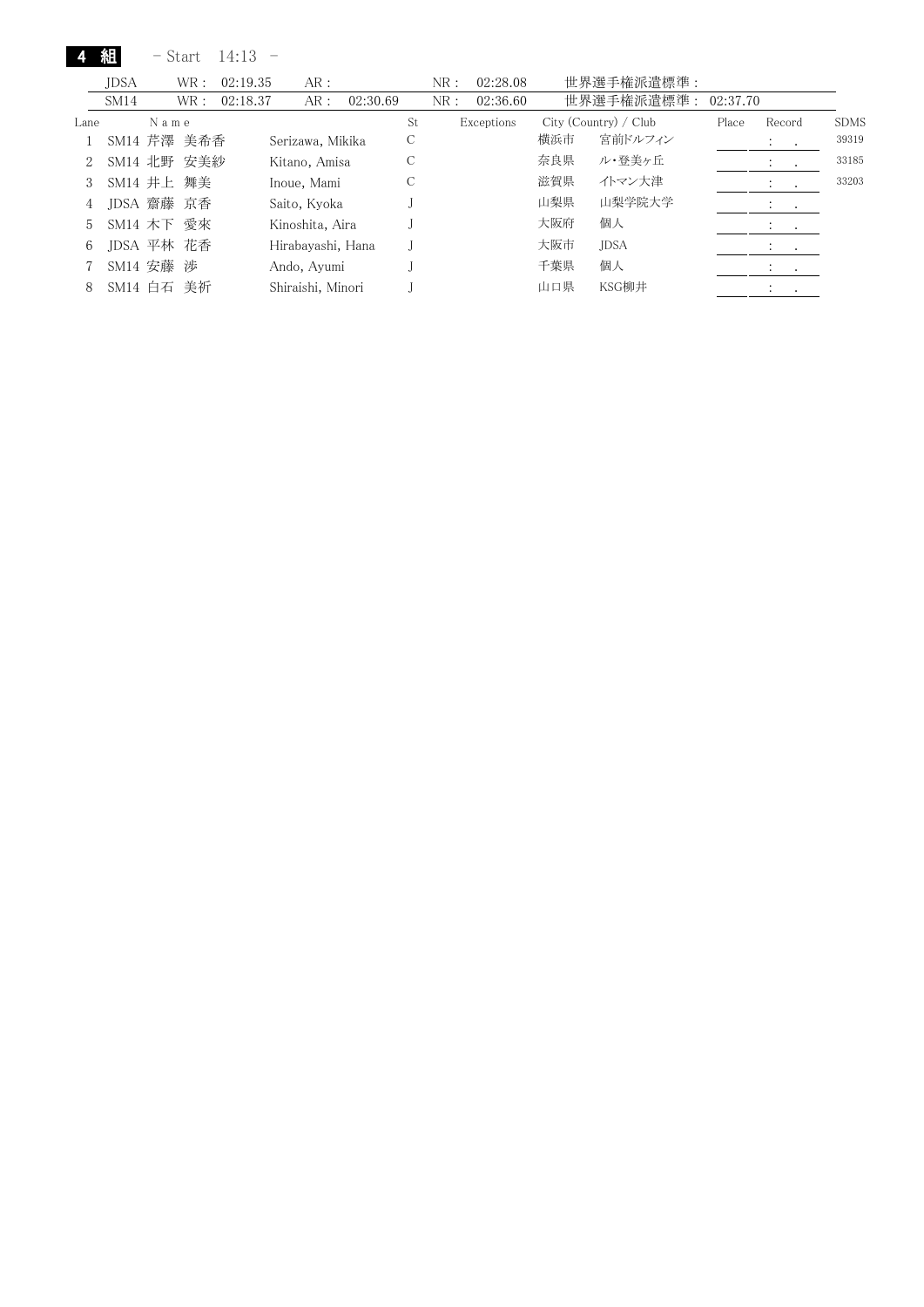|                | 組                | - Start                            | $14:18 -$         |                   |          |                                                                                               |              |             |      |                       |          |                                        |             |
|----------------|------------------|------------------------------------|-------------------|-------------------|----------|-----------------------------------------------------------------------------------------------|--------------|-------------|------|-----------------------|----------|----------------------------------------|-------------|
|                | SM <sub>5</sub>  | WR:                                | 02:48.02          | AR:               | 03:00.92 |                                                                                               | NR:          | 03:28.60    |      | 世界選手権派遣標準:            | 03:16.77 |                                        |             |
|                | SM7              | WR:                                | 02:29.01          | AR:               | 02:38.30 |                                                                                               | NR:          | 02:51.17    |      | 世界選手権派遣標準             | 02:35.99 |                                        |             |
|                | SM9              | $\operatorname{WR}$ :              | 02:13.60          | AR:               | 02:19.35 |                                                                                               | NR:          | 02:24.20    |      | 世界選手権派遣標準:            | 02:23.73 |                                        |             |
|                | SM14             | WR :                               | 02:08.02          | AR:               | 02:08.16 |                                                                                               | NR:          | 02:08.16    |      | 世界選手権派遣標準:            | 02:16.95 |                                        |             |
| Lane           |                  | N a m e                            |                   |                   |          | $\operatorname*{St}% \nolimits_{\mathbb{Z}}\left( \mathbb{Z}^{\Sigma\left( 1\right) }\right)$ |              | Exceptions  |      | City (Country) / Club | Place    | Record                                 | <b>SDMS</b> |
| $\mathbf{1}$   |                  |                                    |                   |                   |          |                                                                                               |              |             |      |                       |          | $\ddot{\cdot}$<br>$\bullet$            |             |
| $\sqrt{2}$     |                  |                                    |                   |                   |          |                                                                                               |              |             |      |                       |          | $\ddot{\phantom{a}}$<br>$\bullet$      |             |
| 3              |                  | SM7 作田 祐也                          |                   | Sakuda, Yuya      |          | $\mathbb R$                                                                                   |              | $1,3,5,12+$ | 熊本市  | あいおいニッセイ              |          | :<br>$\bullet$                         | 15092       |
| $\overline{4}$ | SM9              | 秀真<br>大内                           |                   | Ouchi, Shuma      |          | N(JR2025)                                                                                     |              | 9           | 京都市  | 京都 SC                 |          | $\ddot{\cdot}$<br>$\ddot{\phantom{a}}$ | 51601       |
| 5              | SM <sub>9</sub>  | 小城 琉夏                              |                   | Kojo, Ruka        |          | R2025                                                                                         |              | 1,3,5       | 大阪市  | 関大一中                  |          | $\bullet$                              | 51599       |
| 6              | SM <sub>5</sub>  | 中村 智太郎                             |                   | Nakamura, Tomot   |          | $\mathcal C$                                                                                  |              | AYE 7       | 和歌山県 | パル彩の台                 |          | $\ddot{\cdot}$                         | 4426        |
| 7              |                  |                                    |                   |                   |          |                                                                                               |              |             |      |                       |          | $\bullet$ .                            |             |
| $8\,$          |                  |                                    |                   |                   |          |                                                                                               |              |             |      |                       |          | $\mathbb{Z}^+$<br>$\sim$               |             |
|                | 組                | $-$ Start                          | $14:26 -$         |                   |          |                                                                                               |              |             |      |                       |          |                                        |             |
|                | SM7              | $\operatorname{WR}$ :              | 02:29.01          | AR:               | 02:38.30 |                                                                                               | NR:          | 02:51.17    |      | 世界選手権派遣標準:            | 02:35.99 |                                        |             |
|                | SM9              | $\operatorname{WR}$ :              | 02:13.60          | $AR:$             | 02:19.35 |                                                                                               | NR:          | 02:24.20    |      | 世界選手権派遣標準:            | 02:23.73 |                                        |             |
|                | SM10             | $\operatorname{WR}$ :              | 02:05.63          | AR :              | 02:22.99 |                                                                                               | NR:          | 02:27.82    |      | 世界選手権派遣標準:            | 02:18.97 |                                        |             |
|                | SM11             | $\operatorname{WR}$ :              | 02:19.02          | AR:               | 02:22.40 |                                                                                               | NR:          | 02:26.04    |      | 世界選手権派遣標準:            | 02:34.62 |                                        |             |
|                | SM14             | WR:                                | 02:08.02          | AR:               | 02:08.16 |                                                                                               | NR:          | 02:08.16    |      | 世界選手権派遣標準:            | 02:16.95 |                                        |             |
| Lane           |                  | N a m e                            |                   |                   |          | $\operatorname*{St}% \nolimits_{\mathbb{Z}}\left( \mathbb{Z}^{\Sigma\left( 1\right) }\right)$ |              | Exceptions  |      | City (Country) / Club | Place    | Record                                 | <b>SDMS</b> |
| $\mathbf{1}$   |                  | SM9 戸篠 星願                          |                   | Toshino, Seiga    |          | $R - 2021$                                                                                    |              | $3,5,12+$   | 大分県  | ビート延岡                 |          | $\ddot{\cdot}$<br>$\bullet$            | 26539       |
| $\mathbf{2}$   | SM10 井戸          | 夢翔                                 |                   | Ido, Yumeto       |          | N(JR2021)                                                                                     |              | 3,5         | 岐阜県  | 岐阜GUSH                |          | $\ddot{\cdot}$<br>$\mathbf{L}$         | 51627       |
| 3              | SM14 大西          | 颯人                                 |                   | Onishi, Hayato    |          | $_{\rm J}$                                                                                    |              |             | 兵庫県  | Aqスポレスト               |          | $\ddot{\phantom{a}}$ .<br>$\sim$       |             |
| 4              | SM14 内田          | 大夢                                 |                   | Uchida, Hiromu    |          | J                                                                                             |              |             | 浜松市  | ぺんぎん村                 |          | $\ddot{\cdot}$                         |             |
| 5              |                  | SM14 篠原 貴史                         |                   | Shinohara, Takafu |          | N                                                                                             |              |             | 岐阜県  | ぎふミナモ                 |          | $\ddot{\cdot}$<br>$\bullet$            |             |
| 6              |                  | SM7 風間<br>健太郎                      |                   | Kazama, Kentaro   |          | $\mathbb R$                                                                                   |              | $1,3,4,12+$ | 川崎市  | ファンコミュニケーションズ         |          | $\ddot{\mathbb{Z}}$<br>$\bullet$       | 19811       |
| 7              |                  | SM14 池上 寛朗                         |                   | Ikeue, Hiroaki    |          | J                                                                                             |              |             | 鹿児島県 | SON鹿児島                |          | $\ddot{\phantom{a}}$ .<br>$\sim$       |             |
| 8              |                  | SM11 山本 浩二                         |                   | Yamamoto, Koji    |          | $R - 2023$                                                                                    |              | TB          | 北海道  | 個人(北海道)               |          |                                        | 22600       |
|                | SM <sub>8</sub>  | $-$ Start<br>$\operatorname{WR}$ : | 14:32<br>02:20.01 | AR:               | 02:20.19 |                                                                                               | ${\rm NR}$ : | 02:31.72    |      | 世界選手権派遣標準:            | 02:29.02 |                                        |             |
|                | SM <sub>10</sub> | WR :                               | 02:05.63          | AR:               | 02:22.99 |                                                                                               | NR:          | 02:27.82    |      | 世界選手権派遣標準:            | 02:18.97 |                                        |             |
|                | SM14             | WR :                               | 02:08.02          | AR:               | 02:08.16 |                                                                                               | NR:          | 02:08.16    |      | 世界選手権派遣標準:            | 02:16.95 |                                        |             |
| Lane           |                  | N a m e                            |                   |                   |          | St                                                                                            |              | Exceptions  |      | City (Country) / Club | Place    | Record                                 | <b>SDMS</b> |
| 1              |                  | SM10 南井 瑛翔                         |                   | Minai, Akito      |          | С                                                                                             |              | 8           | 大阪府  | 近畿大学                  |          | ÷.<br>$\bullet$                        | 44564       |
| 2              |                  | SM10 上園<br>温太                      |                   | Uezono, Onta      |          | N                                                                                             |              | 8           | 神戸市  | 須磨学園高校                |          | $\ddot{\cdot}$<br>$\bullet$            | 51600       |
| 3              |                  | SM14 市川 良                          |                   | Ichikawa, Ryo     |          | J                                                                                             |              |             | 愛知県  | 個人                    |          | $\ddot{\ddot{}}$ .<br>$\bullet$ .      |             |
| 4              | SM14 佐藤          | 悠人                                 |                   | Sato, yuto        |          | J                                                                                             |              |             | 仙台市  | 個人                    |          | $\ddot{\cdot}$<br>$\bullet$ .          |             |
| 5              |                  | SM8 荻原 虎太郎                         |                   | Ogiwara, Kotaro   |          | С                                                                                             |              | $1,2,4,12+$ | 千葉市  | セントラルスポーツ             |          | $\bullet$                              | 36120       |
| 6              |                  | SM14 渡辺 玲爾                         |                   | Watanabe, Reiji   |          | J                                                                                             |              |             | 岐阜県  | 岐阜GUSH                |          | $\ddot{\cdot}$                         |             |
| 7              |                  | SM14 石川 裕涼                         |                   | Ishikawa, Yusuke  |          | J                                                                                             |              |             | 茨城県  | 茨城TKSC                |          |                                        |             |
|                |                  |                                    |                   |                   |          |                                                                                               |              |             | 愛知県  | 岡崎竜城SC                |          | $\ddot{\ddot{}}$ .<br>$\bullet$ .      |             |
| 8              | SM14 豊崎          | 響                                  |                   | Toyosaki, Hibiki  |          | J                                                                                             |              |             |      |                       |          | $\mathcal{L}^{\text{max}}$             |             |